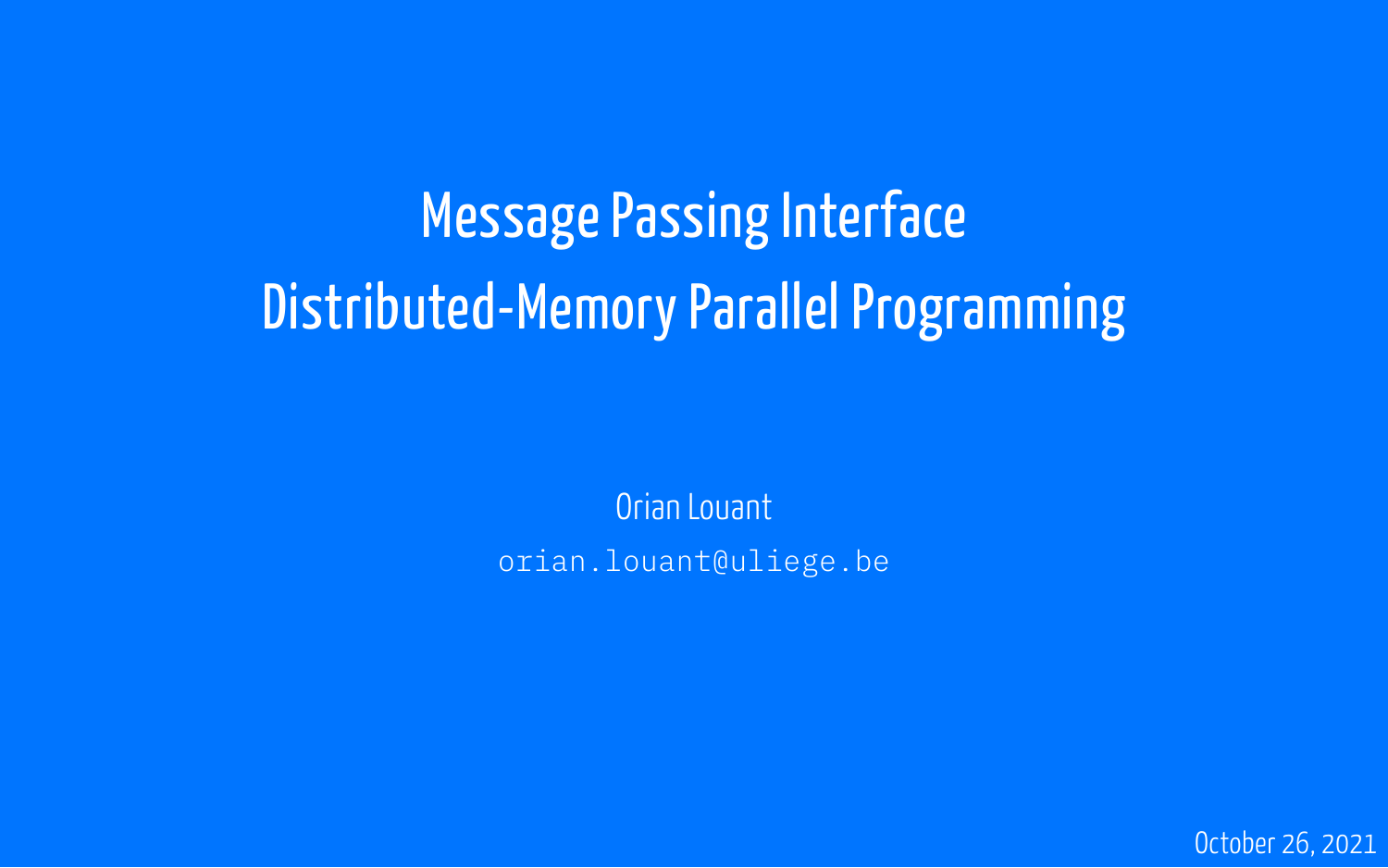#### Motivations for Parallel Computing



Year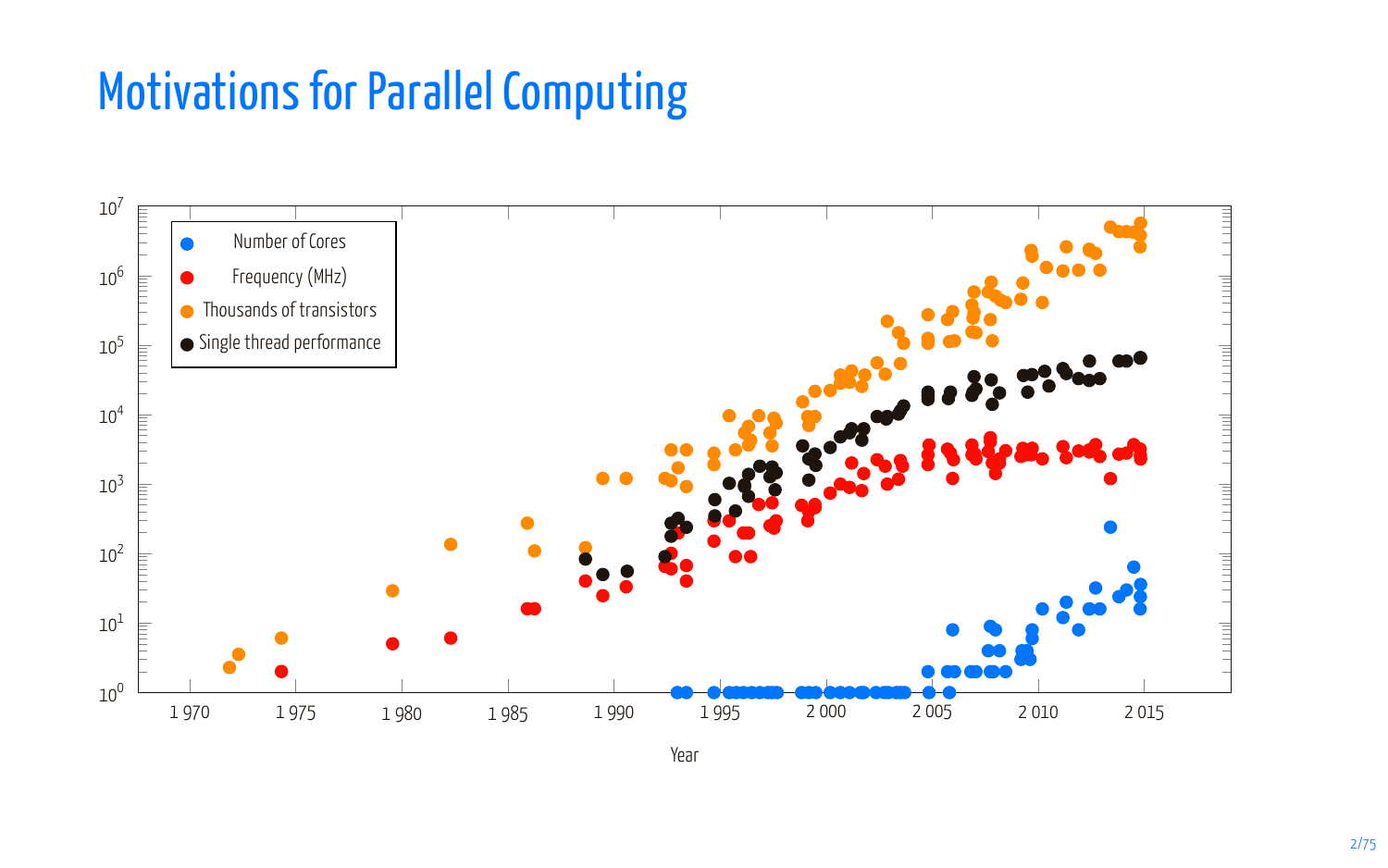### Motivations for Parallel Computing

Most applications today are parallel applications

- $\blacksquare$  in the years 2000's the CPU manufacturers have run out of room for boosting CPU performance
- **Instead of driving clock speeds and straight-line instruction throughput higher, they turn** to hyperthreading and multicore architectures

In HPC in particular, it's crucial to be able to run your application in parallel

- in HPC, recent high-end CPUs have high core count: 36-64 cores
- $\blacksquare$  high core count but lower clock, single core performance of an HPC CPU can be worse than your laptop CPU with turbo boost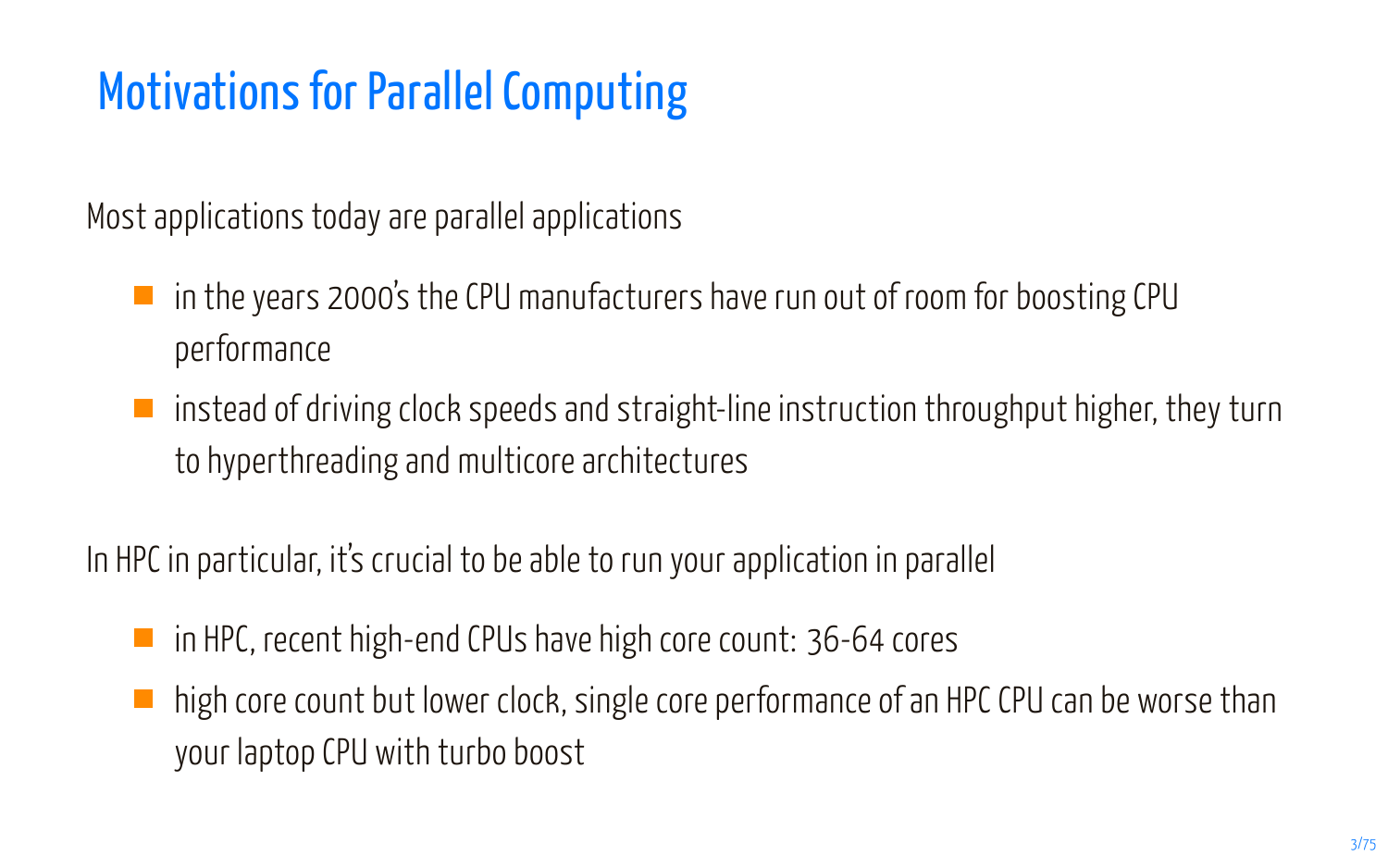### Types of Parallel Systems

**Distributed-memory** 



- multiple compute nodes: distributed memory
- $\blacksquare$  in HPC the dominant model for distributed memory programming is MPI, a standard that was introduced by the MPI Forum in May 1994 and updated in June 1995, last version 4.0 (2021).
- single compute node: shared memory
- in HPC the dominant model for shared-memory programming is OpenMP, a standard that was introduced in 1997 (Fortran) and 1998 (C/C++), last version is 5.1 (2020)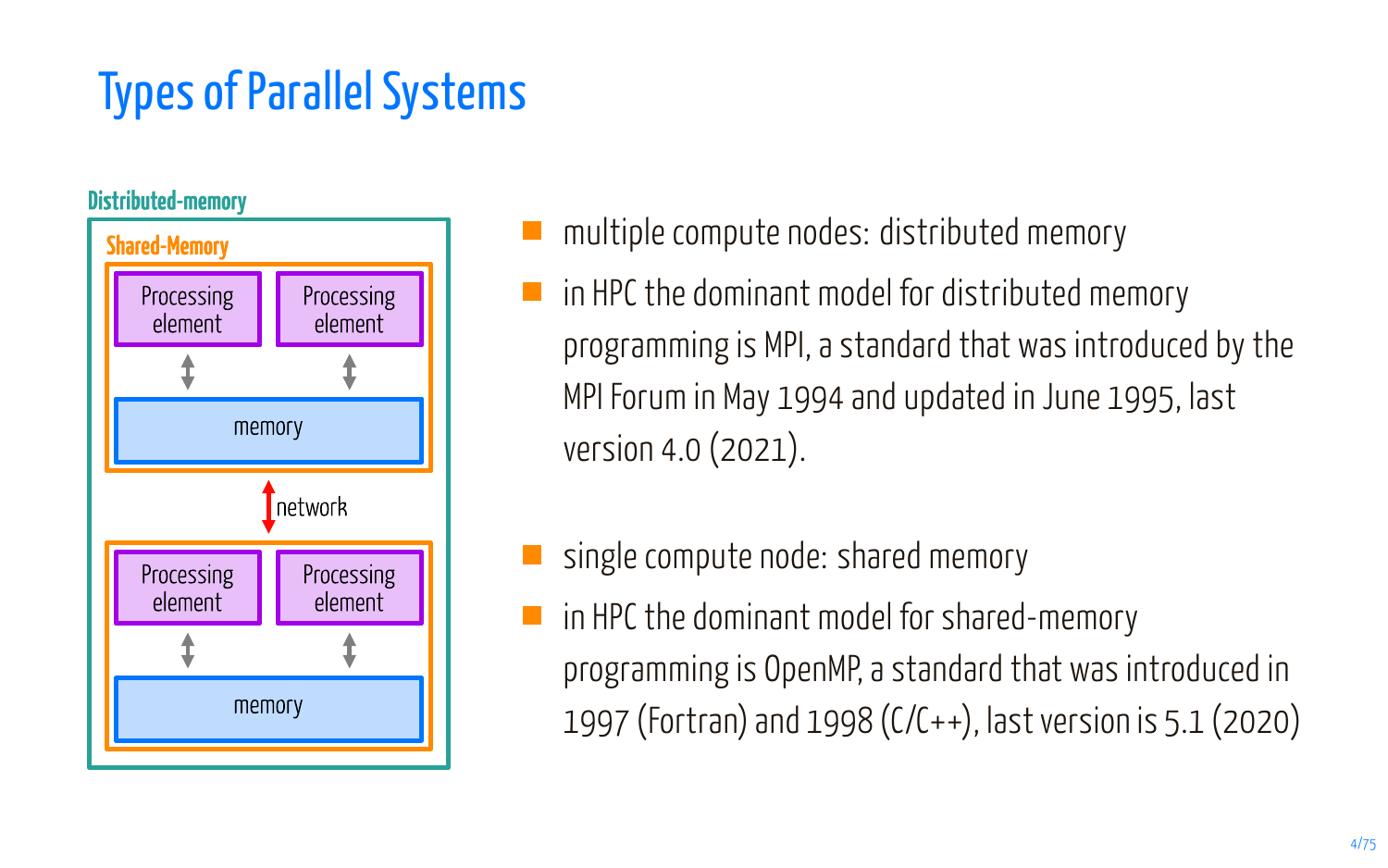### Distributed-Memory



- MPI use processes to parallelize applications for distributed-memory systems
- the system consists of processing elements (nodes, CPUs, cores) and memory
- the processing elements have their own private memory
- the processing elements cannot have a direct access to the memory of the other processing elements
- the processing elements can communicate via a network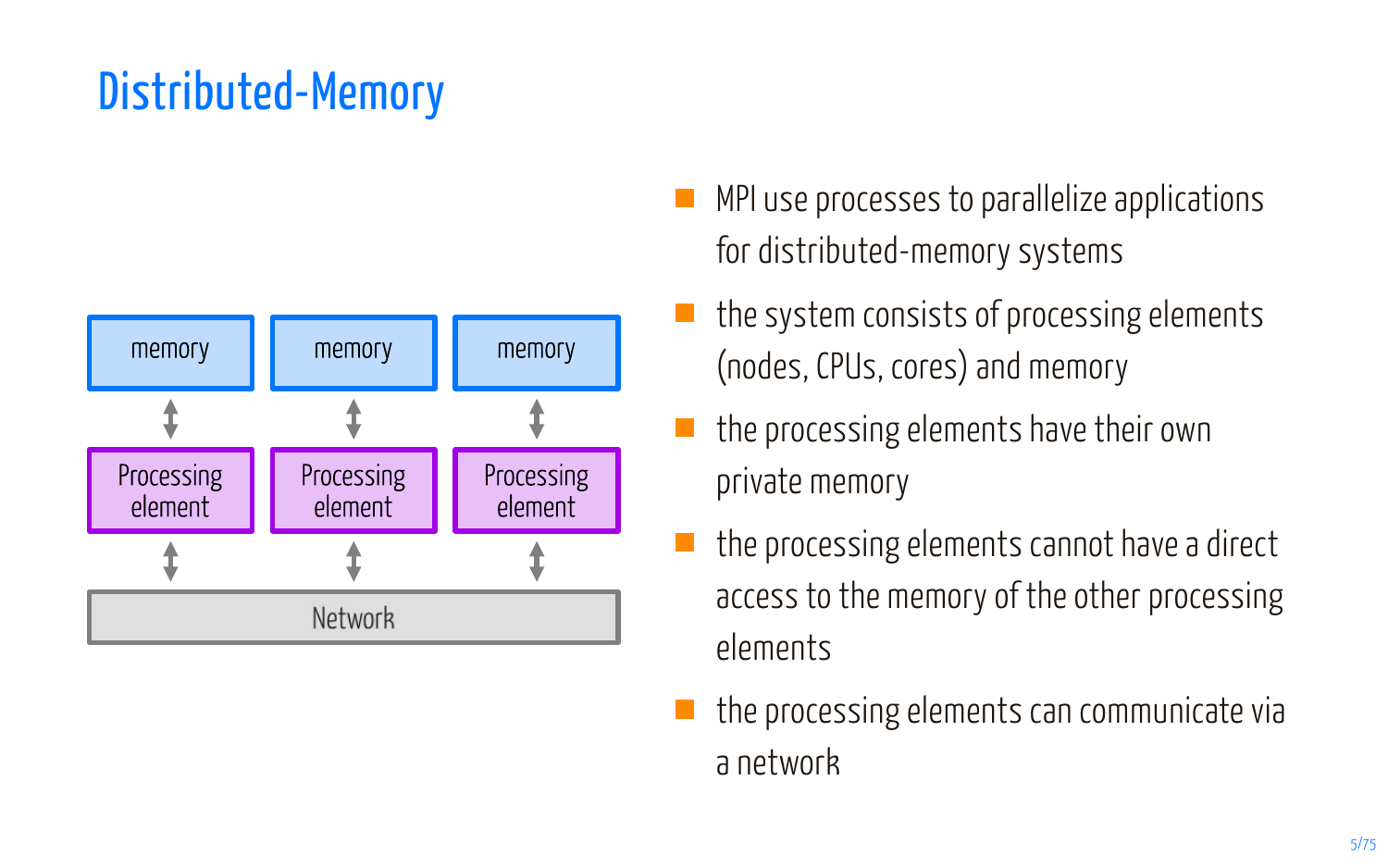#### Single Program Multiple Data

- The Single Program Multiple Data (SPMD) model is the main model for application message passing
- **Multiple parallel processes run the** same executable, they are identified by a unique identifier
- $\blacksquare$  Each process as its own separate memory space and copy of the data
- Depending on their identifier, processes can follow different control paths

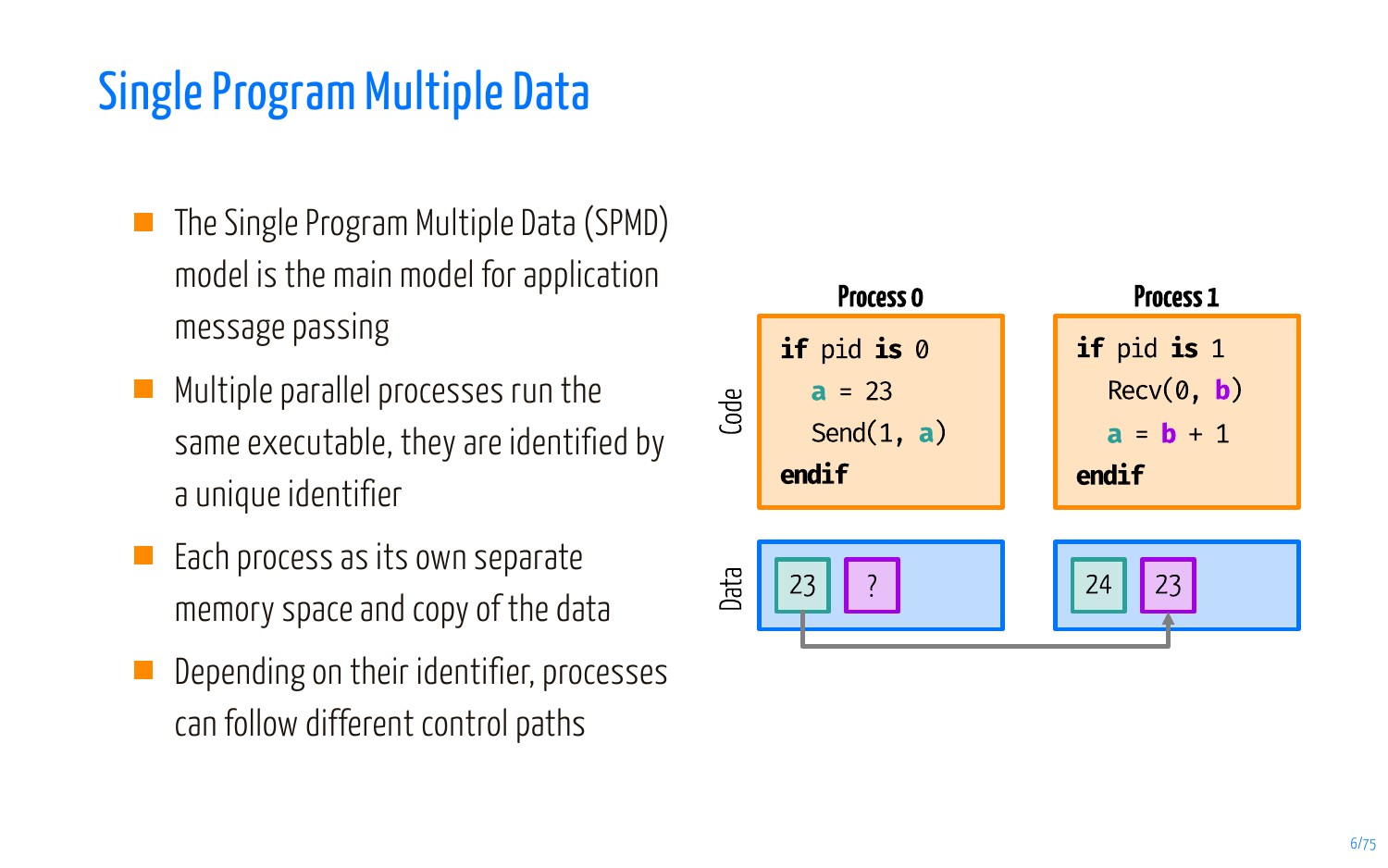### Message Passing

The message passing model allows for inter-node and intra-node communication to co-exists

**Intra-node communication can leverage** interconnect loopback capabilities or make use of a shared memory region



 $\blacksquare$  In the case of inter-node communication, the messages are sent through a network

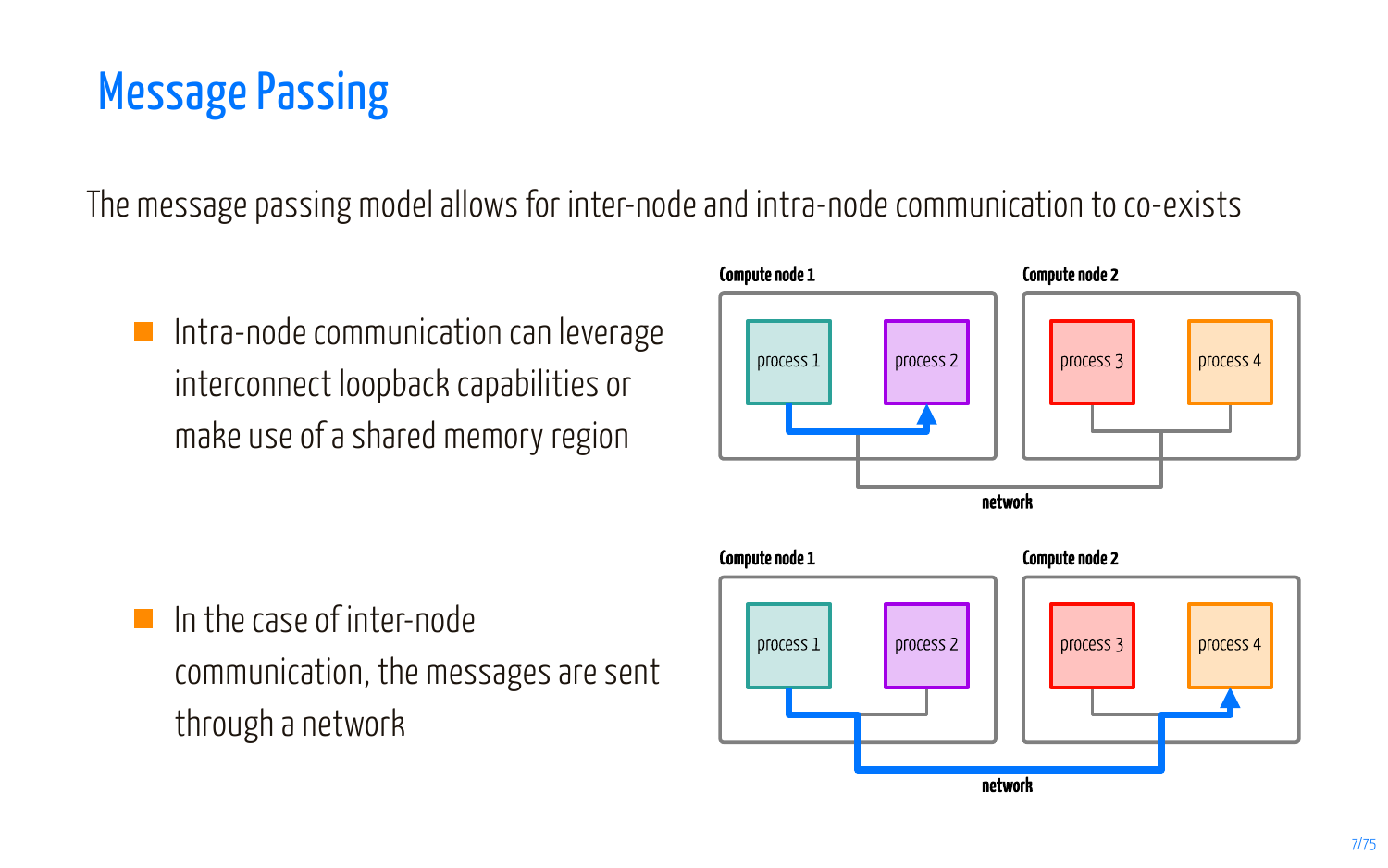#### What is MPI?

In scientific computing, the dominant paradigm for process parallelism is the single program multiple data model using MPI for interprocess communication

- MPI, which stands for Message Passing Interface, is a communication protocol for programming parallel computers
- $\blacksquare$  The MPI standard was introduced by the MPI Forum in May 1994 and updated in June 1995. Version 3.1 of the standard has been approved in June 2015, and the last version (4.0) in June 2021
- $\blacksquare$  It is a portable standard which defines the syntax and semantics of a core of library functions allowing the user to write message-passing programs
- $\blacksquare$  It allows for both point-to-point and collective communication between processes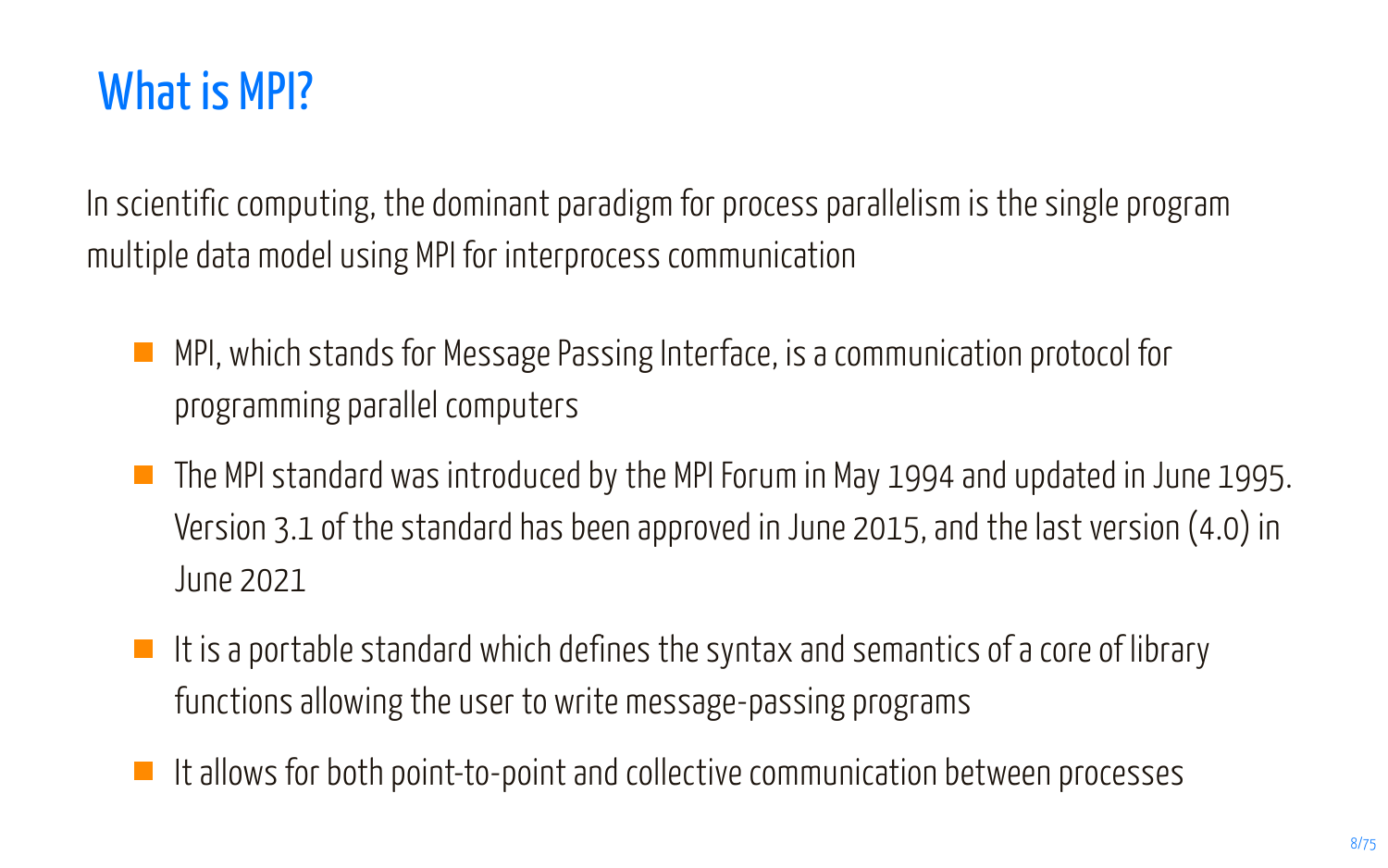#### What MPI provides

- Management: managing processes, communicators, creating datatypes, topologies, ...
- Point-to-Point: blocking and non-blocking communication based on send and receive
- $\blacksquare$  Collectives: communications that involve a group or groups of processes
- $\Box$  One-Sided: where one process specifies all communication parameters, both for the sending side and for the receiving side (including shared memory)
- $\blacksquare$  I/O: to write and read files to disk in parallel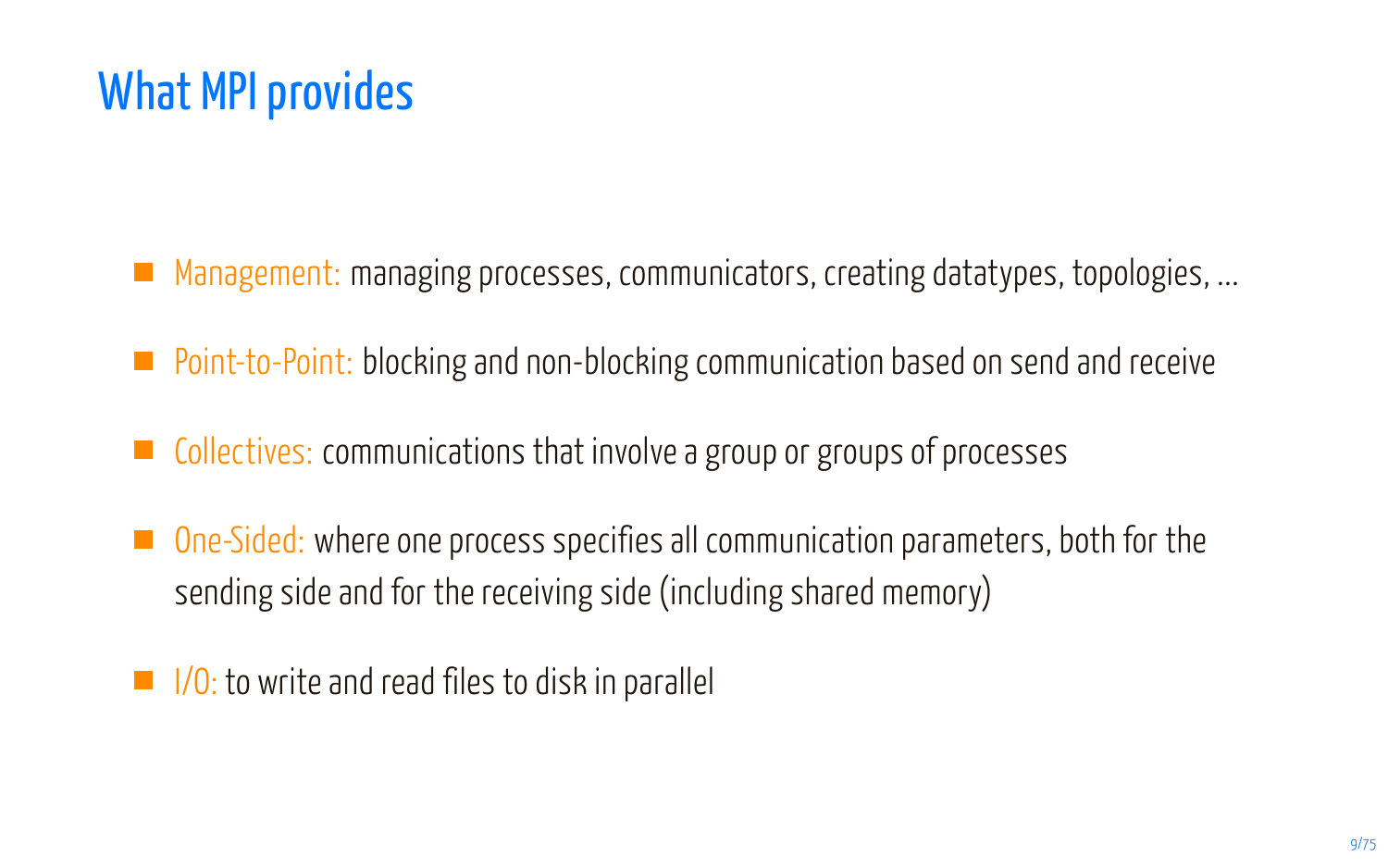# MPI Basics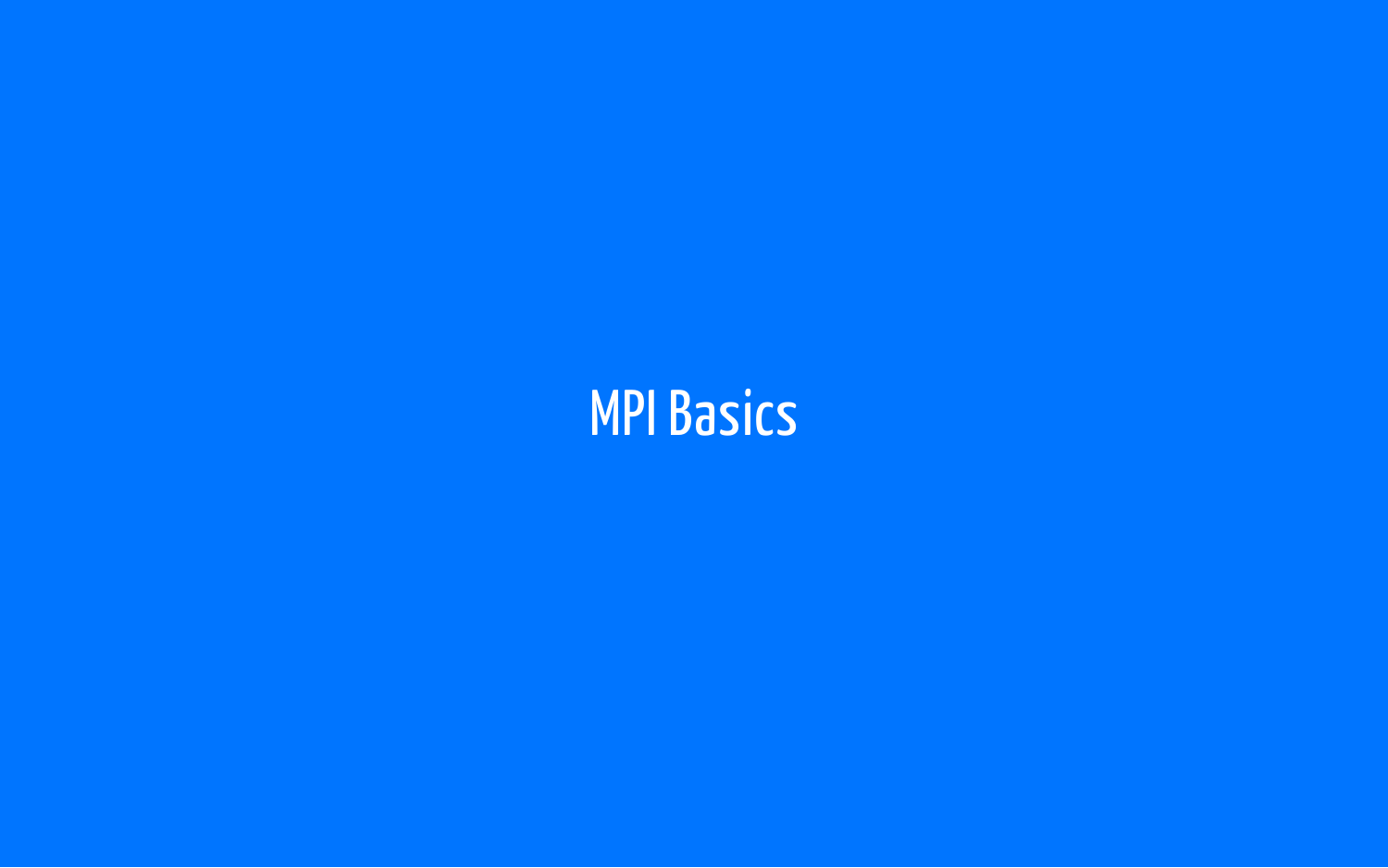### The Six-Functions MPI

The basics of MPI can be limited to six functions:

- $\blacksquare$  MPI\_Init: Initialize MPI
- **MPI** Comm size: Find out how many processes there are
- **MPI** Comm rank: Find out which process I am
- **MPI** Send: Send a message
- **MPI** Recv: Receive a message
- **MPI** Finalize: Terminate MPI

These functions are accessible by including  $mpi$ .  $h(C(\mathcal{C}++)$  or by using the mpi or mpi  $f$ 08 module (Fortran).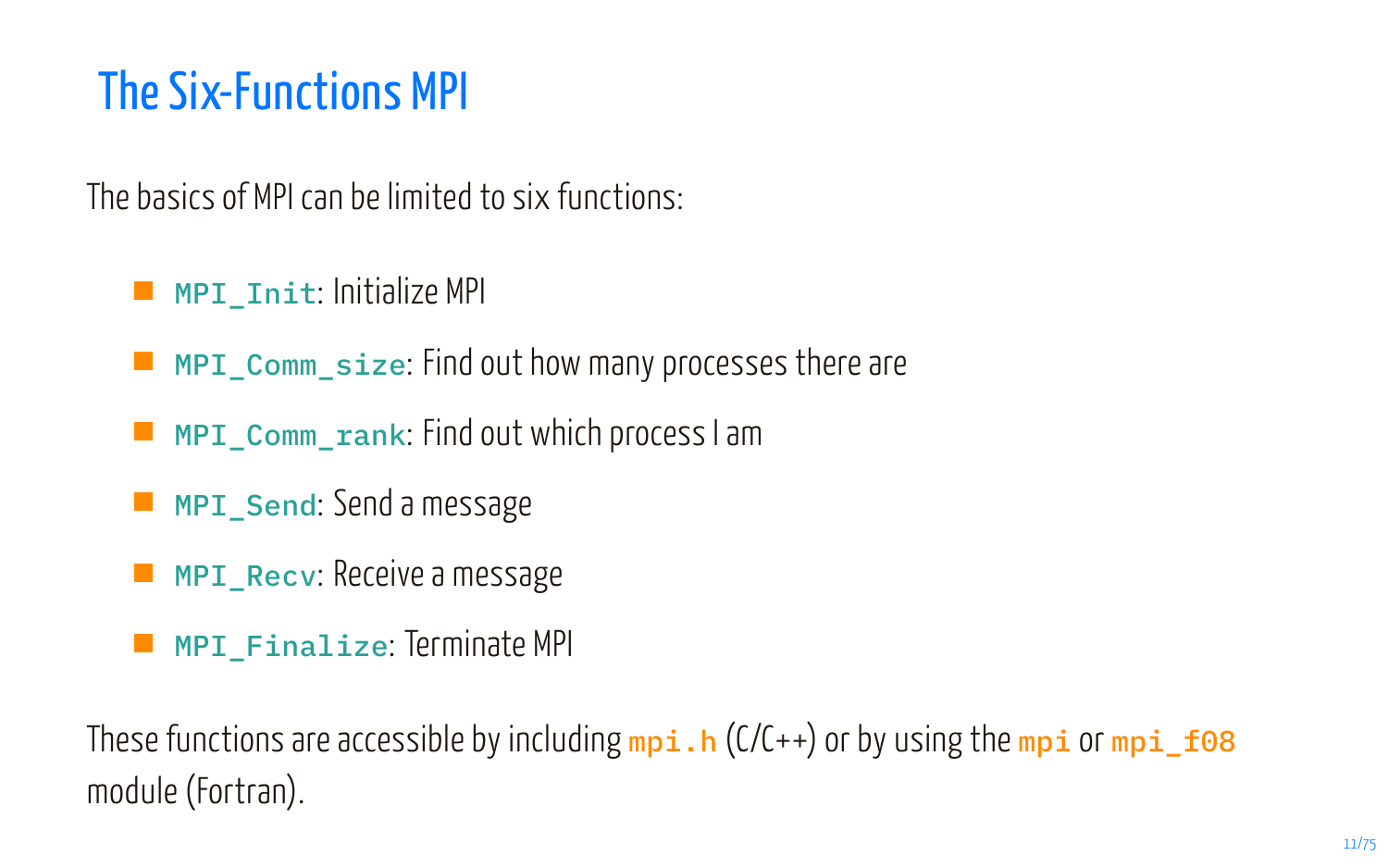#### Initializing and Finalizing the MPI Environment

```
MPI Init(int* argc, char*** argv)
MPI Init(ierror)
integer, optional, intent(out) :: ierror
```
Initialize the MPI environment. It must be called by each MPI process, once and before any other MPI function call. In C you can pass **NULL** for both the argc and argy arguments

```
MPI Finalize()
MPI Finalize(ierror)
integer, optional, intent(out) :: ierror
```
Terminates MPI execution environment. Once this function has been called, no MPI function may be called afterward.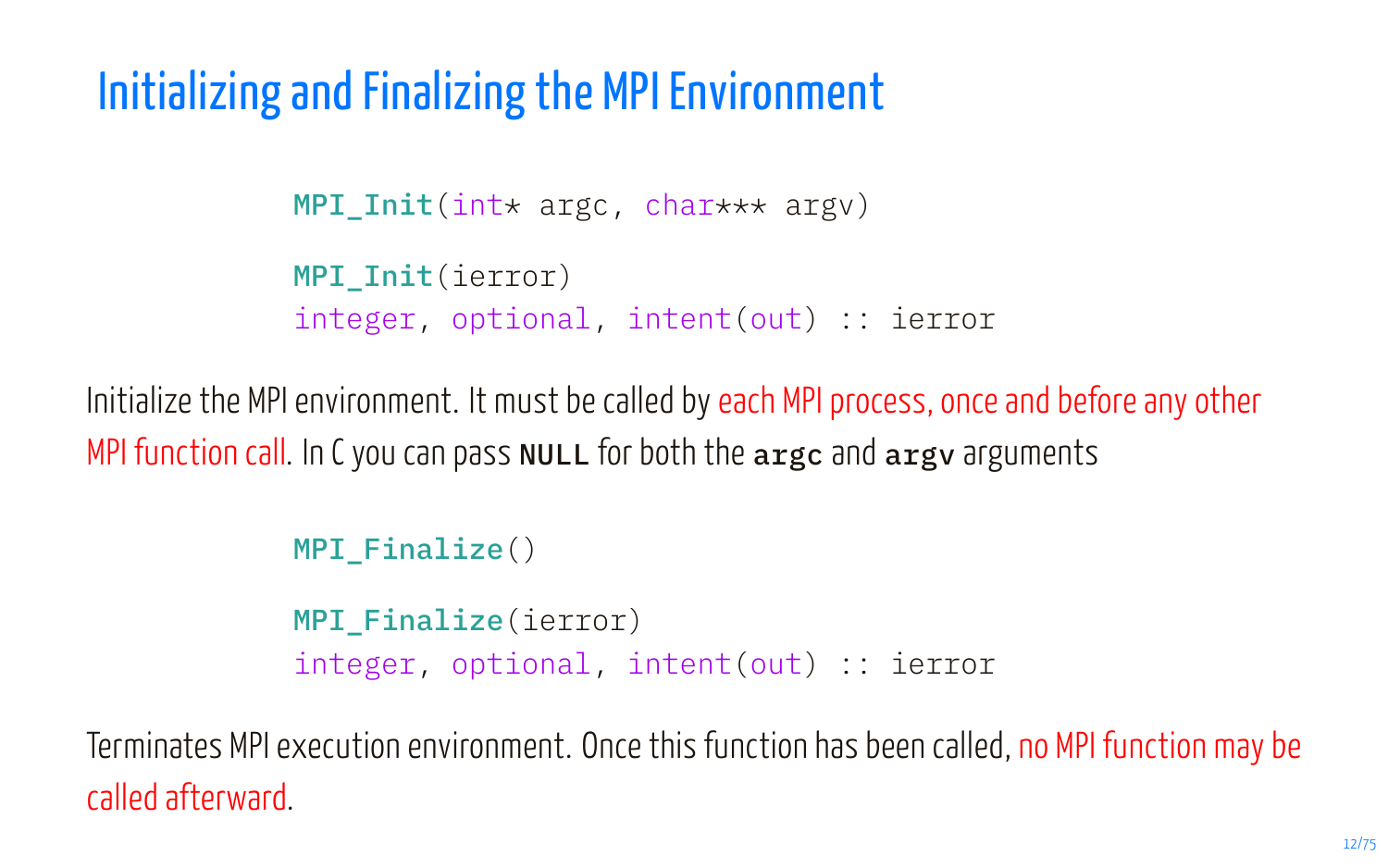### Initializing and Finalizing the MPI Environment

- $\blacksquare$  the MPI standard does not say what a program can do before an  $\blacksquare\blacksquare$  init or after an MPI\_Finalize
- $\blacksquare$  in general you should do as little as possible before calling MPI  $\blacksquare$
- $\blacksquare$  these functions should be called by one thread only (the main thread)
- MPI Init and MPI Finalize should be called by the same thread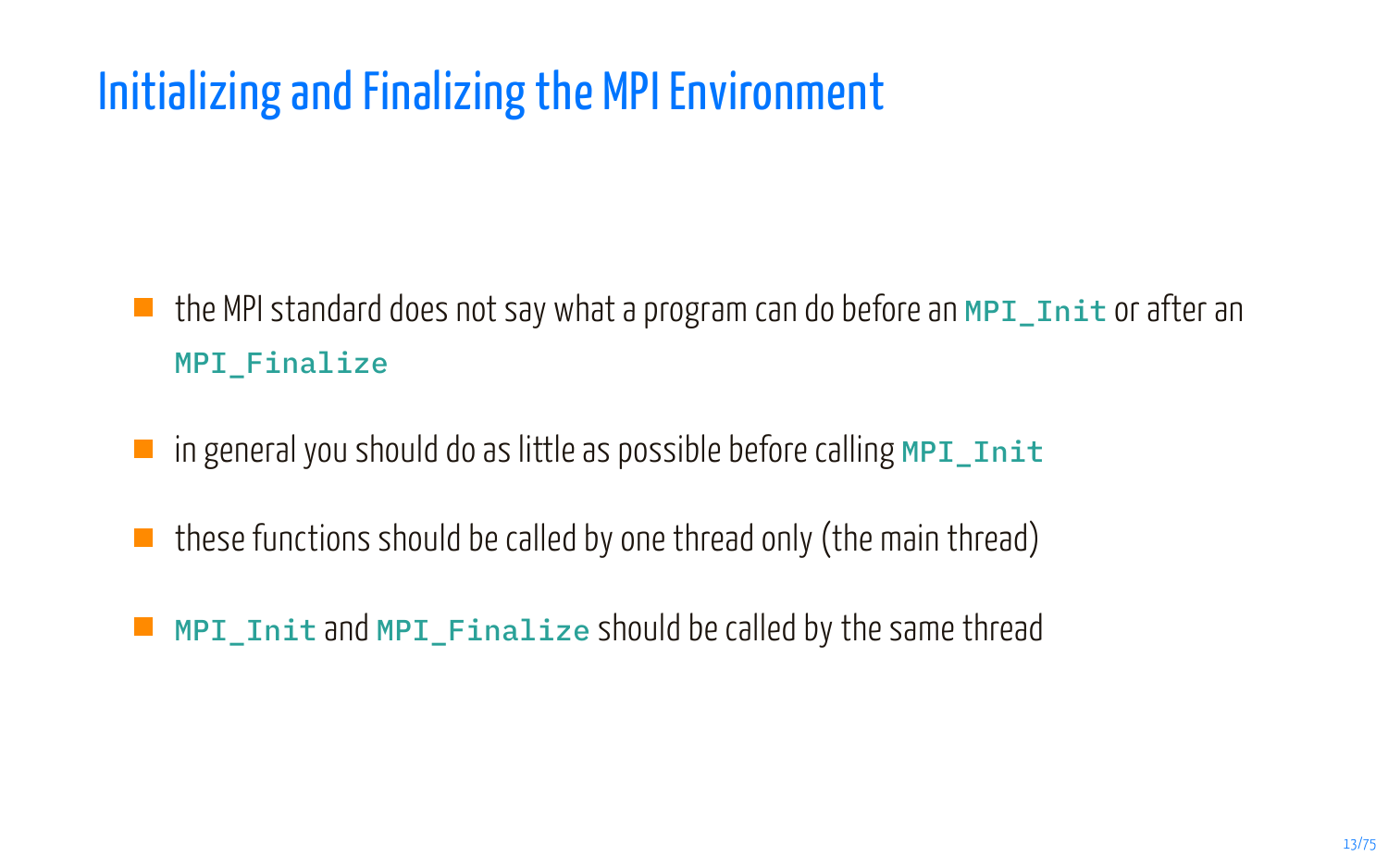### Return Value of MPI Function/Routine

All MPI routines return an error value.

- $\blacksquare$  In C this is the return value of the function
- $\blacksquare$  In Fortran this is returned in the last argument (optional for the Fortran 2008 binding)

| MPI_SUCCESS    | Successful return code    |
|----------------|---------------------------|
| MPI_ERR_BUFFER | Invalid buffer pointer    |
| MPI_ERR_COUNT  | Invalid count argument    |
| MPI ERR TYPE   | Invalid datatype argument |
| MPI ERR TAG    | Invalid tag argument      |
| MPI ERR COMM   | Invalid communicator      |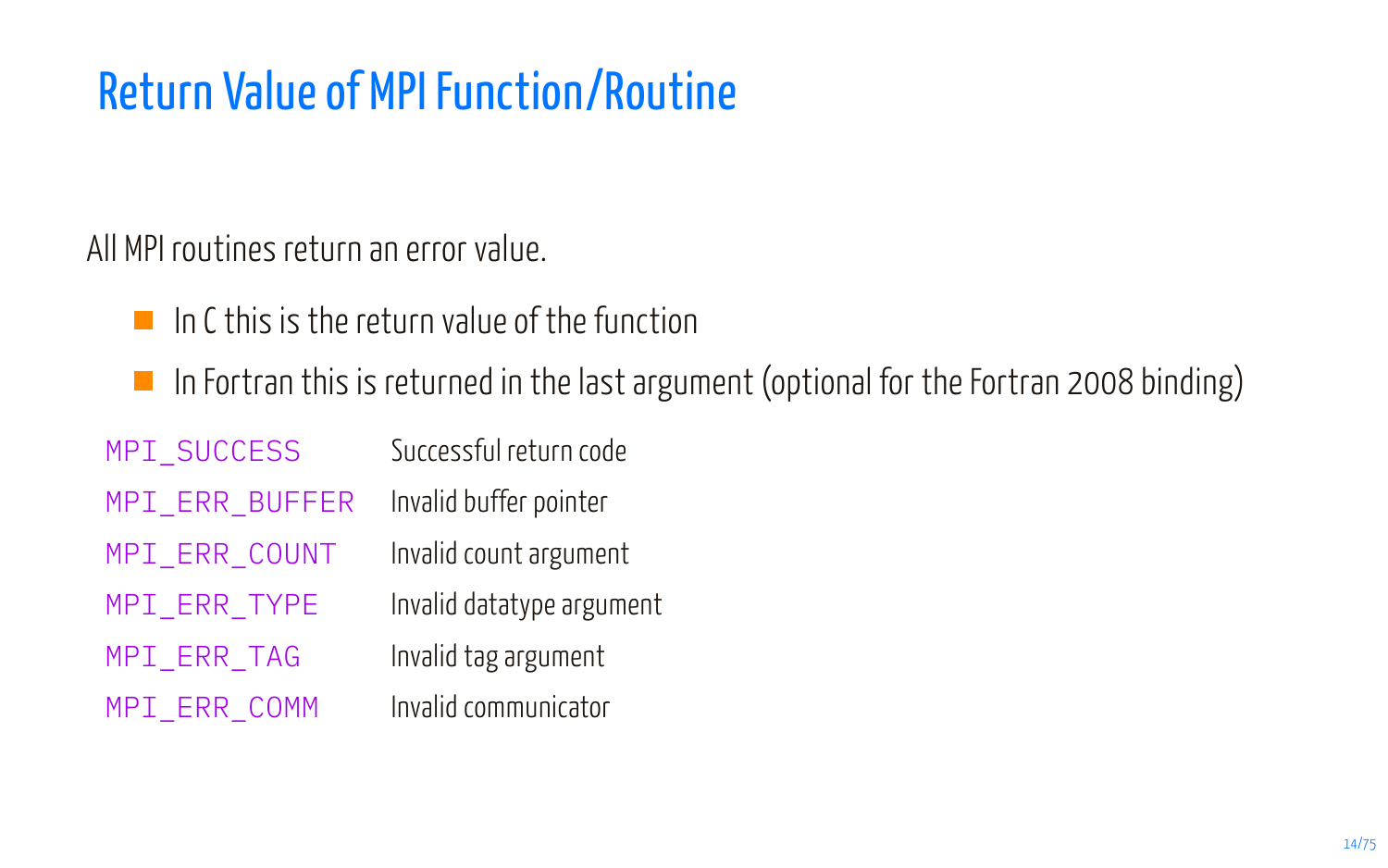#### Rank in a Communicator

The name of the processor on which a process is running can be queried by a call to the MPI\_Get\_processor\_name function. Most of the time this function return the hostname.

```
MPI Get processor name(char *name, int *namelen)
```

```
MPI Get processor name(name, namelen, ierror)
character(len=MPI_MAX_PROCESSOR_NAME), intent(out) :: name
integer, intent(out) :: namelen
integer, optional, intent(out) :: ierror
```
The maximum length of the name is defined by MPI\_MAX\_PROCESSOR\_NAME. You should ensure that name storage space is at least this value. The actual length of the name is returned in namelen.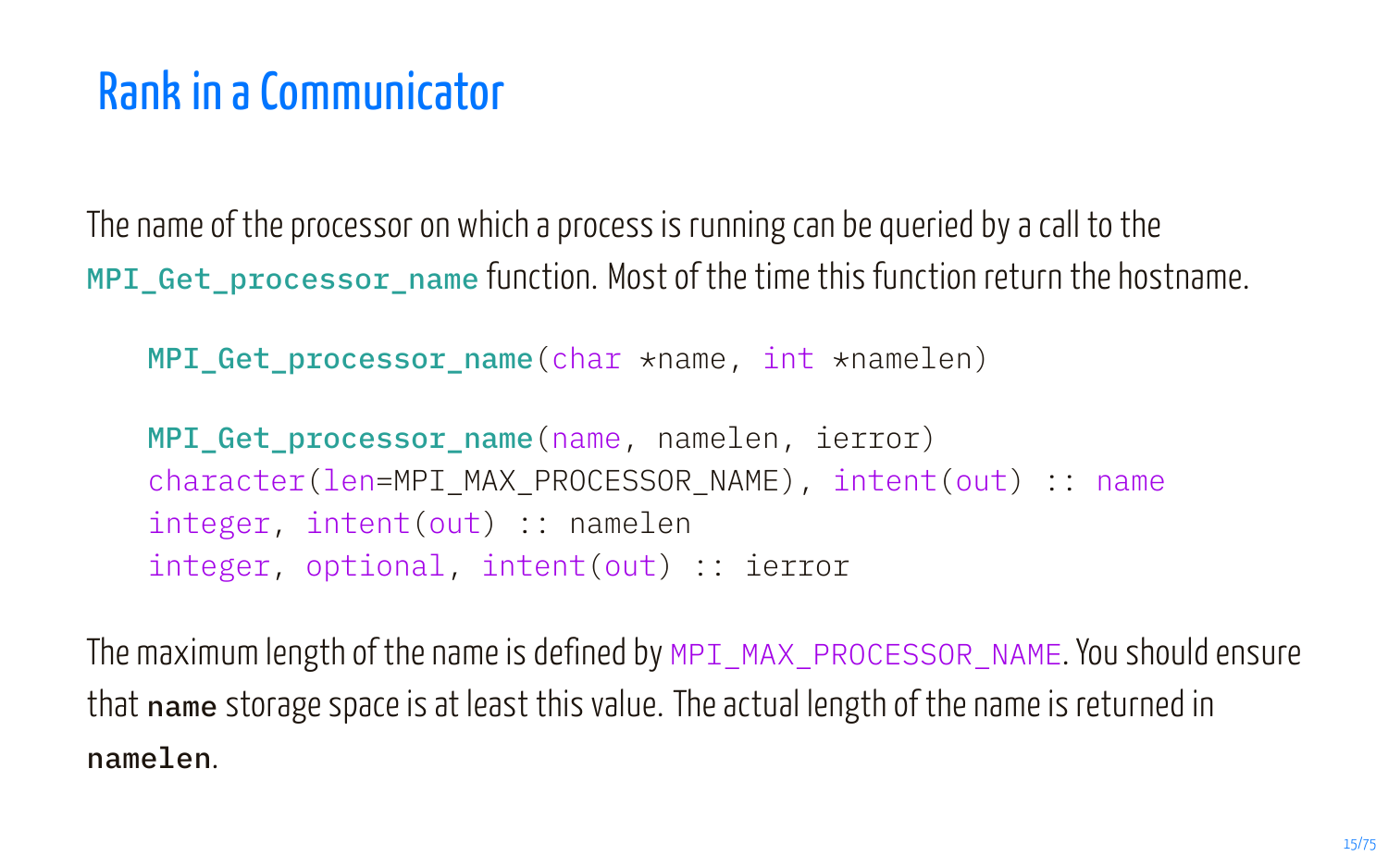### The MPI\_Wtime function

An exception to the "all MPI functions return an error" is the MPI\_Wtime function: it returns a double which represents a time stamp. The difference between two values obtained from this function allow you to compute the elapsed walltime between these two calls.

```
double start = MPI Wtime();
// [...]
double end = MPI Wtime();
double elapsed = end - start;
```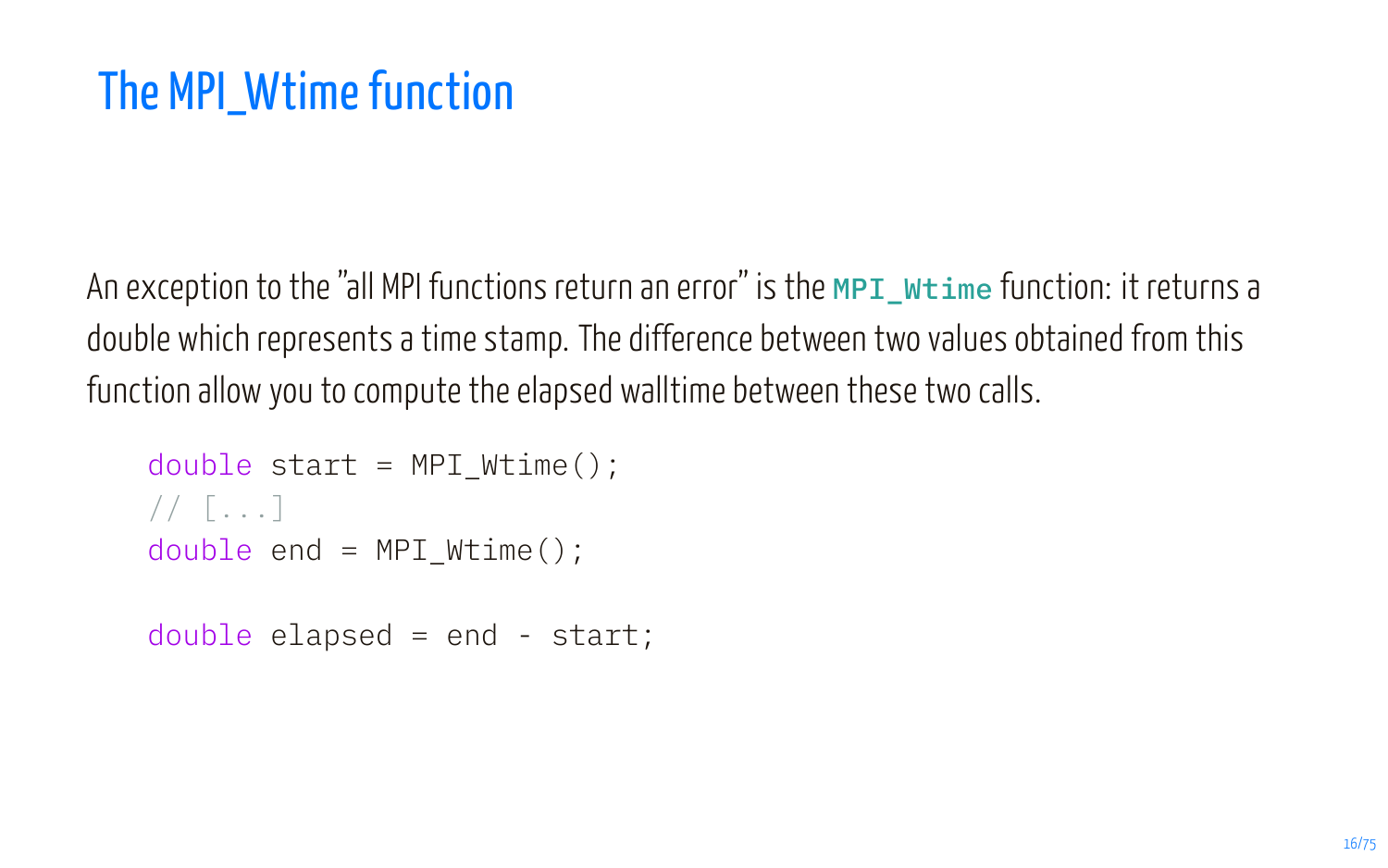#### Communicator and Rank

- $\blacksquare$  A communicator represents a group of processes that can communicate with each other
- **Inside a communicator, each process is** identified by an integer which is called a rank
- **Each process has a unique rank inside a** communicator but if a process is present in multiple communicators, it may have different ranks for each communicator.

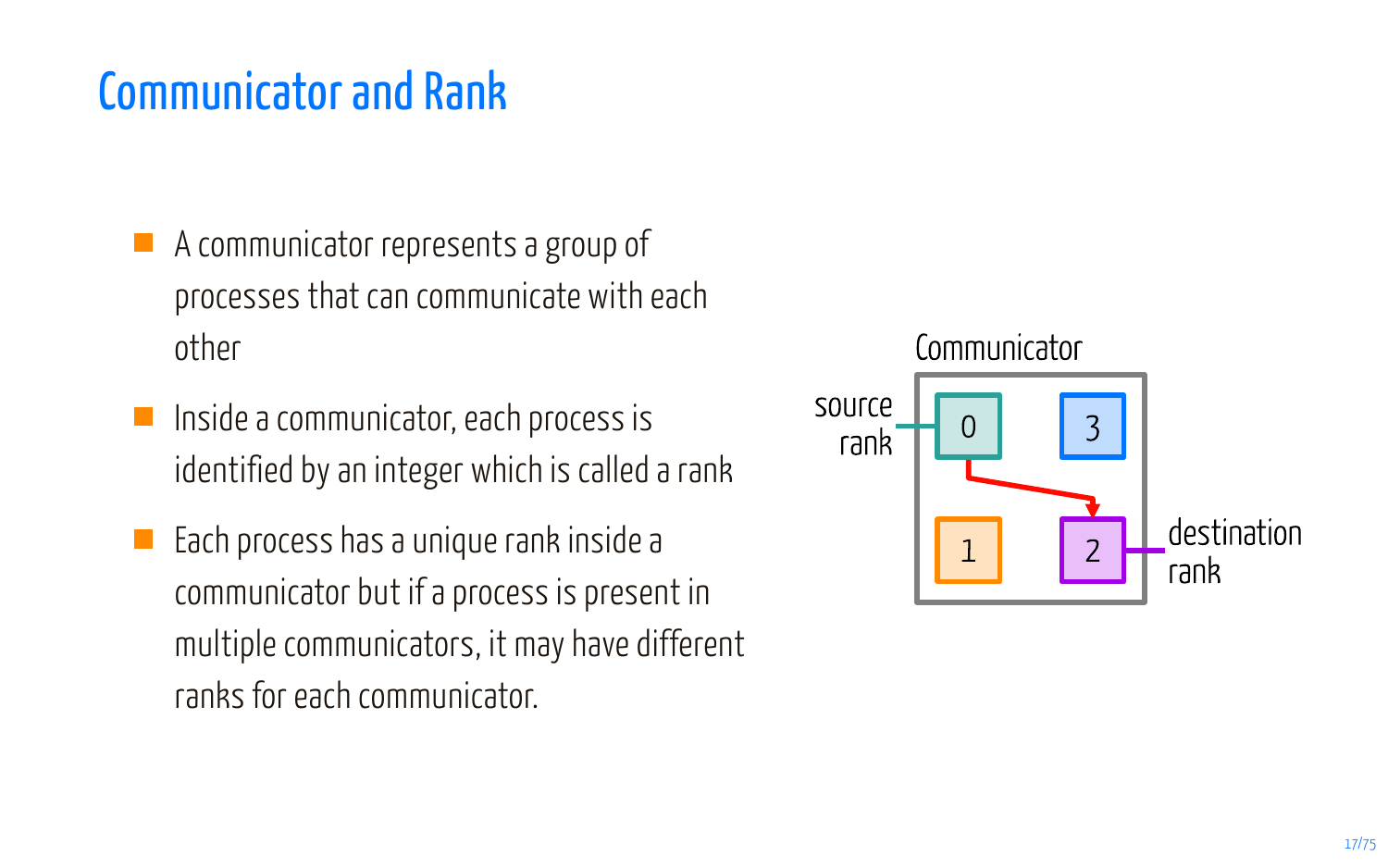#### Communicator Size

To get the size of a communicator, i.e. the number of processes, use the MPI\_Comm\_size function.

```
MPI Comm size(MPI Comm communicator, int* size)
MPI Comm size(communicator, size, ierror)
   type(MPI_Comm), intent(in) :: comm
   integer, intent(out) :: size
   integer, optional, intent(out) :: ierror
```
After this function call, the size of the group associated with a communicator is stored in the variable size.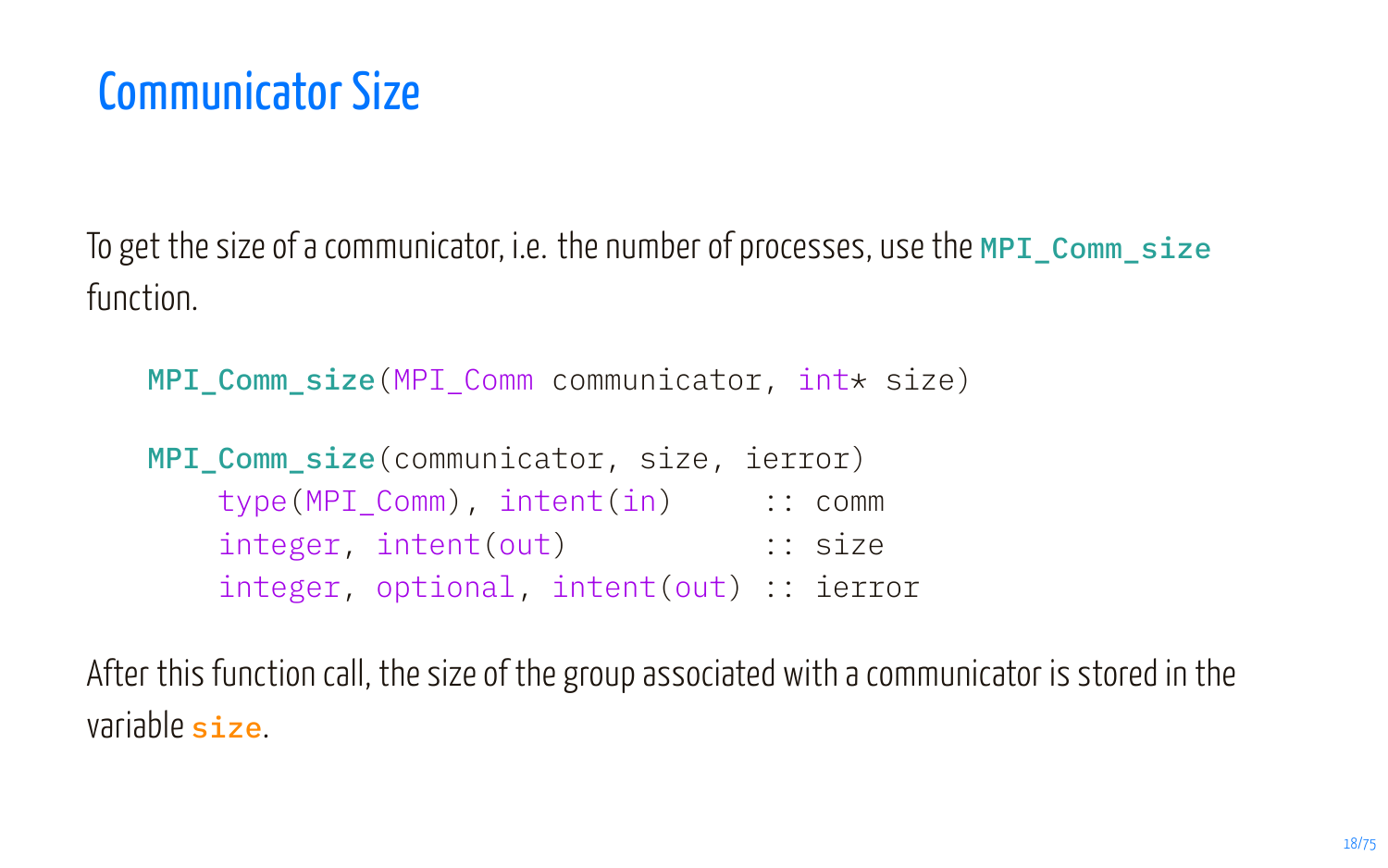#### Rank in a Communicator

The rank of a process in a communicator is obtained using the  $MPI$  comm rank function.

```
MPI Comm rank(MPI Comm communicator, int* rank)
```

```
MPI Comm rank(communicator, rank, ierror)
   type(MPI_Comm), intent(in) :: comm
   integer, intent(out) :: rank
   integer, optional, intent(out) :: ierror
```
After this function call, the rank of the calling process inside the communicator is stored in the variable rank.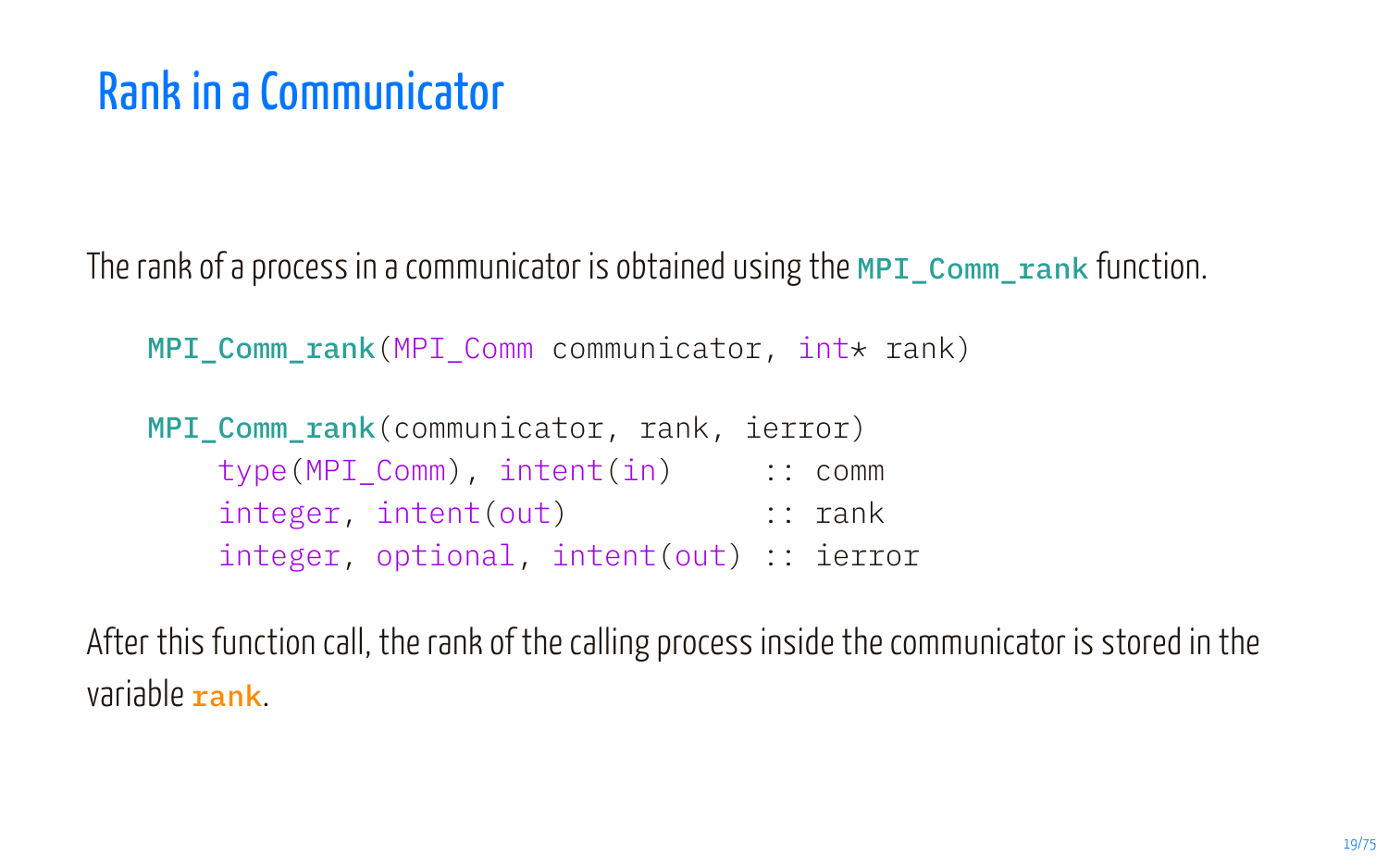### The World Communicator

The MPI specification provides a predefined communicator: MPI\_COMM\_WORLD

- $\blacksquare$  it allows communication with all processes that are accessible after MPI initialization
- $\blacksquare$  this communicator act as the default communicator as most applications use a flat name space for processes as well as a single communication context

Using the MPI\_COMM\_WORLD communicator, you can retrieve

- $\blacksquare$  the total number of processes with MPI  $\complement$  comm size
- $\blacksquare$  the global rank of a process with MPI comm rank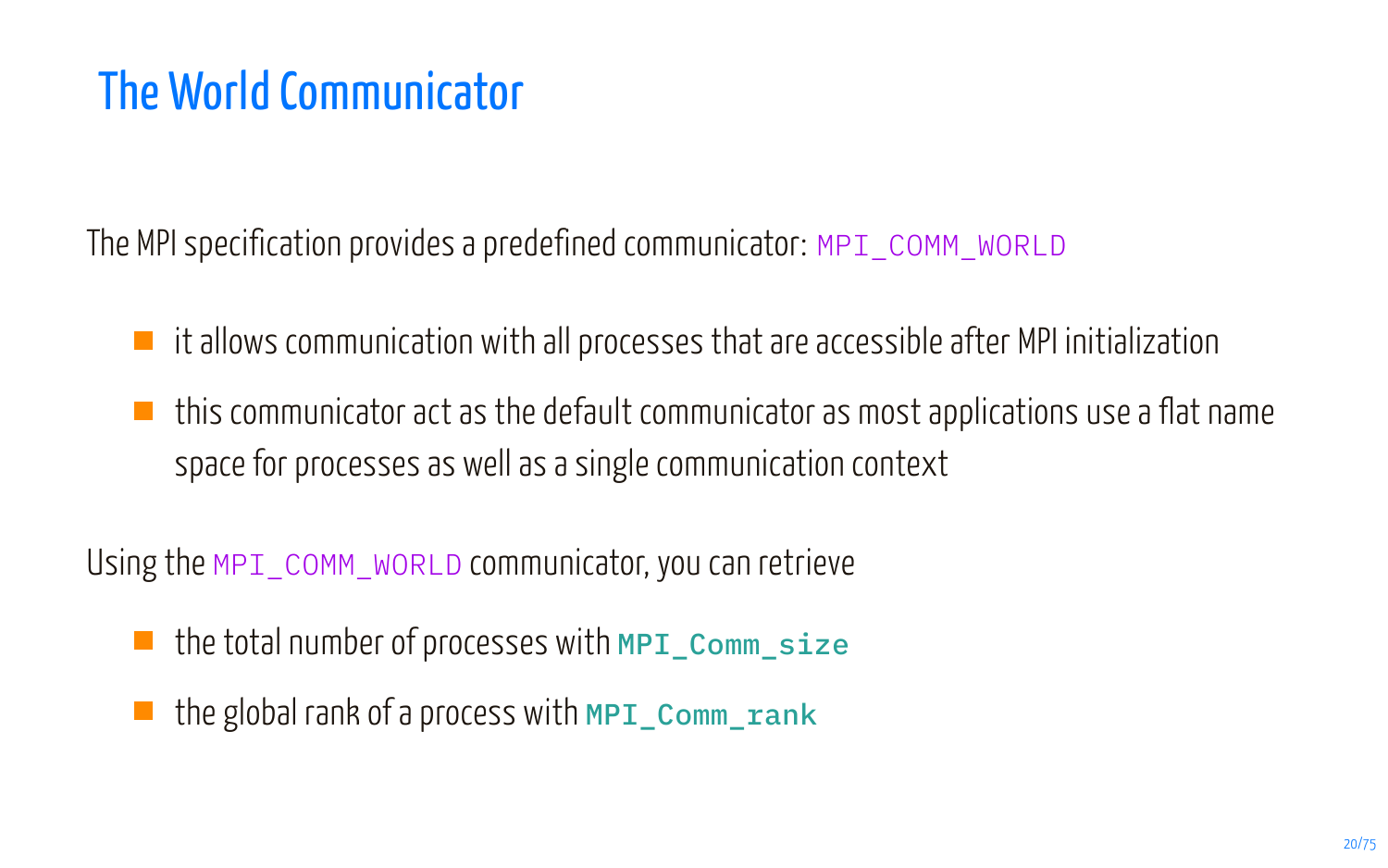#### MPI Hello Worlds

```
#include <stdio.h>
#include <mpi.h>
```

```
int main(int argc, char** argv) \{int world size, rank, name len;
 char proc_name[MPI_MAX_PROCESSOR_NAME];
```

```
MPI_Init(&argc, &argv);
```

```
MPI Comm_size(MPI_COMM_WORLD, &world_size);
MPI Comm_rank(MPI_COMM_WORLD, &rank);
MPI Get processor name(proc_name, &name len);
```

```
printf("Hello world from rank %d "
       "out of %d on node %s.\n",
       rank, world_size, proc_name);
```

```
MPI_Finalize();
```
return 0;

}

```
program hello_world
 use mpi_f08
```
#### implicit none

```
integer :: rank, size, namelen, ierror
character*(MPI_MAX_PROCESSOR_NAME) ::
     procname
```

```
call MPI_Init(ierror)
call MPI_Comm_size(MPI_COMM_WORLD, size)
call MPI Comm_rank(MPI_COMM_WORLD, rank)
call MPI Get processor name(procname,
     namelen)
```

```
print 100, rank, size, procname(1:namelen)
100 format('Hello world from rank ', i0, &
\kappa ' out of ', i0, \kappa& ' on node ', a, '.')
```

```
call MPI Finalize(ierror)
end
```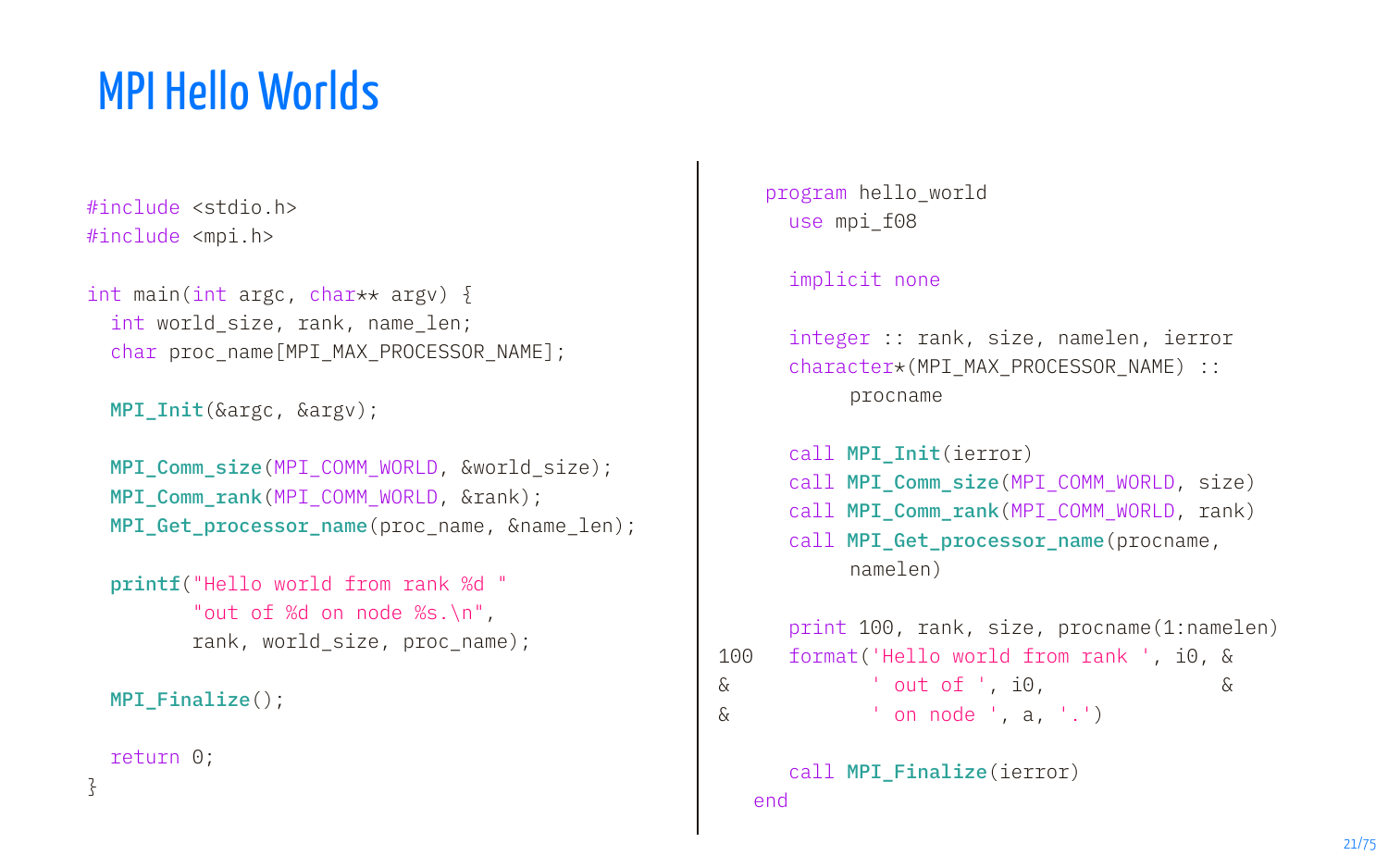#### Compile a MPI Application

To have access to the MPI tools, first load the **OpenMPI** module. On NIC5:

- \$ module load releases/2020b
- \$ module load OpenMPI/4.1.0-GCC-10.2.0

Then you can compile your application using the mpicc (mpifort) compiler wrapper

- \$ mpicc -o hello world hello world.c
- \$ mpifort -o hello\_world hello\_world.f90

mpicc (mpifort) is not a compiler, it is a wrapper: it adds all the relevant compiler or linker flags and then invoke the underlying compiler or linker. In our case it invokes gcc (gfortran)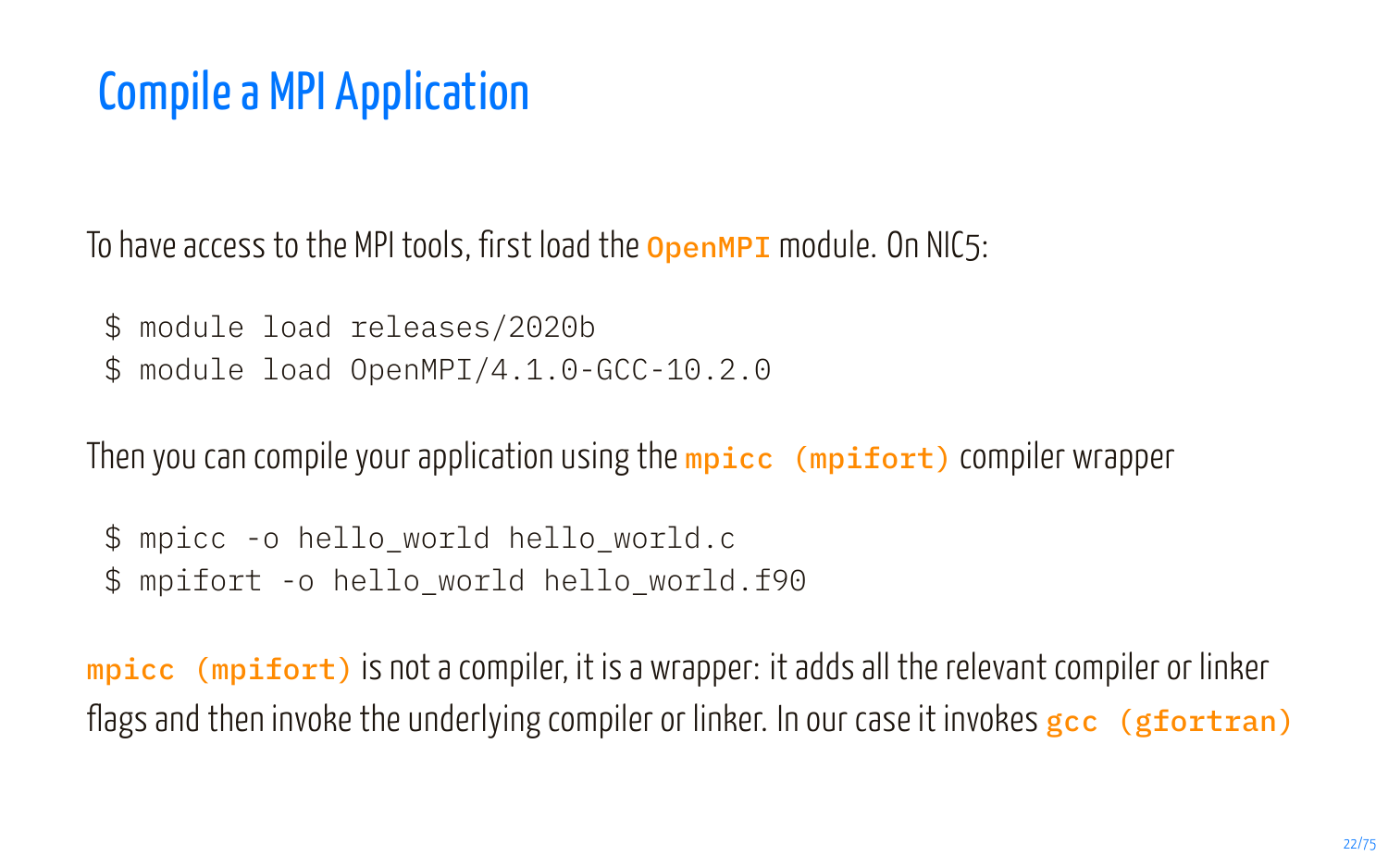### Running an MPI Application on a CÉCI Cluster

Create your job submission script. ntasks indicates the number of processes that we want to run.

*#!/bin/bash # Submission script for NIC5 #SBATCH --job-name=mpi-job #SBATCH --time=00:01:00 # hh:mm:ss #SBATCH --ntasks=4 #SBATCH --cpus-per-task=1 #SBATCH --mem-per-cpu=1024 # megabytes*

module load releases/2020b module load OpenMPI/4.1.0-GCC-10.2.0

```
cd $SLURM_SUBMIT_DIR
```
mpirun -np \$SLURM\_NTASKS ./hello\_world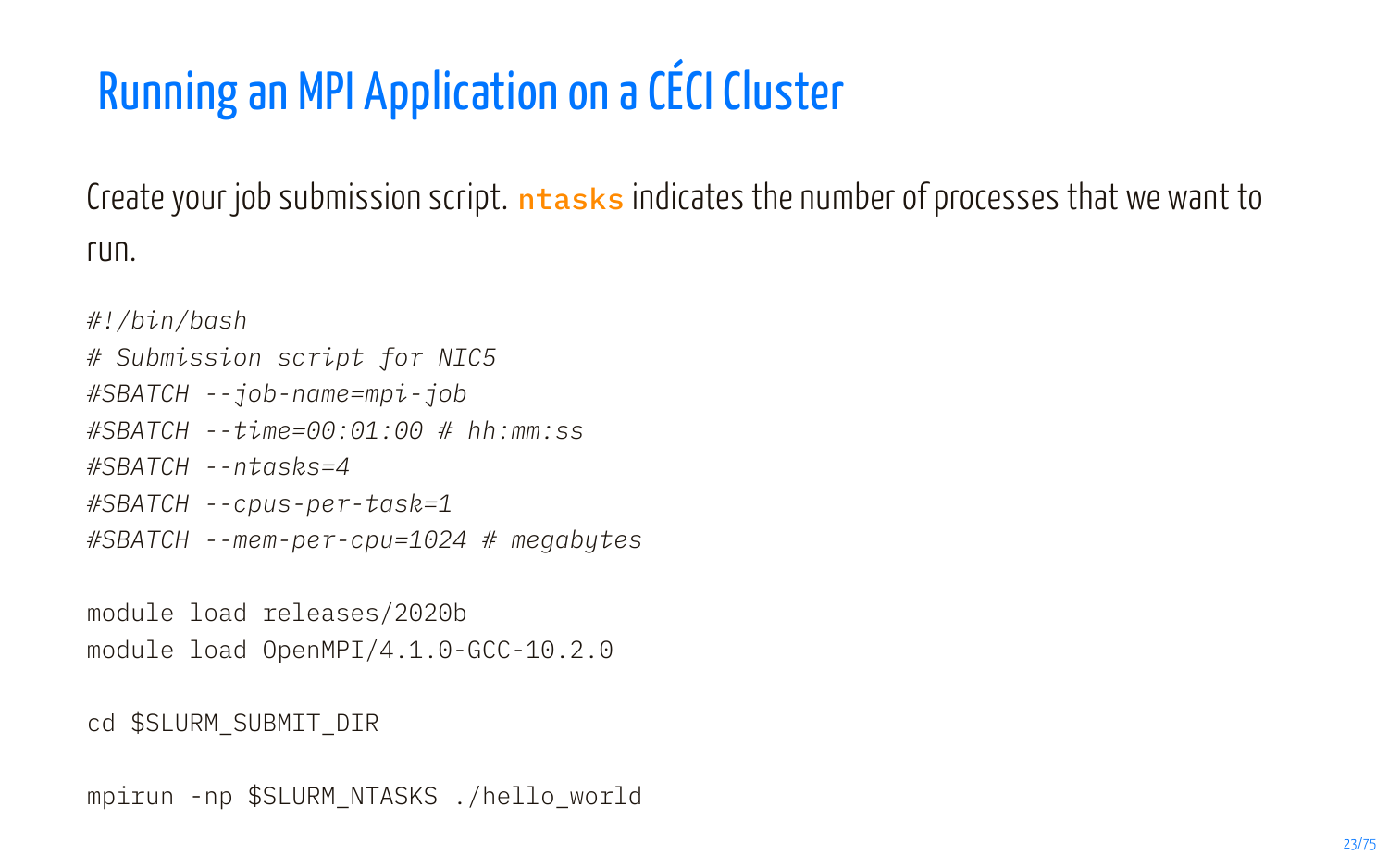### Running an MPI application on a CÉCI Cluster

Save your job submission script and run it with sbatch

\$ sbatch submit\_mpi.job Submitted batch job <jobid>

 $[. . .1]$ 

\$ cat mpi\_hello.out Hello world from rank 0 out of 4 on node nic5-w030. Hello world from rank 2 out of 4 on node nic5-w035. Hello world from rank 3 out of 4 on node nic5-w037. Hello world from rank 1 out of 4 on node nic5-w034.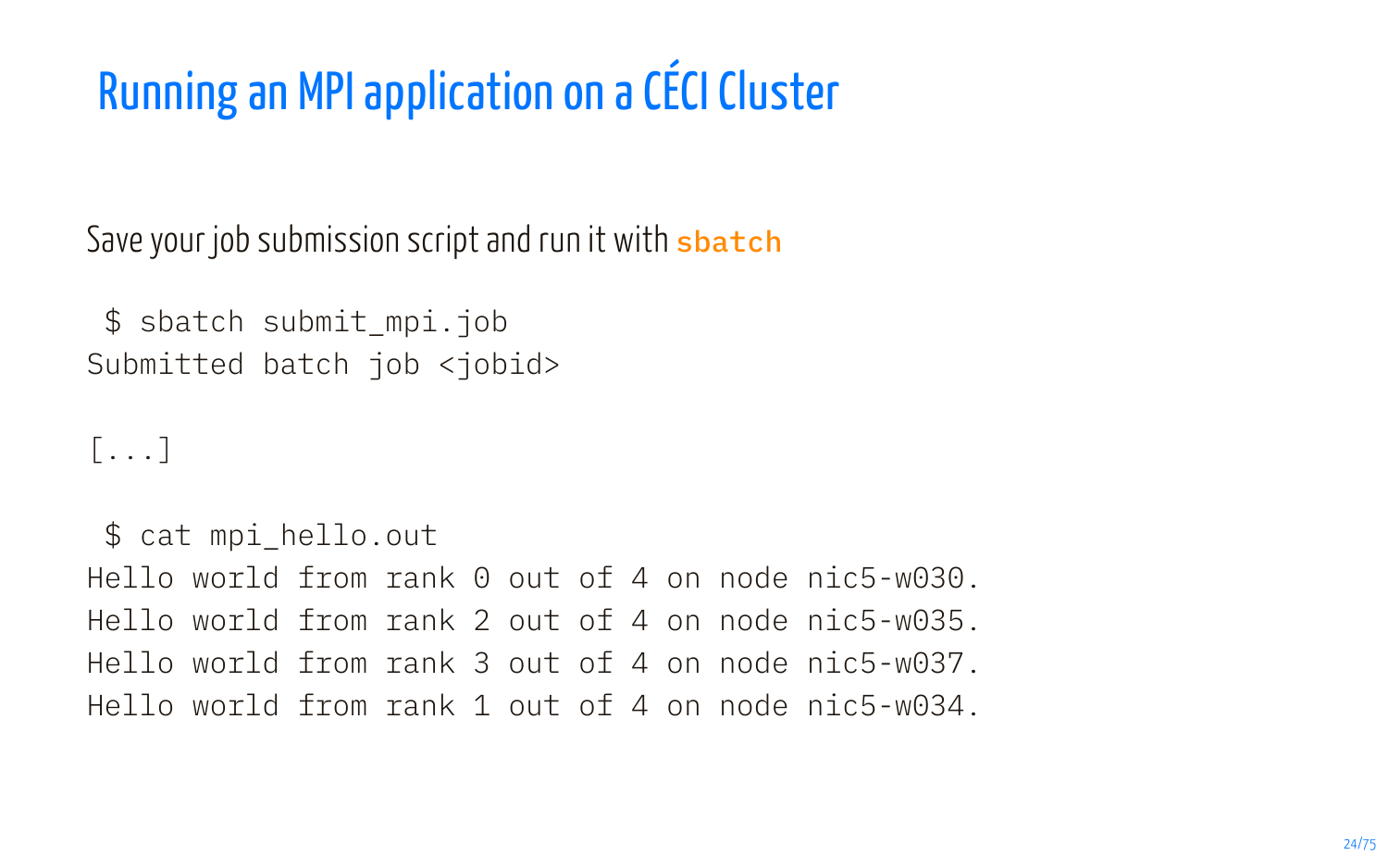## MPI Programming on the CÉCI Cluster

MPI implementations are available on all the CÉCI. For example, for OpenMPI:

|           | Module                                                    | Execution              |
|-----------|-----------------------------------------------------------|------------------------|
| Nic5      | module load 2020b<br>module load OpenMPI/4.1.0-GCC-10.2.0 | multi-node             |
| Lemaitre3 | module load OpenMPI/4.0.5-GCC-10.2.0                      | multi-node             |
| Hercules2 | module load OpenMPI/3.1.4-GCC-8.3.0                       | Restricted to one node |
| Dragon2   | module load OpenMPI/3.1.3-GCC-8.2.0-2.31.1                | Restricted to one node |

Other implementations are available and can be used by loading the appropriate environment module:  $\text{impi}$  (Intel MPI) and MPICH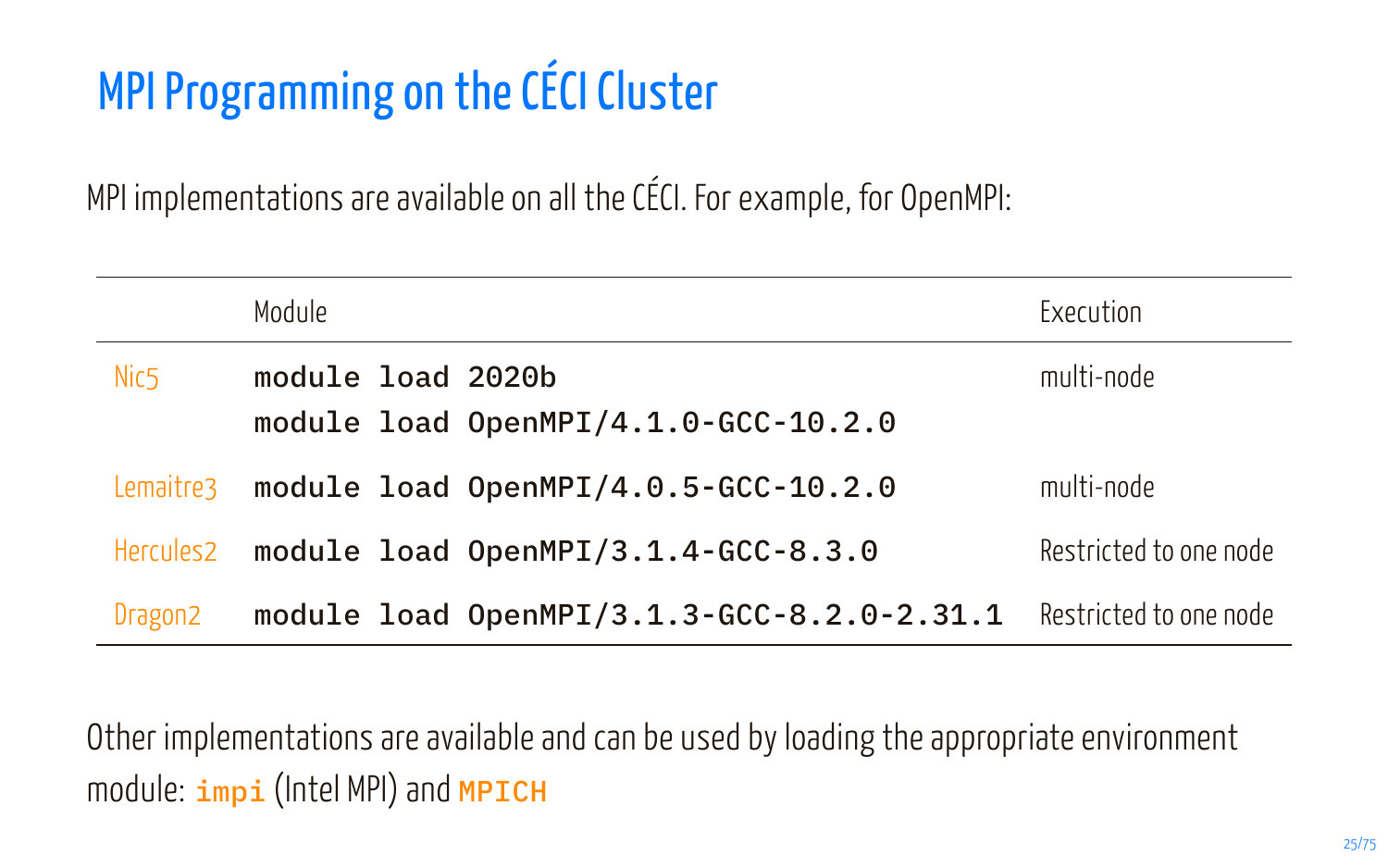# Point to Point Communication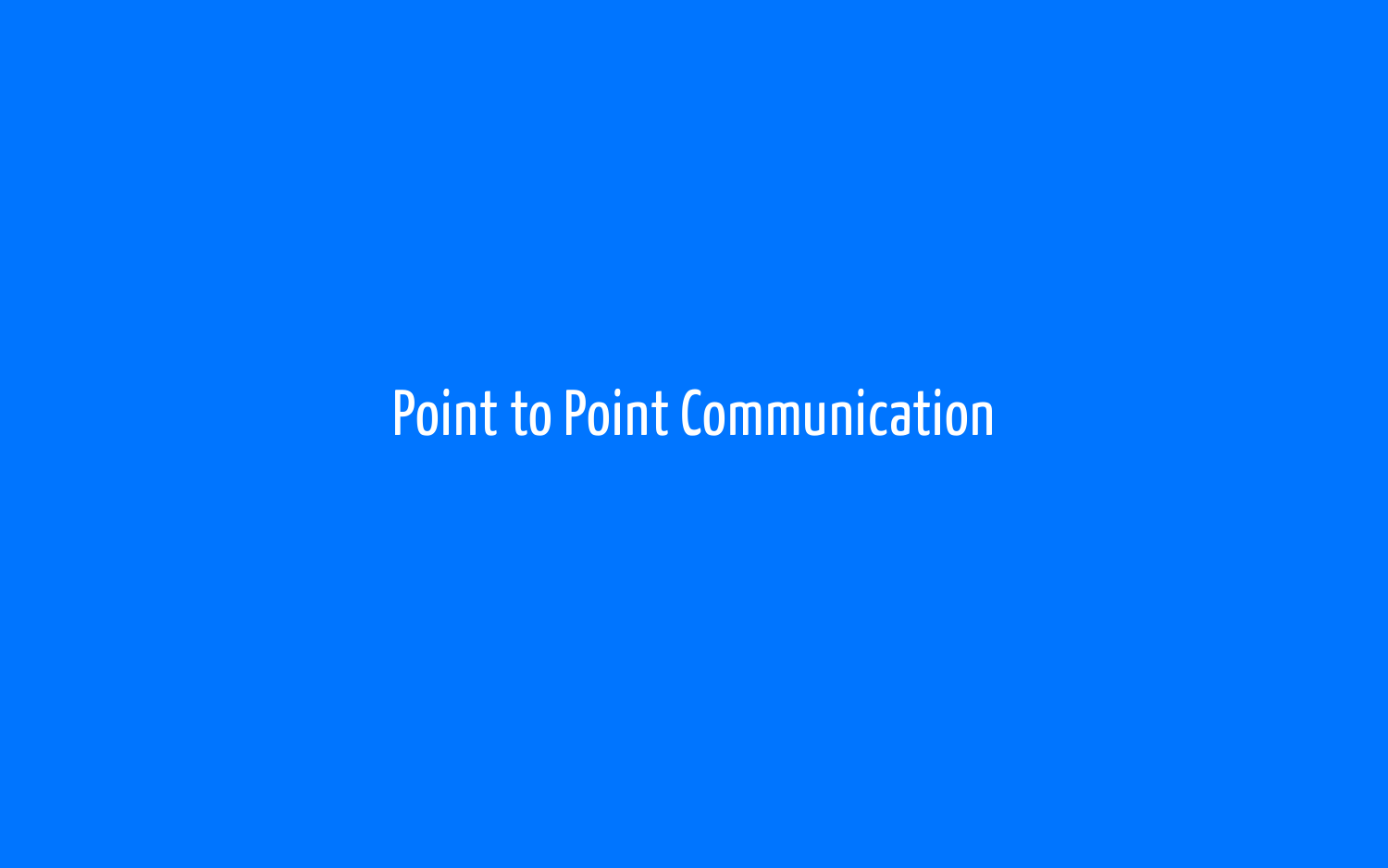#### Point to Point Communication

So far, we didn't exchange messages between the processes that we spawned. The simplest type of communication is called point-to-point communication where

- $\blacksquare$  the sender calls the send function and specifies the data to be sent
- $\blacksquare$  the receiver calls the receive function and specify the data to be received
- **T** the data is transferred as well as the associated metadata

In addition, we have to specify

- $\blacksquare$  the communicator to use
- on the send side, the rank of the receiver in the communicator
- on the receive side, the rank of the sender in the communicator
- $\blacksquare$  a tag to identify the message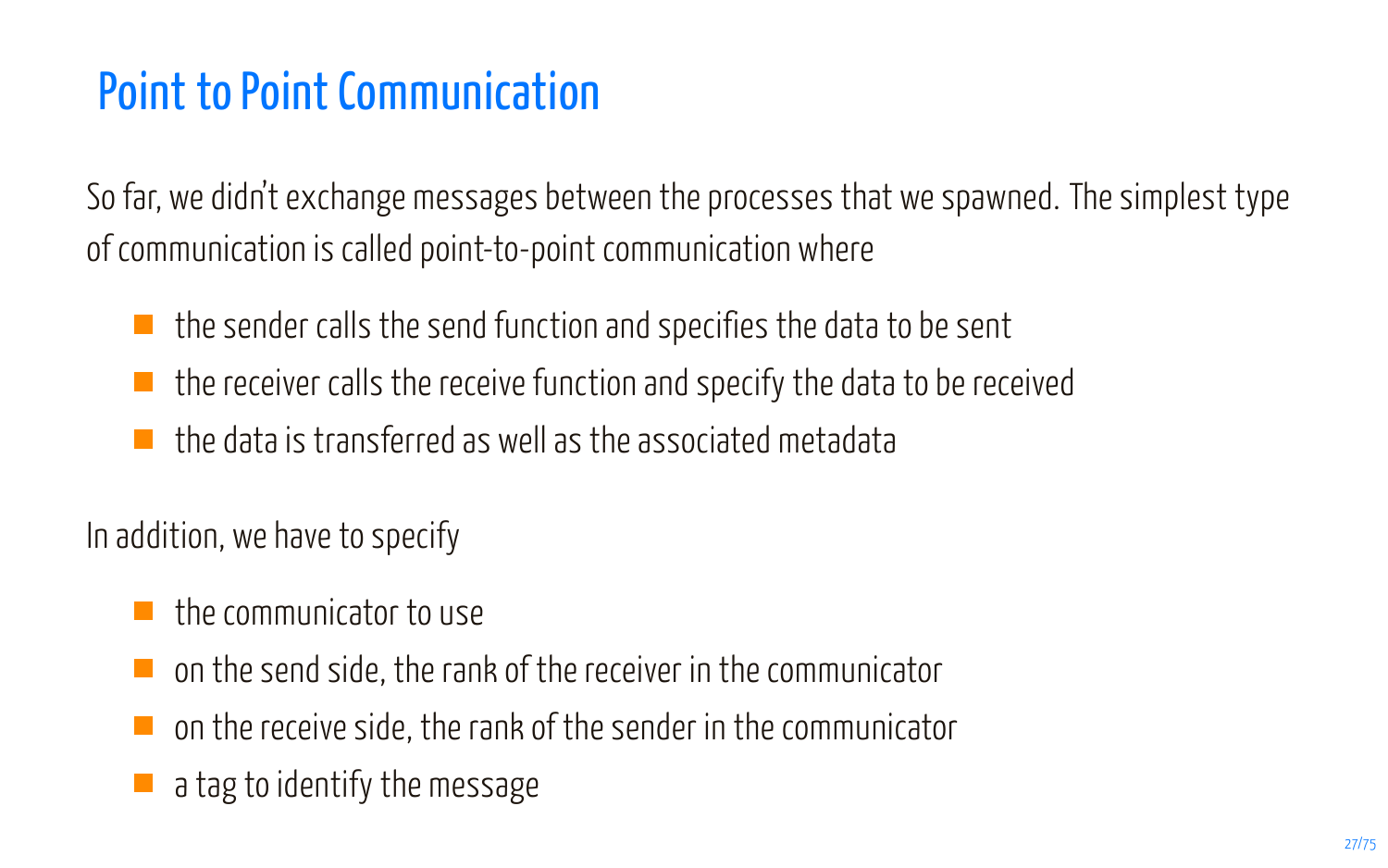### Sending a Message

Sending a message with MPI is done with the MPI send function.

```
MPI Send(void* buf,
    int count,
    int dest,
    int tag,
    MPI_Comm comm)
```
- = address of the data you want to send
- = number of elements to send
- MPI\_Datatype datatype, = the type of data we want to send
	- $=$  the recipient of the message (rank)
	- = identify the type of the message
	- = the communicator used for this message

```
MPI_Send(buf, count, datatype, dest, tag, comm, ierror)
   type(*), dimension(..), intent(in) :: buf
   integer, intent(in) :: count, dest, tag
   type(MPI_Datatype), intent(in) :: datatype
   type(MPI_Comm), intent(in) :: comm
   integer, optional, intent(out) :: ierror
```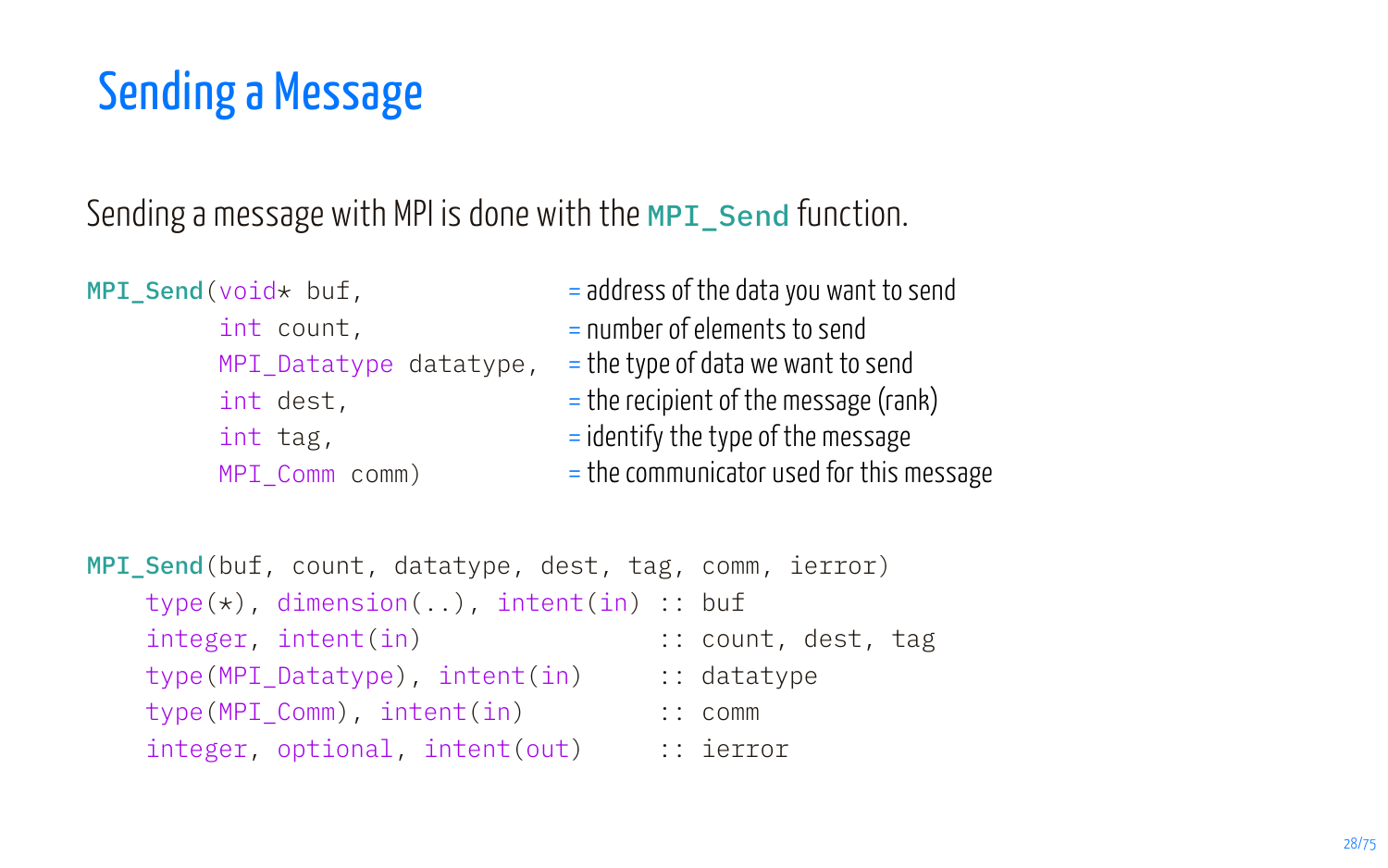### Receiving a Message

Receiving a message with MPI is done with the MPI\_Recy function.

```
MPI\_Recv (void* buf, = where to receive the data
         int count, = the receive buffer capacity
         MPI_Datatype datatype,
= the type of data we want to receive
         int source, = the sender of the message (rank)
         int tag, = identify the type of the message
         MPI_Comm comm,
= the communicator used for this message
         MPI_Status* status)
= informations about the message
MPI Recv(buf, count, datatype, source, tag, comm, status, ierror)
   type(*), dimension(..) :: buf
   integer, intent(in) :: count, source, tag
   type(MPI_Datatype), intent(in) :: datatype
   type(MPI_Comm), intent(in) :: comm
   type(MPI_Status) :: status
   integer, optional, intent(out) :: ierror
```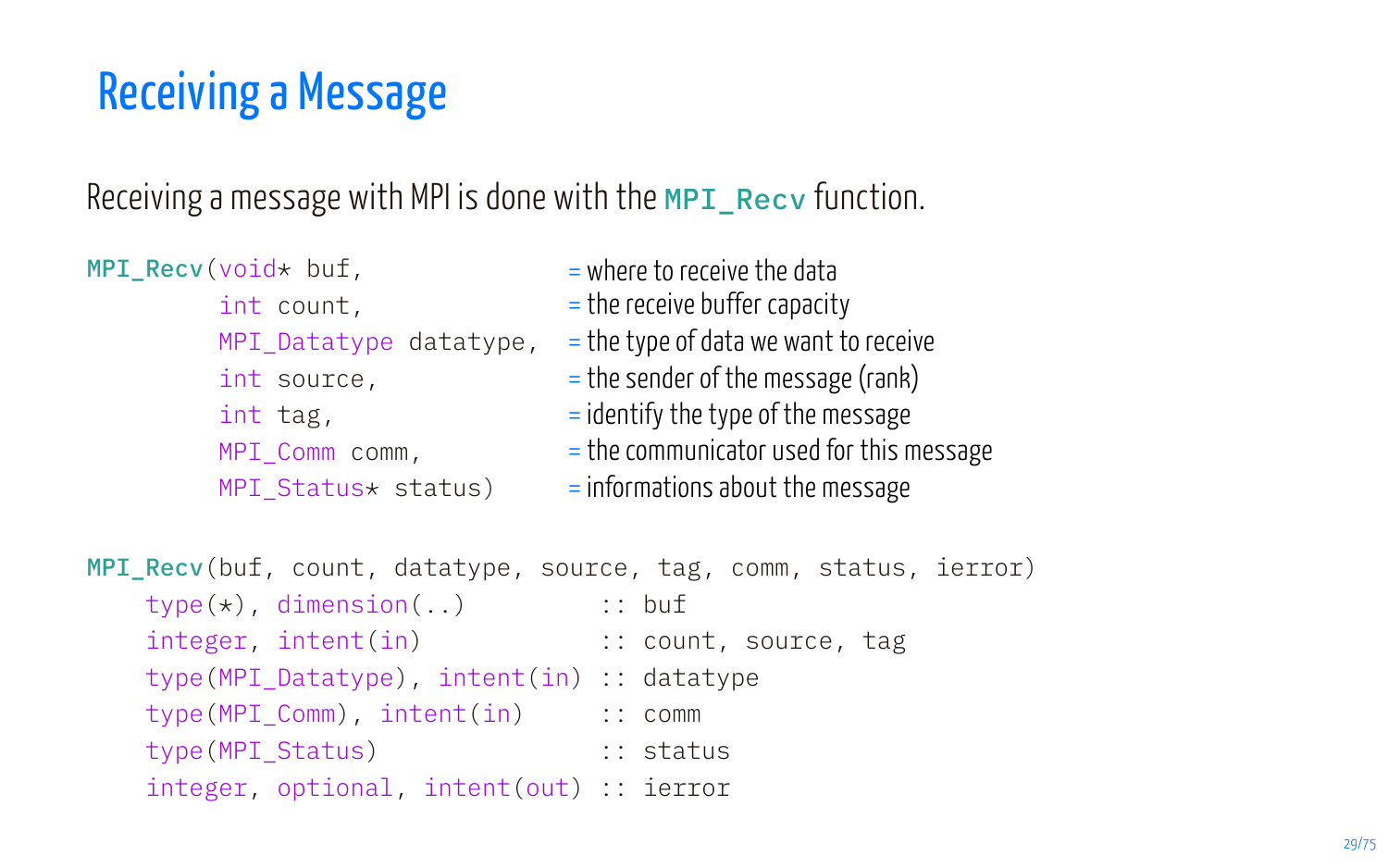### MPI Data types (C/C++)

MPI has a number of elementary data types, corresponding to the simple data types of the C programming language.

| MPI Data Type | C Data Type | MPI Data Type     | C Data Type       |
|---------------|-------------|-------------------|-------------------|
| MPI_CHAR      | char        | MPI UNSIGNED CHAR | unsigned char     |
| MPI_INT       | int         | MPI UNSIGNED      | unsigned int      |
| MPI LONG      | long int    | MPI_UNSIGNED_LONG | unsigned long int |
| MPI FLOAT     | float       | MPI_BYTE          | unsigned char     |
| MPI DOUBLE    | double      |                   |                   |

In addition you can create your own custom data type.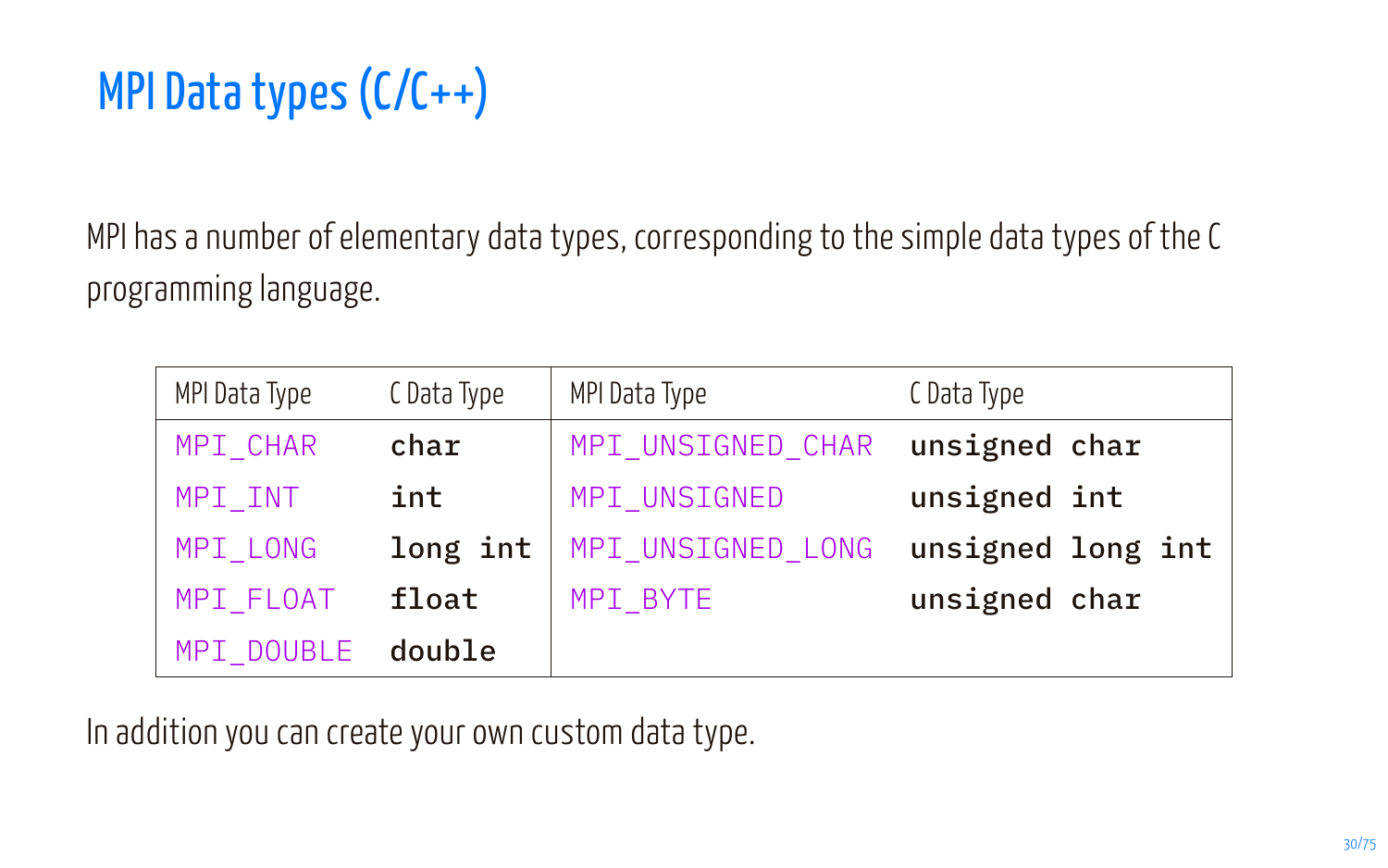### MPI Data types (Fortran)

MPI has a number of elementary data types, corresponding to the simple data types of the Fortran programming language.

| MPI Data Type        | Fortran Data Type | MPI Data Type      | Fortran Data Type |
|----------------------|-------------------|--------------------|-------------------|
| MPI INTEGER          | integer           | MPI REAL4          | $real*4$          |
| MPI REAL             | real              | MPI REAL8          | $real*8$          |
| MPI DOUBLE PRECISION | double precision  | MPI INTEGER4       | integer*4         |
| MPI COMPLEX          | complex           | MPI INTEGER8       | integer*8         |
| MPI LOGICAL          | logical           | MPI DOUBLE COMPLEX | double complex    |
| MPI CHARACTER        | character(1)      |                    |                   |

In addition you can create your own custom data type.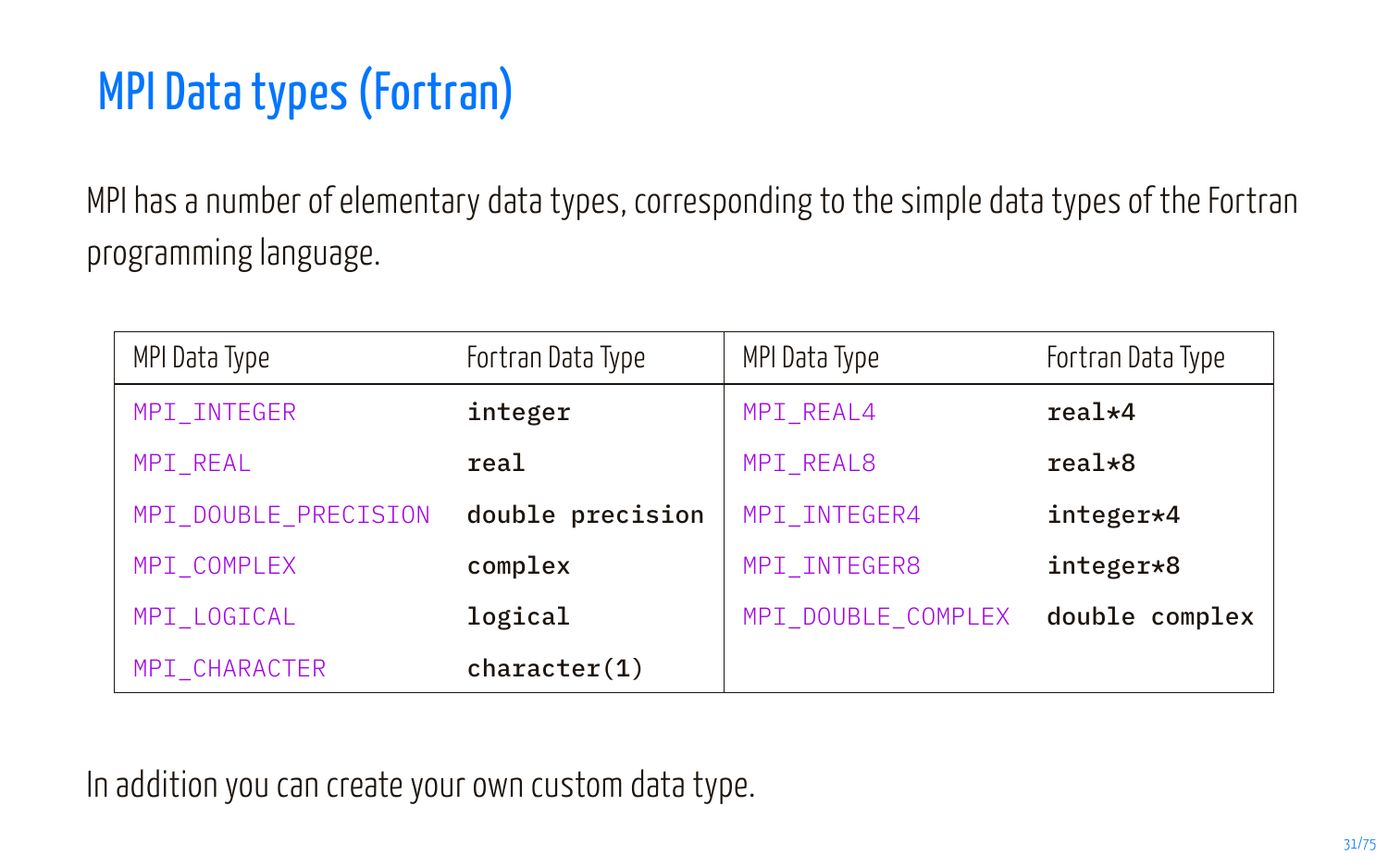### Simple Send and Receive Example

```
#include <stdio.h>
#include <mpi.h>
#define BUFSZ 5
int main(int argc, char* argy[]) \{double buf[BUFSZ];
  int rank;
  MPI Init(&argc, &argy);
  MPI Comm_rank(MPI_COMM_WORLD, &rank);
  if (\text{rank} == 0) {
    for(unsigned int i = 0; i < BUFSZ; i++) buf[i] = (double)i;
    MPI_Send(buf, BUFSZ, MPI_DOUBLE, 1, 99, MPI_COMM_WORLD);
  3 else if(rank == 1) 3MPI_Recv(buf, BUFSZ, MPI_DOUBLE, 0, 99, MPI_COMM_WORLD,
           MPI_STATUS_IGNORE);
  }
  printf("Process with rank %d: ", rank);
  for(unsigned int i = 0; i < BUFSZ; i++)
    printf("%5.1lf", buf[i]);
  print(f("n");
  MPI_Finalize();
  return 0;
}
```

```
program main
     use mpi_f08
      implicit none
     integer, parameter :: bufsz = 5
     integer :: rank, i
     real :: buf(bufsz)
     call MPI_Init()
     call MPI Comm_rank(MPI_COMM_WORLD, rank)
     if (rank .eq. 0) then
       buf = \left(\frac{\ }{} (real(i), i=1,bufsz) /)
       call MPI_Send(buf, bufsz, MPI_REAL, 1, 99, MPI_COMM_WORLD)
     else if (rank .eq. 1) then
       call MPI_Recv(buf, bufsz, MPI_REAL, 0, 99, MPI_COMM_WORLD,
               MPI_STATUS_IGNORE)
     end if
     print 100, rank, buf
100 format('Process with rank ', i0,': ', *(f5.1));
     call MPI Finalize()
    end
```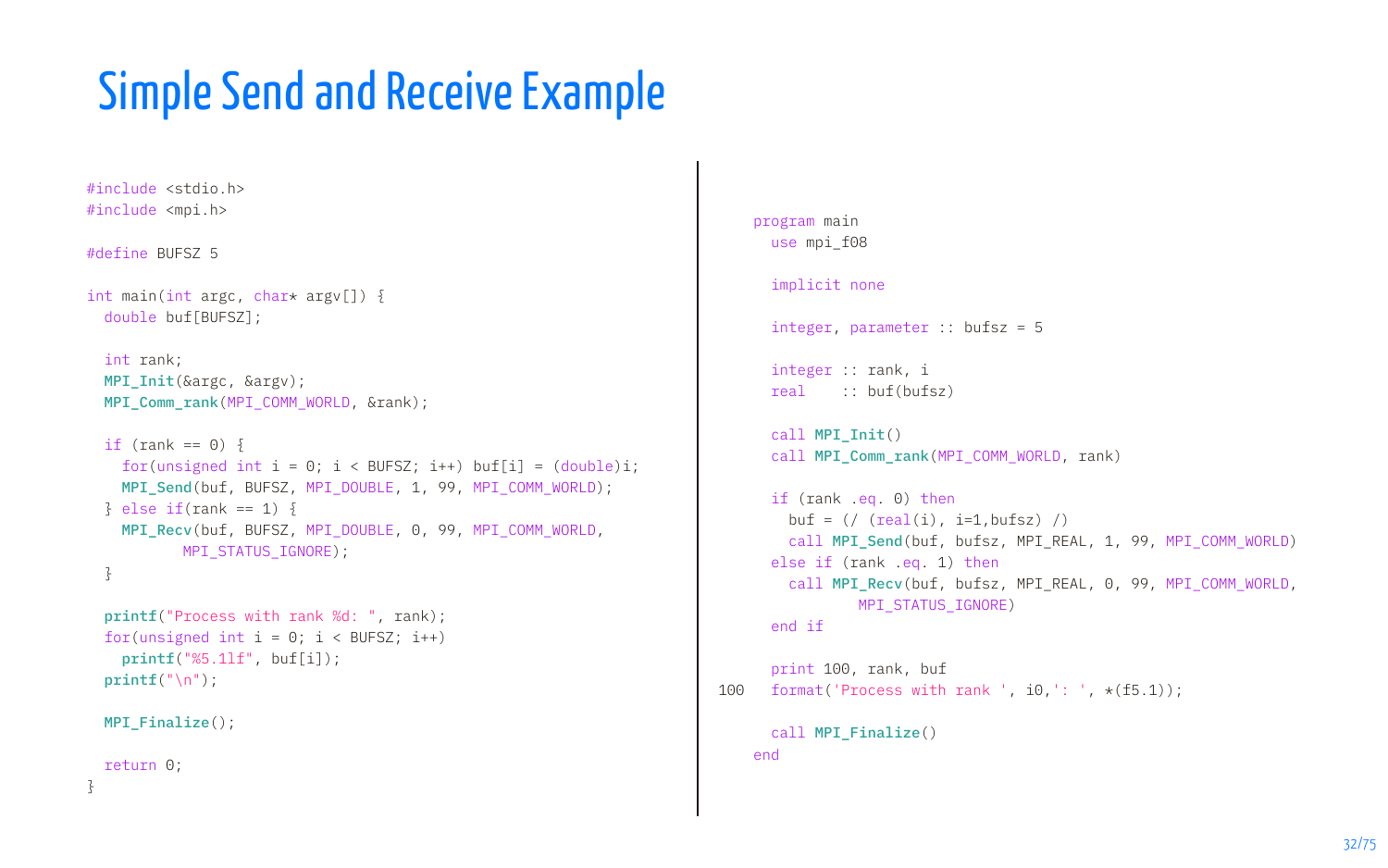#### Simple Send and Receive Example

\$ mpicc -o send\_recv\_array send\_recv\_array.c \$ mpirun -np 2 ./send\_recv\_array Process with rank 0: 0.0 1.0 2.0 3.0 4.0 Process with rank 1: 0.0 1.0 2.0 3.0 4.0

\$ mpifort -o send\_recv\_array send\_recv\_array.f90 \$ mpirun -np 2 ./send\_recv\_array Process with rank 0: 0.0 1.0 2.0 3.0 4.0 Process with rank 1: 0.0 1.0 2.0 3.0 4.0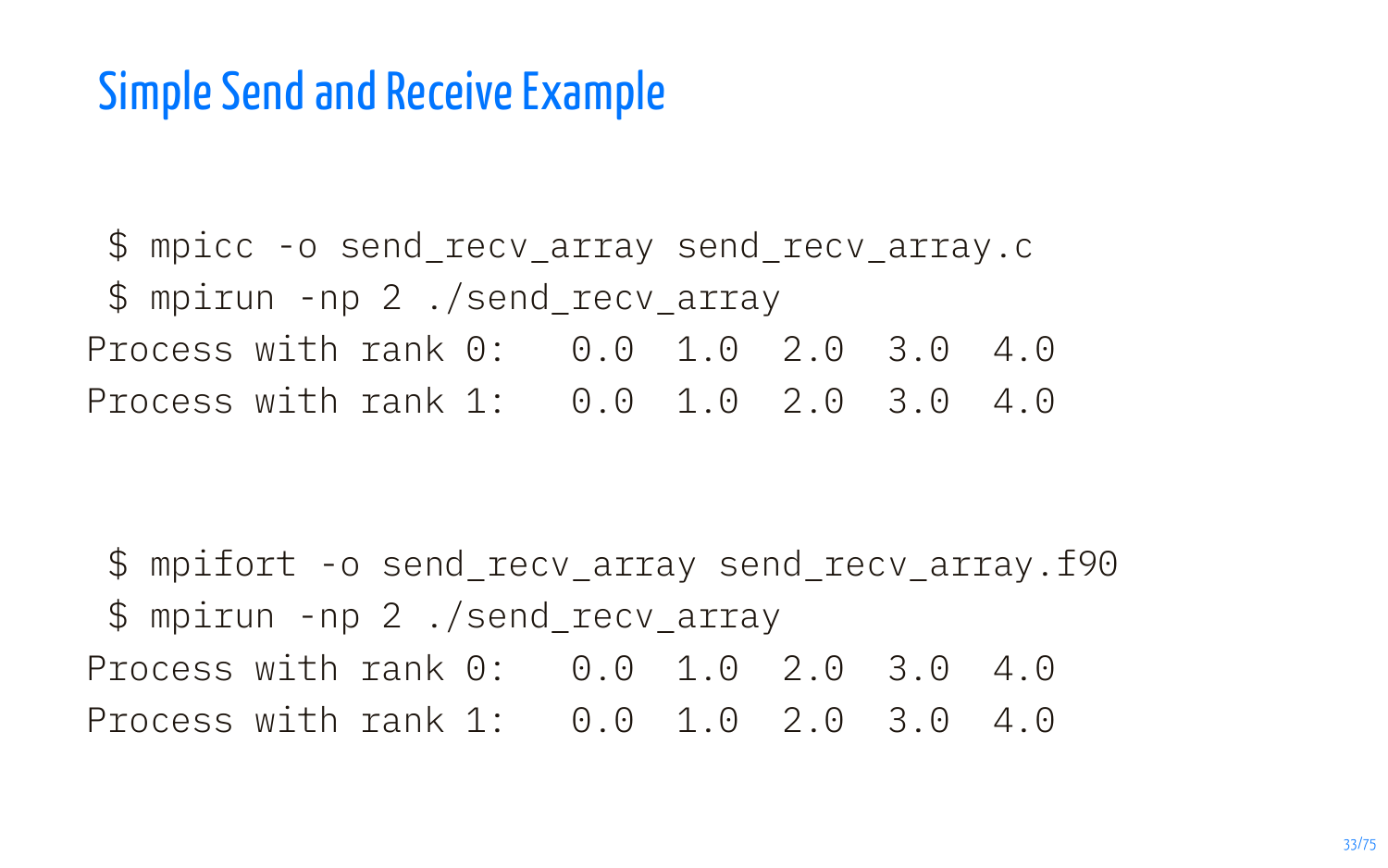### About Communication Parameters

For the communication to succeed

- $\blacksquare$  the source and destination ranks must be valid and use the same communicator
- $\blacksquare$  the tags must match
- $\blacksquare$  the receive buffer should be large enough to hold the message but the buffer may be larger than the data received

The count argument passed to the MPI\_Recv function is the maximum number of elements of a certain MPI datatype that the buffer can contain. The number of data elements actually received may be lower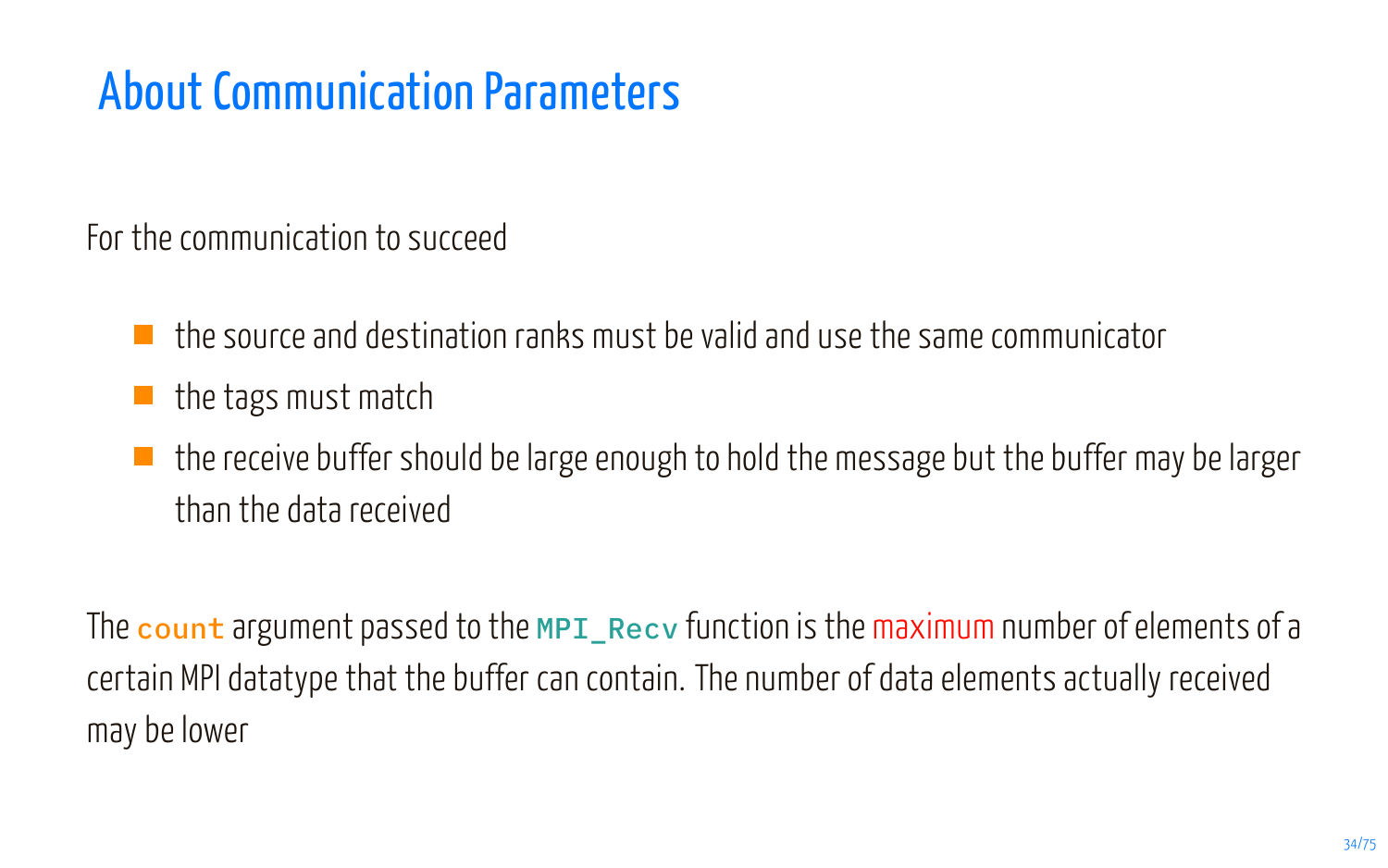#### The MPI Status Structure

Information (metadata) about the message can be obtained through the MPI\_Status structure which contains the following fields

| int MPI SOURCE; | $=$ source of the message           |
|-----------------|-------------------------------------|
| int MPI TAG;    | $=$ tag of the message              |
| int MPI ERROR;  | = error associated with the message |

In Fortran, the MPI status type can be an integer array or a derived datatype depending on the binding you choose to use

```
use mpi
integer :: status(MPI_STATUS_SIZE)
...
src = status(MPI_SOURCE)
                                            use mpi_f08
                                            type(MPI_Status) :: status
                                            ...
                                            src = status % MPI_SOURCE
```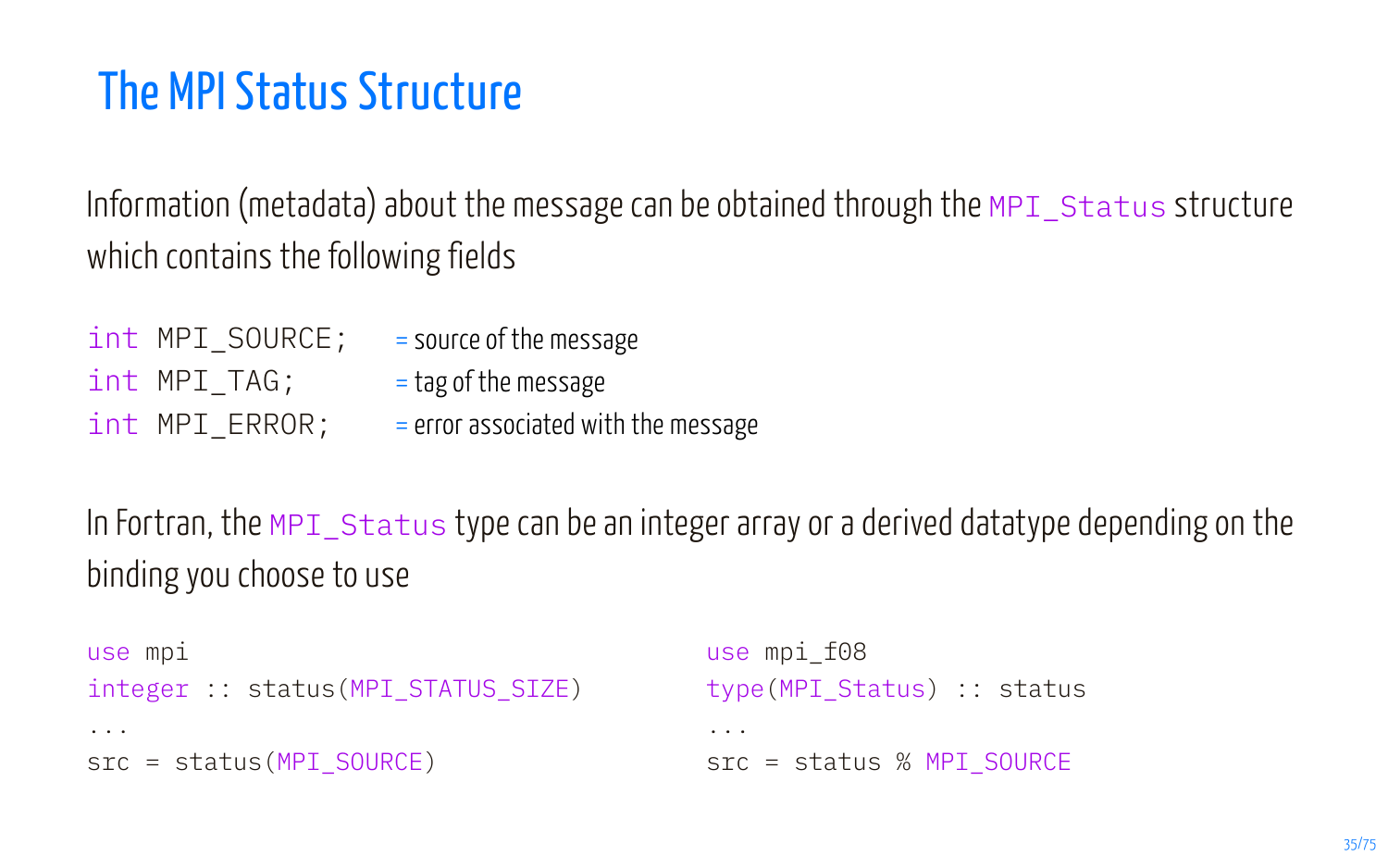### Get the Size of a message

The MPI Get count function gets the actual number elements received.

MPI Get count(MPI Status status, MPI Datatype datatype,  $int*$  count)

MPI\_Get\_count(status, datatype, count, ierror) type(MPI\_Status), intent(in) :: status  $type(MPI$  Datatype),  $int(in)$ : datatype integer, intent(out) :: count integer, optional, intent(out) :: ierror

- $\blacksquare$  The datatype argument should match the argument provided by the receive call that set the status variable.
- If the number of elements received exceeded the limits of the  $\frac{1}{2}$  count parameter, then MPI Get count sets the value of count to MPI UNDEFINED.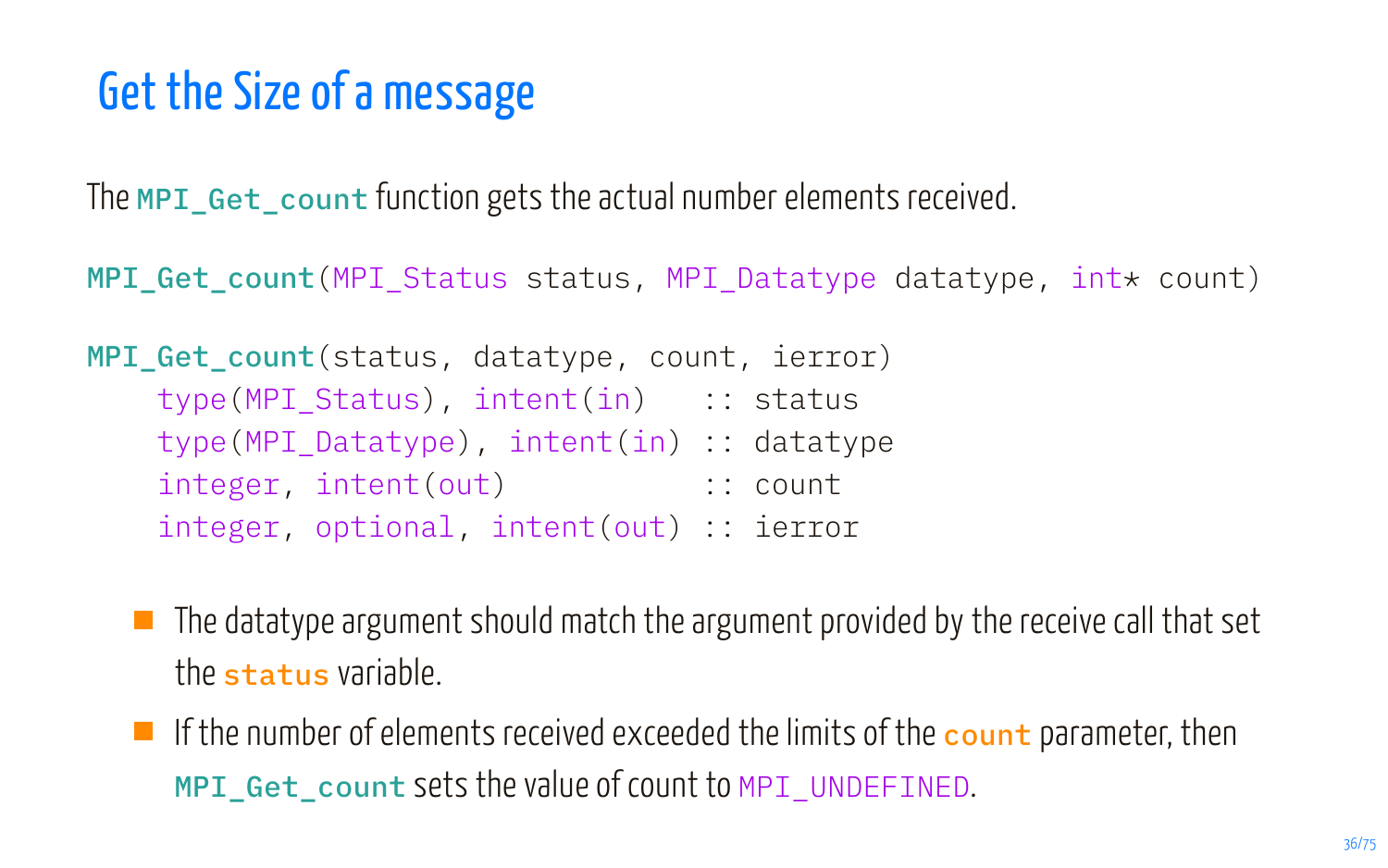### Send and Receive with Get Count

```
char msg[20];
int recv_count;
MPI_Status status;
if (rank == 0) {
  strcpy(msg, "Hello mate!");
  MPI Send(msg, strlen(msg)+1, MPI CHAR, 1, tag,
           MPI_COMM_WORLD);
  printf("Process %d send: %s\n", rank, msg);
\frac{1}{2} else if(rank == 1) \frac{1}{2}MPI_Recv(msg, 20, MPI_CHAR, 0, tag,
           MPI_COMM_WORLD, &status);
  MPI_Get_count(&status, MPI_CHAR, &recv_count);
  printf("Process %d received: %s (size = %d)\n",
         rank, msg, recv_count);
}
```

```
character(len = 20) :: msginteger :: rank, recv_count
   type(MPI_Status) :: status
   if (rank .eq. 0) then
     msg = 'Hello mate!'
     call MPI Send(msg, 11, MPI CHARACTER, 1, tag, &
& MPI_COMM_WORLD)
     print 100, rank, msg
100 format('Process ', i0,' send: ', a);
   else if (rank .eq. 1) then
     call MPI Recv(msg, 20, MPI CHARACTER, 0, tag, &
& MPI_COMM_WORLD, status)
     call MPI Get count(status, MPI CHARACTER,
          recv_count)
     print 200, rank, msg(1:recv_count), recv_count
200 format('Process ', i0, ' received: ', a, &
\& ' (size = ', i0, ')')
   end if
```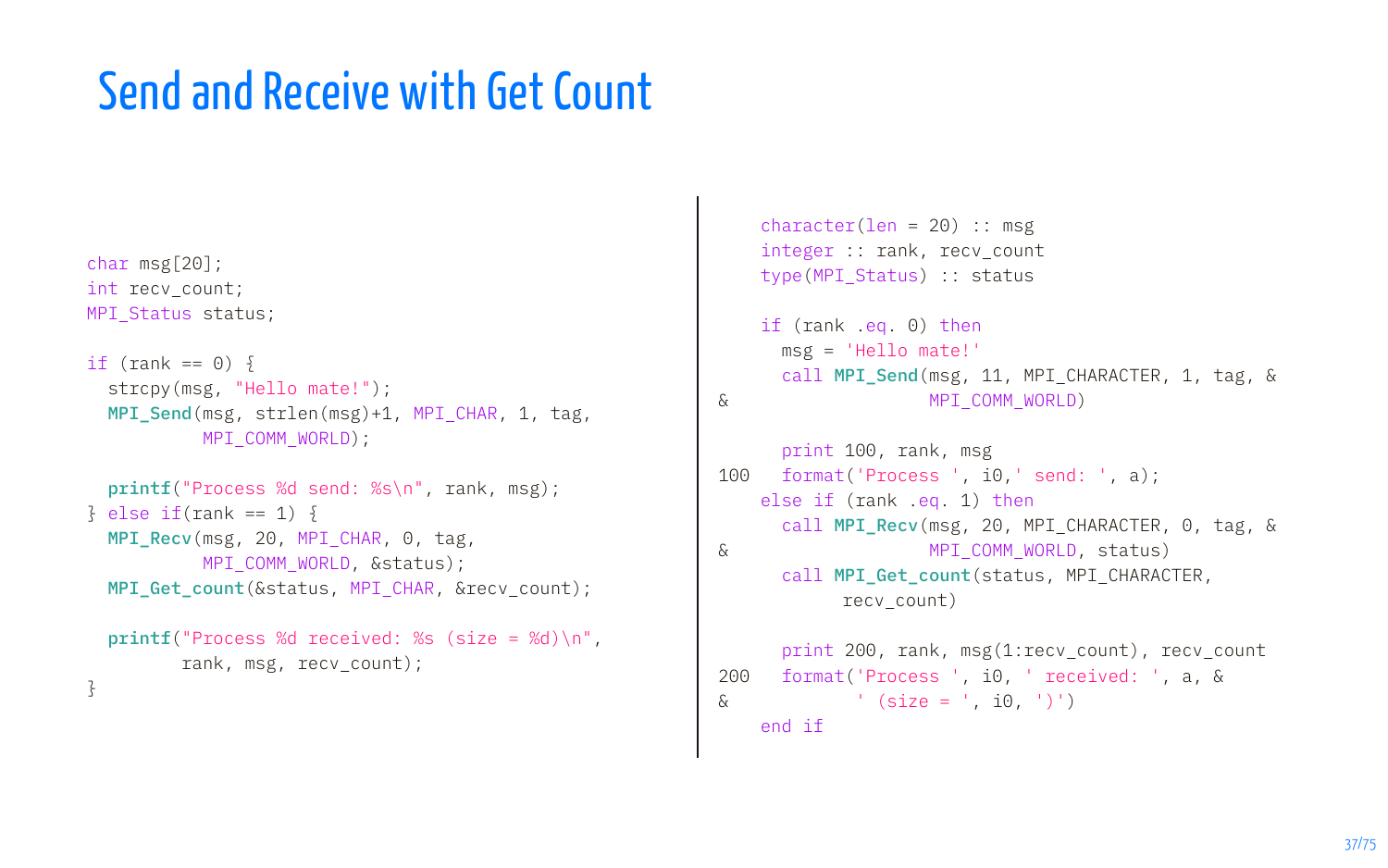# Simple Send and Receive Example

```
$ mpicc -o send_recv_get_count send_recv_get_count.c
$ mpirun -np 2./send recv get count
Process \theta send: Hello mate!
Process 1 received: Hello mate! (size = 12)
```
In this example we set the maximum allowed length of the message to 20. This is the value we use on the receiver side, but the value used on the sender side was the actual size of the message. At the end we retrieve the actual length of the message using the MPI\_Get\_count function.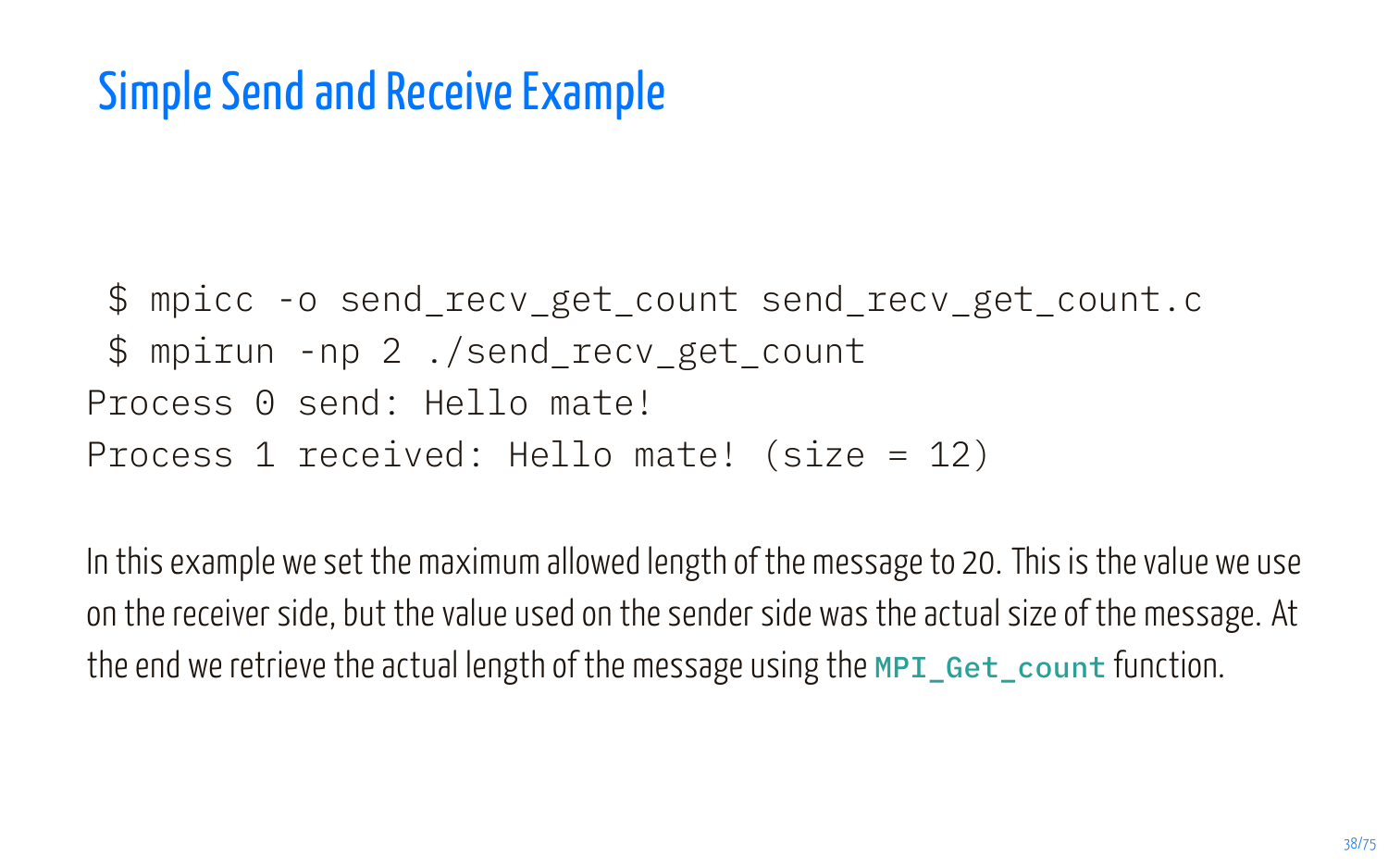## Get the Size of a Message Before Receiving It

You can determine the size of a message before receiving it using a combination of the MPI Probe and MPI Get countfunctions.

```
MPI_Probe(int source,
       int tag,
```
- $=$  the sender of the message (rank)
- = identify the type of the message
- MPI\_Comm comm) = the communicator used for this message
- MPI\_Status\* status) = informations about the message

```
MPI_Probe(source, tag, comm, status, ierror)
   integer, intent(in) :: source, tag
   type(MPI_Comm), intent(in) :: comm
   type(MPI_Status) :: status
   integer, optional, intent(out) :: ierror
```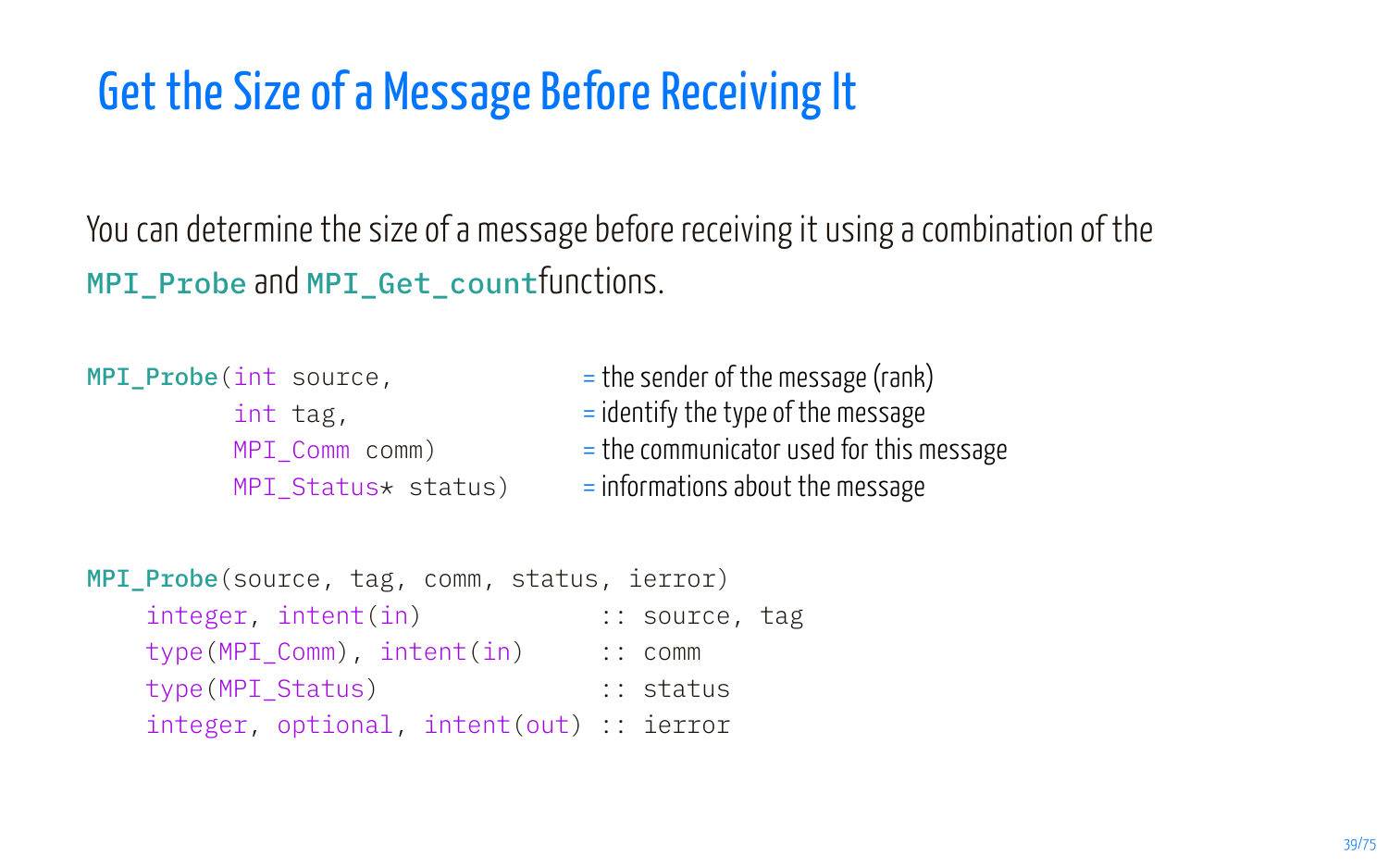#### Get the Size of a Message Before Receiving It Example

```
MPI Comm_size(MPI_COMM_WORLD, &size);
MPI_Comm_rank(MPT_COMM_WORLD, &rank);
if (rank == \theta) {
  int buffer[3] = {123.456.789};
  printf("Process %d: sending 3 ints: %d, %d, %d\n",
          rank, buffer[0], buffer[1], buffer[2]);
  MPI_Send(buffer, 3, MPI_INT, 1, 10, MPI_COMM_WORLD);
\frac{1}{2} else if (rank == 1) \frac{1}{2}MPI_Status status;
  int count;
  MPI Probe(0, 10, MPI COMM_WORLD, &status);
  MPI_Get_count(&status, MPI_INT, &count);
  printf("Process %d retrieved the size of the message: %d.\n",
          rank, count);
  int* buffer = (int*)malloc(sizeof(int) * count);
  MPI_Recv(buffer, count, MPI_INT, 0, 10, MPI_COMM_WORLD, &status)
          ;
  printf("Process %d received message:", rank, count);
  for(int i = 0; i < count; ++i) printf(" %d", buffer[i]);
  print(f'.\n\cdot):
  free(buffer);
}
```

```
call MPI_Init()
     call MPI Comm_size(MPI_COMM_WORLD, size)
     call MPI_Comm_rank(MPI_COMM_WORLD, rank)
     if (rank .eq. 0) then
       allocate(buffer(count))
       buffer = (/123, 456, 789/)
       print 100, rank, buffer
100 format('Process ', i0, ': sending 3 ints:', 3(1x,i0), '.')
       call MPI_Send(buffer, 3, MPI_INTEGER, 1, 10,
              MPT_COMM_WORLD)
     else if (rank .eq. 1) then
       call MPI Probe(0, 10, MPI_COMM_WORLD, status)
       call MPI_Get_count(status, MPI_INTEGER, count)
       print 200, rank, count
200 format('Process ', i0, &
& ' retrieved the size of the message: ', i0, '.')
       allocate(buffer(count))
       call MPI Recv(buffer, count, MPI_INTEGER, 0, 10, &
& MPI_COMM_WORLD, status)
       print 300, rank, buffer
300 format('Process ', i0,' received message:', \star(1x,i0), ',')
     end if
```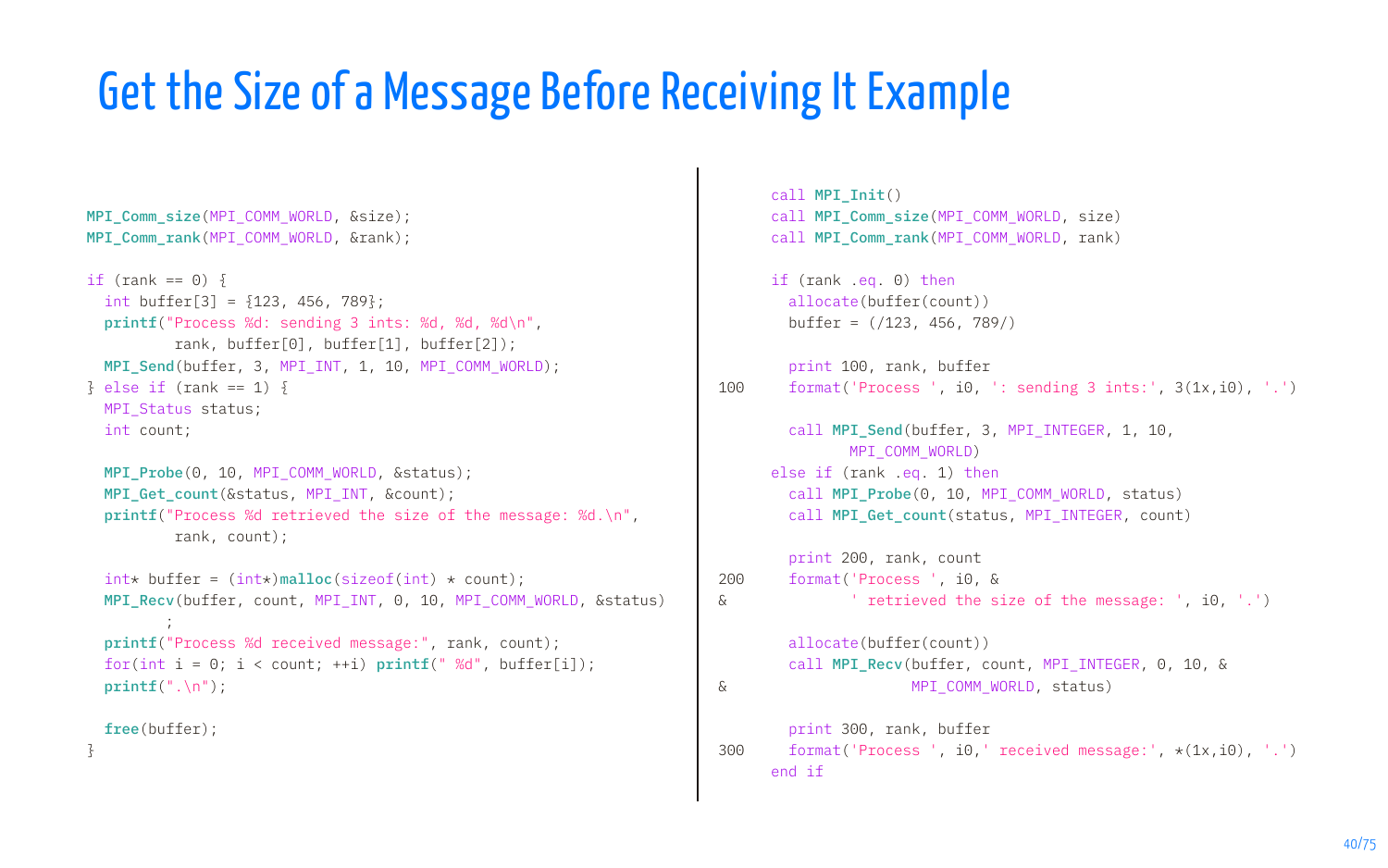# If You Know Nothing About The Message

You can receive a message with no prior information about the source, the tag or the size.

In order to receive such message, you can use a combination of MPI\_Probe and MPI\_Status as well as the MPI\_ANY\_SOURCE and MPI\_ANY\_TAG wildcards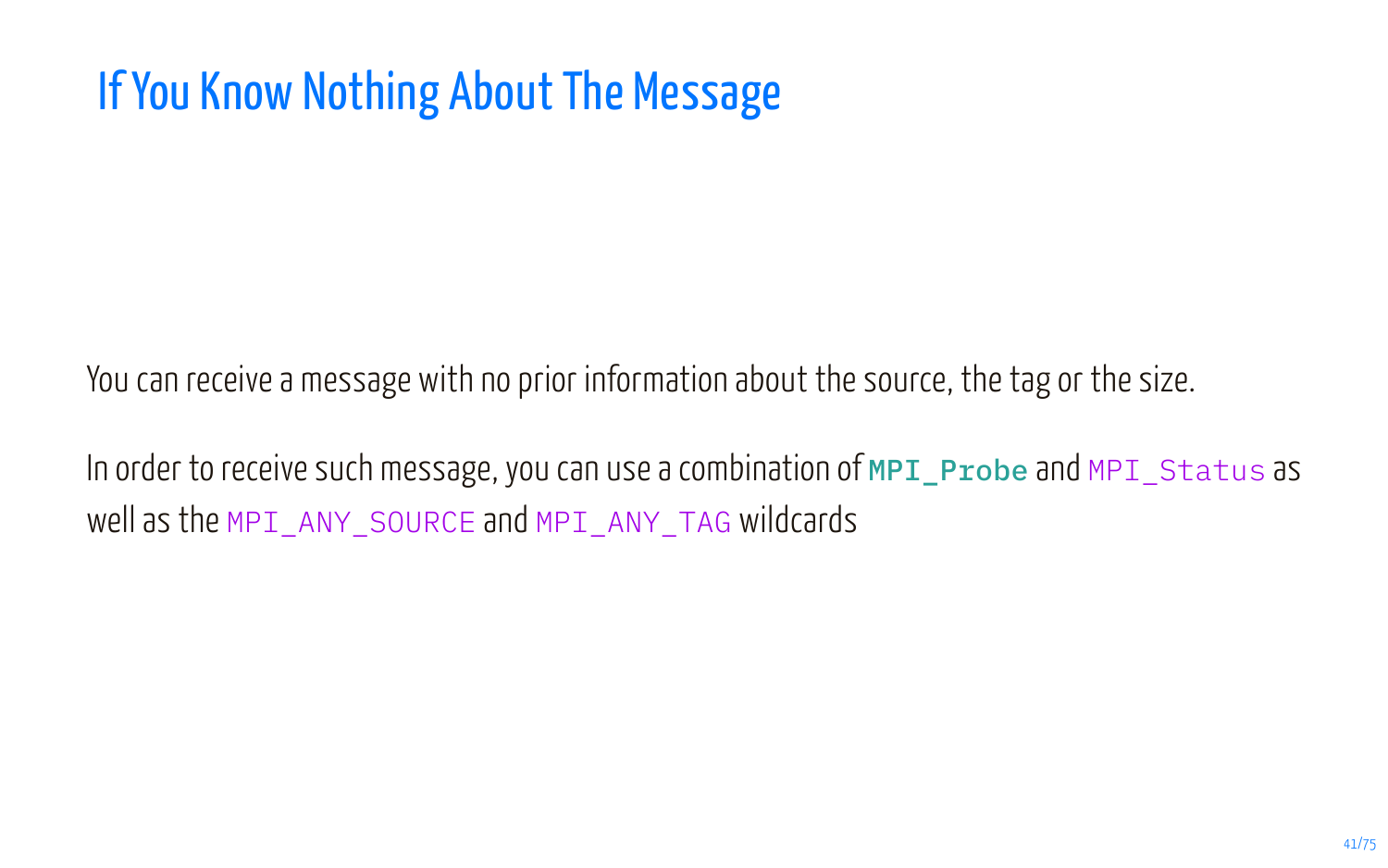## If You Know Nothing About The Message

```
if(rank == 0) {
   strcpy(sendbuf, "Hello Mate!");
   MPI_Send(sendbuf, strlen(sendbuf)+1, MPI_CHAR,
             1, 10, MPI_COMM_WORLD);
} else {
   MPI_Probe(MPI_ANY_SOURCE, MPI_ANY_TAG,
              MPI_COMM_WORLD, &status);
   MPT_Get_count(&status, MPT_CHAR, &msdsize);
   printf("Message incoming from process %d"
           " with tag %d and size %d\n"
           status.MPI_SOURCE, status.MPI_TAG, msgsize);
   if (msgsize != MPI_UNDEFINED)
      \text{revbuf} = (\text{char} \star) \text{malloc} (\text{message} \star \text{size} \cdot f(\text{char}));MPI_Recv(recvbuf, msgsize, MPI_CHAR,
             status.MPI_SOURCE,
             status.MPI_TAG,
             MPI_COMM_WORLD, MPI_STATUS_IGNORE);
   printf("Received message: %s\n", recvbuf);
}
```

```
if(rank .eq. 0) then
    sendbuf = 'Hello Mate!'
    call MPI_Send(sendbuf, LEN_TRIM(sendbuf), \&& MPI_CHAR, 1, 10, MPI_COMM_WORLD)
   else
    call MPI Probe(MPI_ANY_SOURCE, MPI_ANY_TAG, &
& MPI_COMM_WORLD, status)
    call MPI Get count(status, MPI CHAR, msgsize)
    print 100, status % MPI_SOURCE, &
             status % MPI TAG, msgsize
100 format('Message incoming from process ', i0, &
& ' with tag ', i0,' and size ', i0)
    call MPI Recv(recvbuf, msgsize, MPI CHAR, &
& status % MPI_SOURCE, &
& status % MPI_TAG, &
& MPI_COMM_WORLD, MPI_STATUS_IGNORE)
    print 200, recvbuf
200 format('Received message: ', a)
   end if
```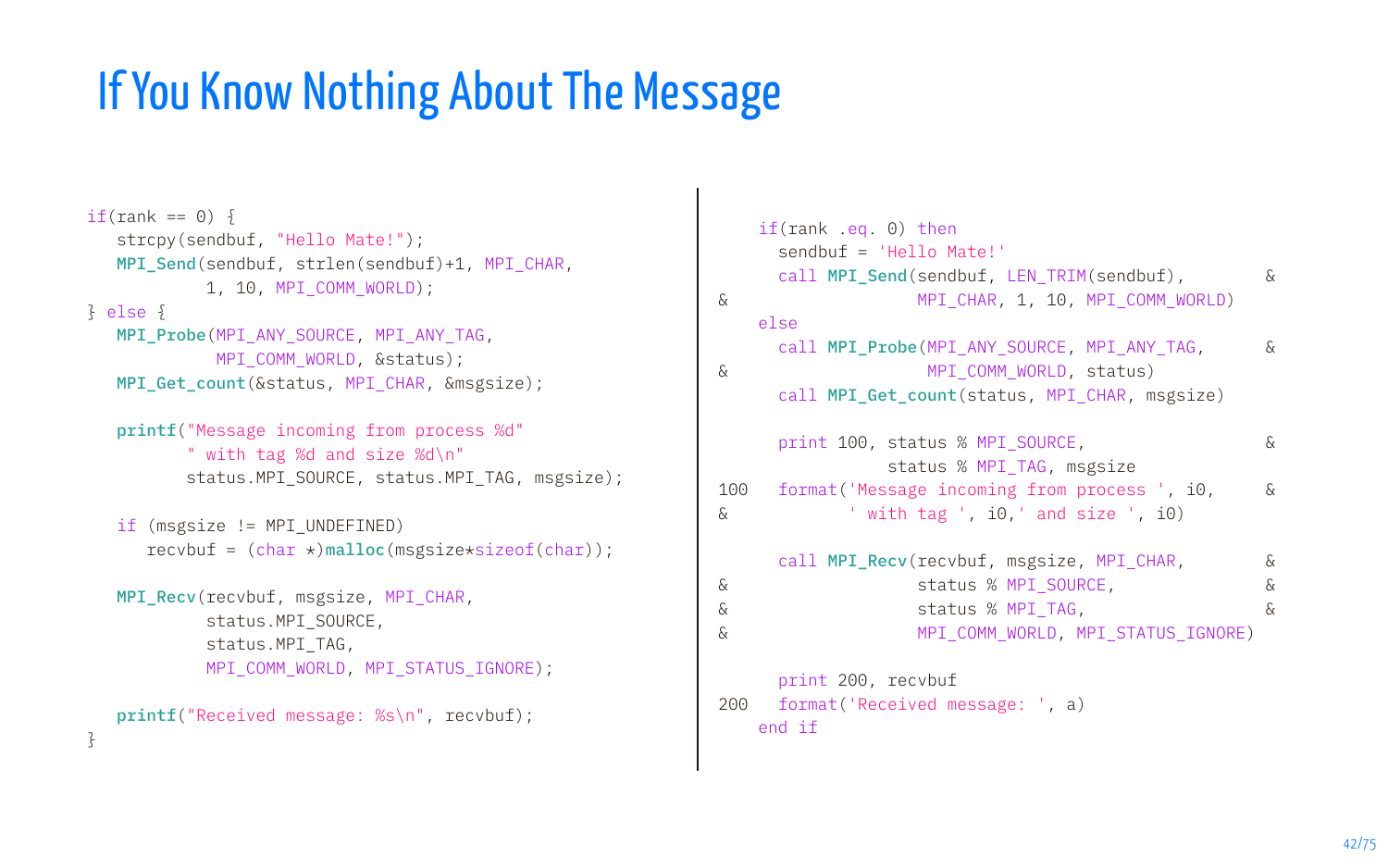Communication mode and Message Matching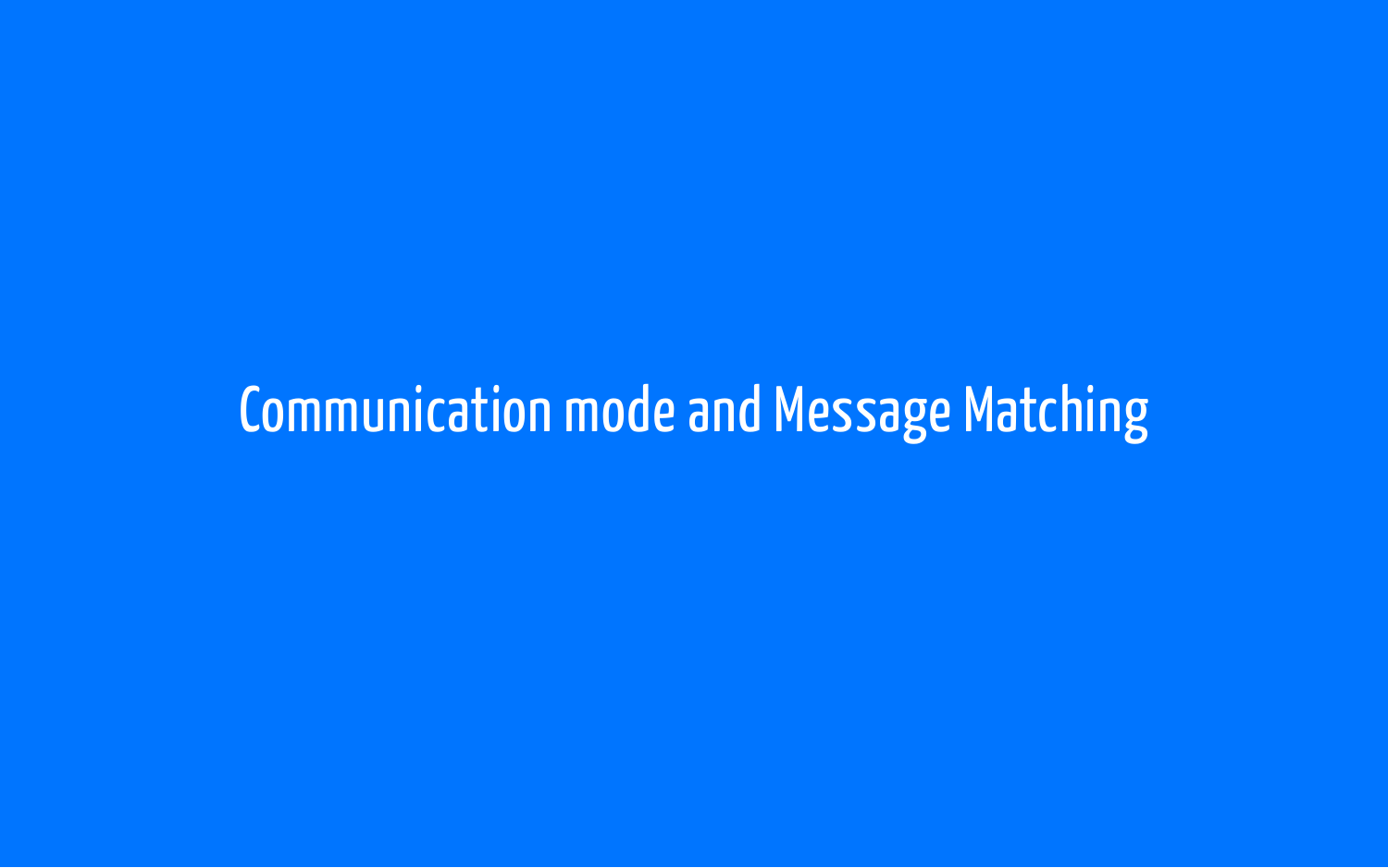#### Communications Mode: Rendezvous Protocol

- Using the rendezvous Protocol, communication does not complete at either end before both processes rendezvous at the communication
- At first, the sender sends the envelope of the message and the actual transfer occurs when a matching buffer is available on the receiving side
- This communication mode is also called buffered

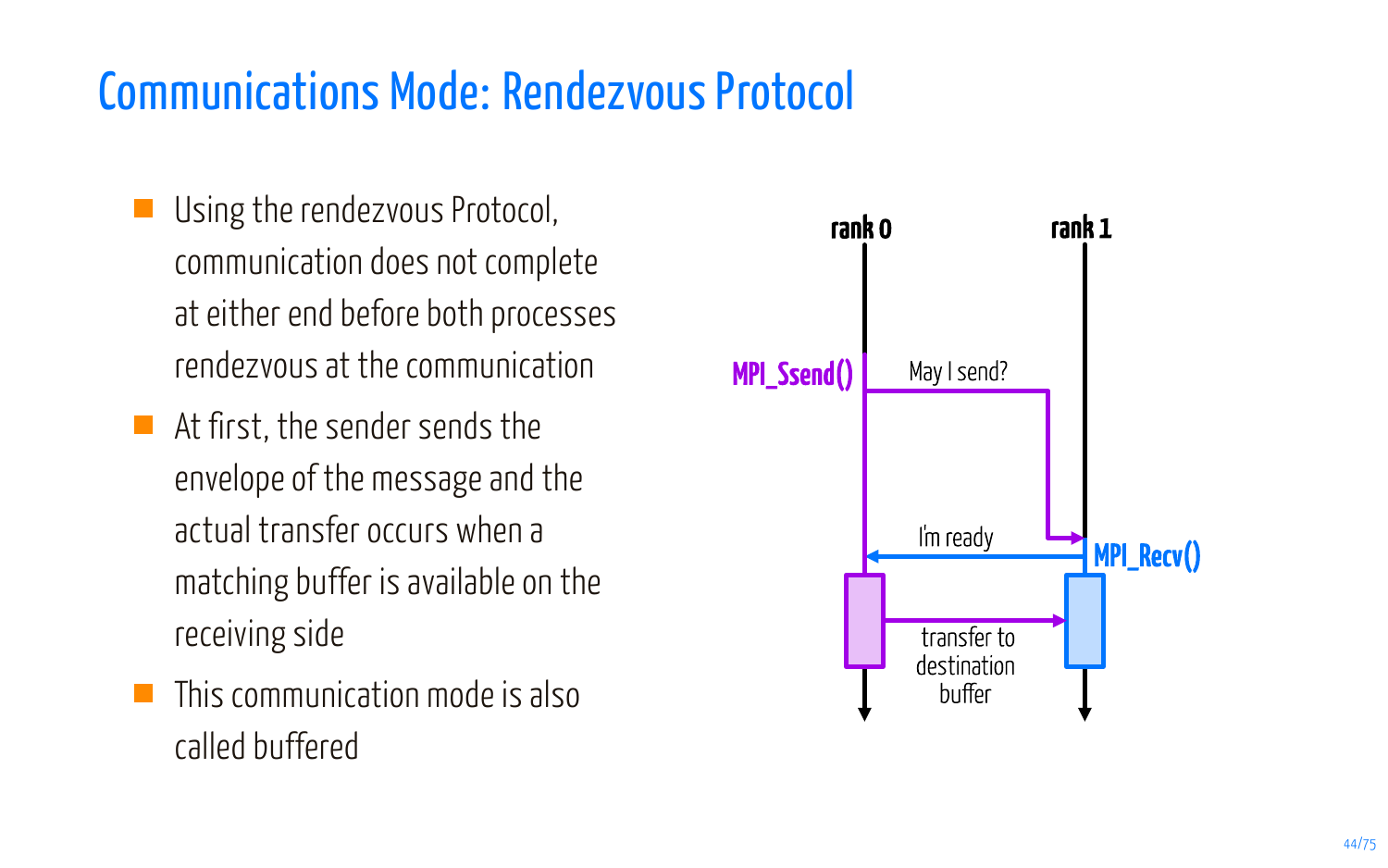# Communications Mode: Eager Protocol

- Using the eager protocol, data is transferred to the receiver before a matching receive is posted
- This communication mode assumes **Contract** that the destination can store the data
- This communication mode is also called synchronous

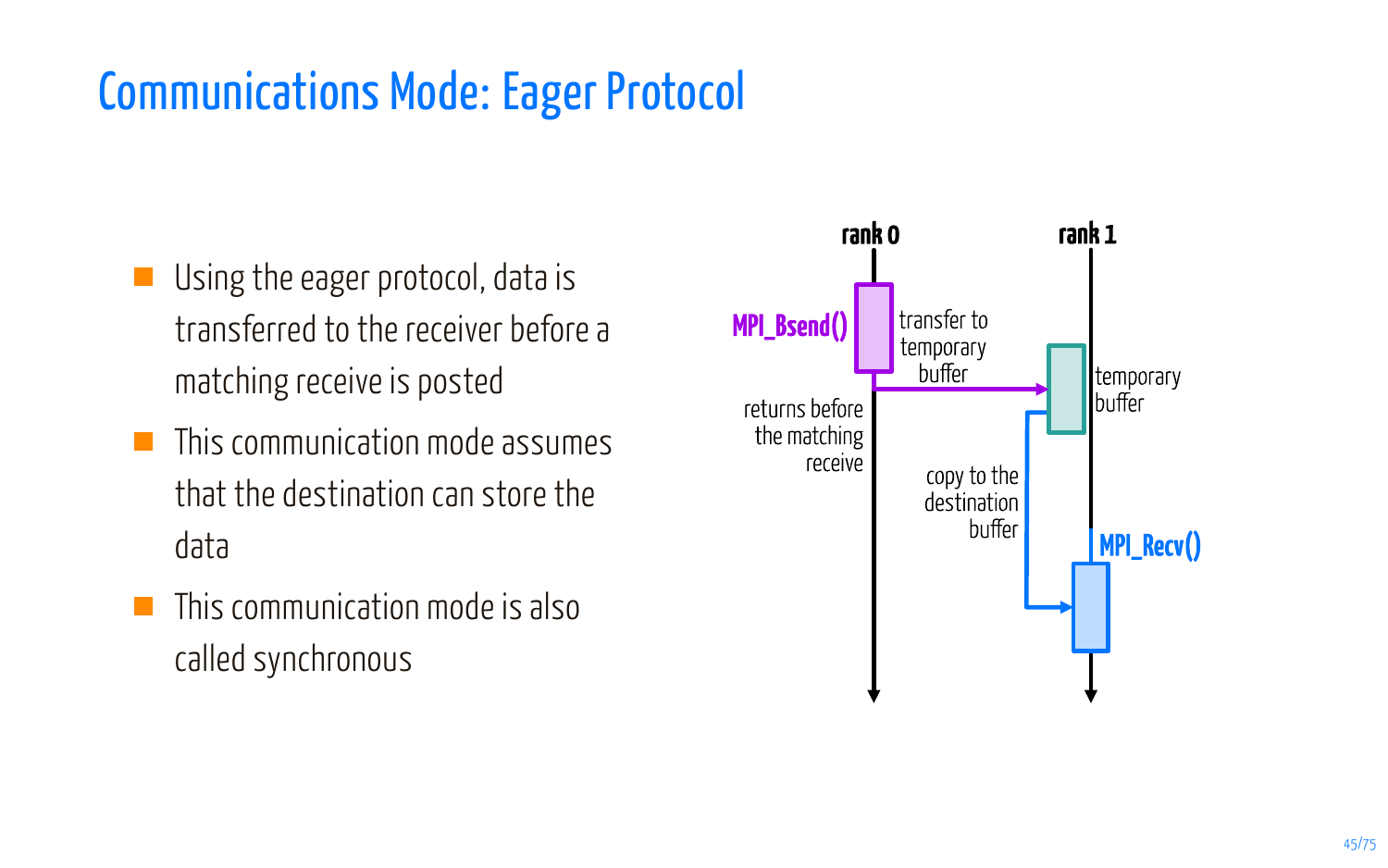#### Communications Mode

- MPI\_Send is blocking, it only returns when the send buffer is safe to reuse but this does not mean that the data has reached the receive buffer
- $\blacksquare$  depending on the implementation and the size of the message,  $MPI\_Send$  use the eager (buffered) or rendezvous (synchronous) protocol

| Function         | Description      | Mode                    |
|------------------|------------------|-------------------------|
| <b>MPI_Send</b>  | Blocking send    | synchronous or buffered |
| <b>MPI_Ssend</b> | Synchronous send | synchronous             |
| <b>MPI Bsend</b> | Buffered send    | buffered                |
| <b>MPI Rsend</b> | Ready Send       |                         |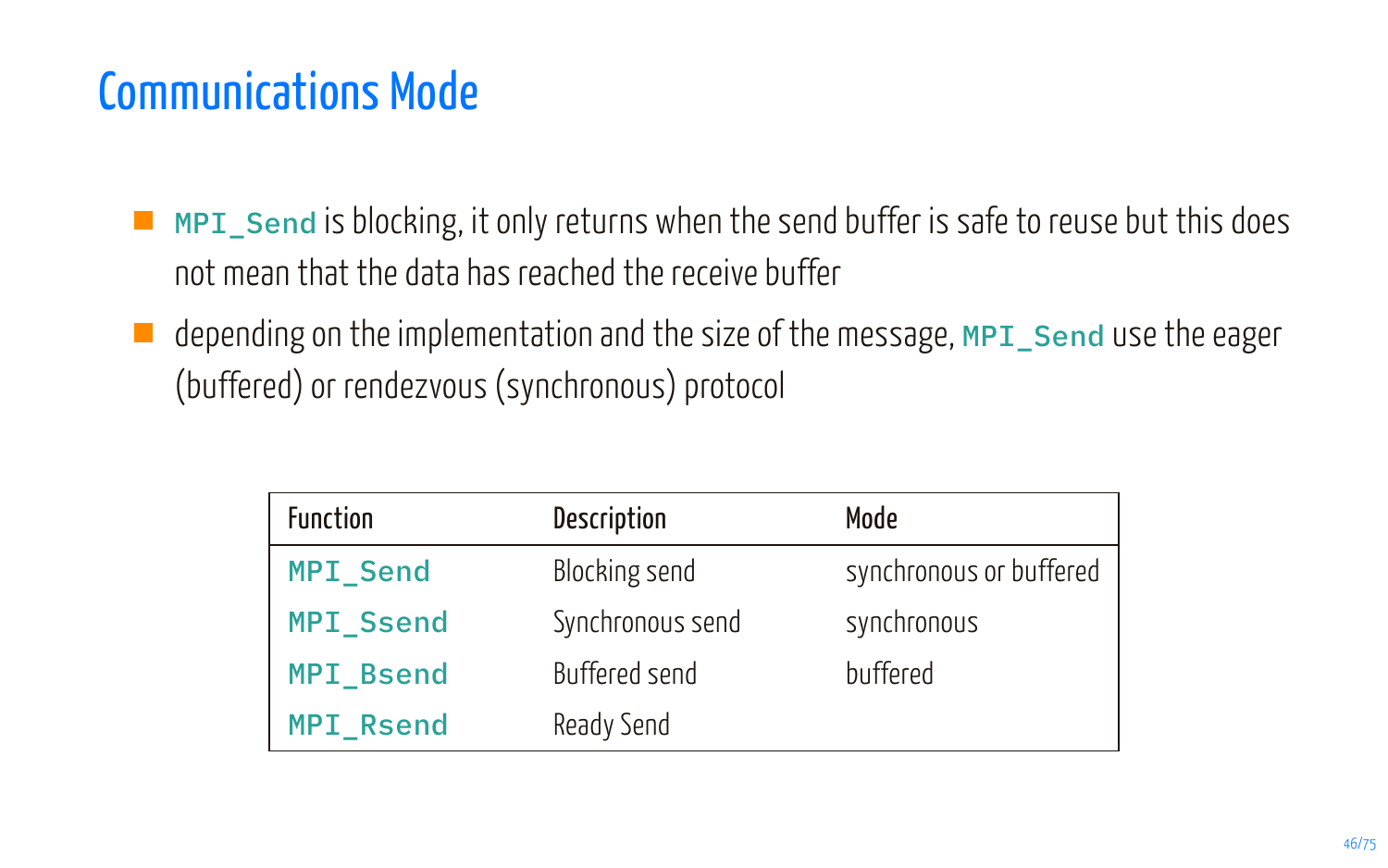```
if (rank == 0) {
 MPI Ssend(&val1, 1, MPI INT, 1, tag1, MPI COMM WORLD);
  MPI_Ssend(&val2, 1, MPI_INT, 1, tag2, MPI_COMM_WORLD);
} else if(rank == 1) \{MPI_Recv(&val1, 1, MPI_INT, 0, tag1, MPI_COMM_WORLD, MPI_STATUS_IGNORE);
 MPI Recv(&val2, 1, MPI_INT, 0, tag2, MPI_COMM_WORLD, MPI_STATUS_IGNORE);
}
```
First Recv with tag 99 gets 12345 Second Recv with tag 1 gets 67890

First Ssend with tag 99 sent 12345 Second Ssend with tag 1 sent 67890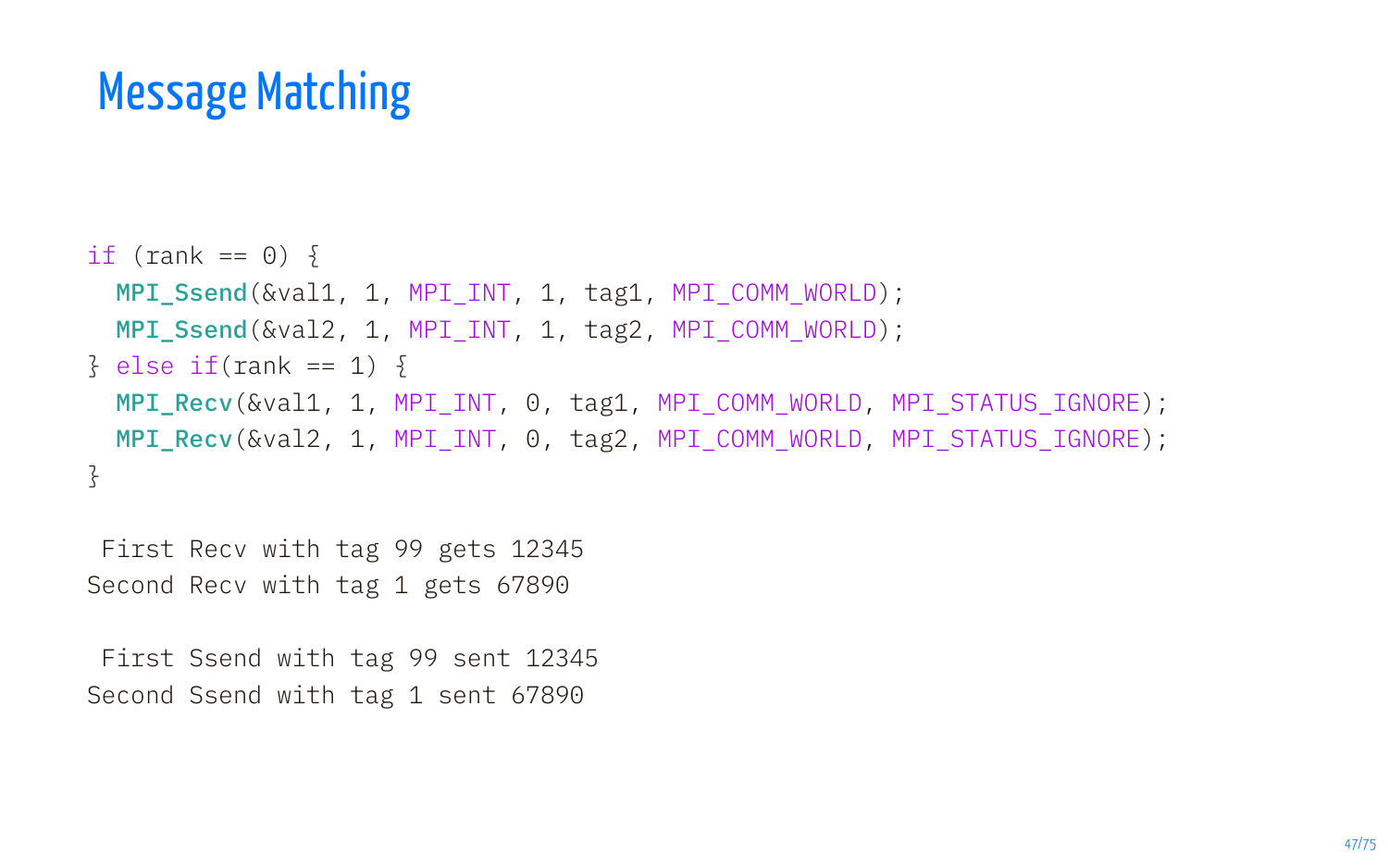```
if (rank == 0) {
  MPI Ssend(&val1, 1, MPI INT, 1, tag1, MPI COMM WORLD);
  MPI Ssend(&val2, 1, MPI INT, 1, tag2, MPI COMM WORLD);
\frac{1}{2} else if(rank == 1) \frac{1}{2}MPI_Recv(&val2, 1, MPI_INT, 0, tag2, MPI_COMM_WORLD, MPI_STATUS_IGNORE);
  MPI Recv(&val1, 1, MPI_INT, 0, tag1, MPI_COMM_WORLD, MPI_STATUS_IGNORE);
}
```
With a synchronous send, this piece of code will produce a deadlock as there is no matching receive

- $\blacksquare$  the first **MPI\_Recv** is blocking until a message with **tag2** is received
- $\blacksquare$  the first MPI ssend is blocking until its message with  $\texttt{tag1}$  received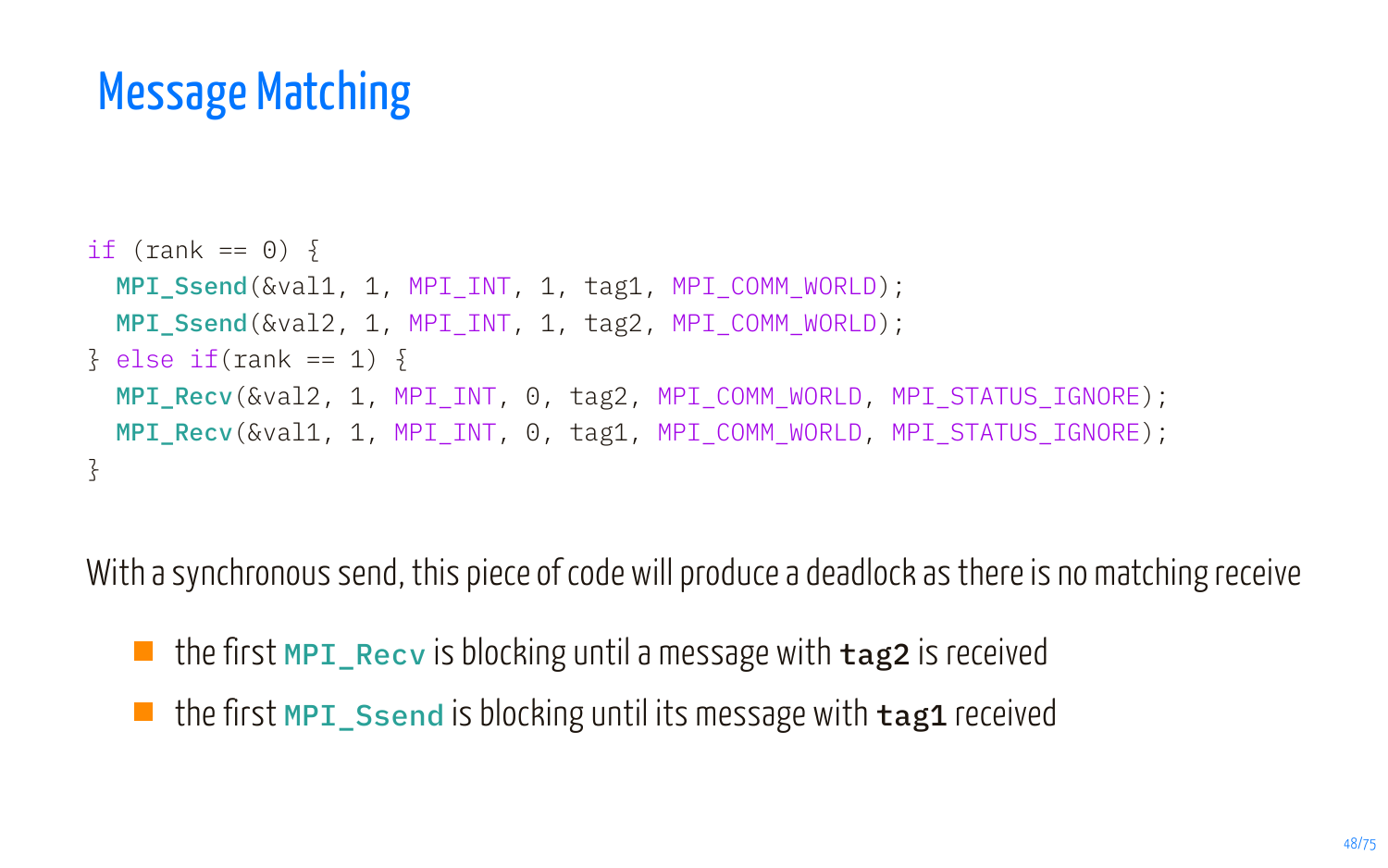```
if (rank == 0) \frac{1}{2}MPI_Bsend(&val1, 1, MPI_INT, 1, tag1, MPI_COMM_WORLD);
  MPI_Bsend(&val2, 1, MPI_INT, 1, tag1, MPI_COMM_WORLD);
\} else if(rank == 1) {
  MPI Recv(&val1, 1, MPI_INT, 0, tag1, MPI_COMM_WORLD, MPI_STATUS_IGNORE);
 MPI Recv(&val2, 1, MPI_INT, 0, tag1, MPI_COMM_WORLD, MPI_STATUS_IGNORE);
}
```
First Bsend with tag 99 sent 12345 Second Bsend with tag 99 sent 67890

First Recv with tag 99 gets 12345 Second Recv with tag 99 gets 67890

Message with the same tags are matched in order: the first message issued is received first, even in non-synchronous mode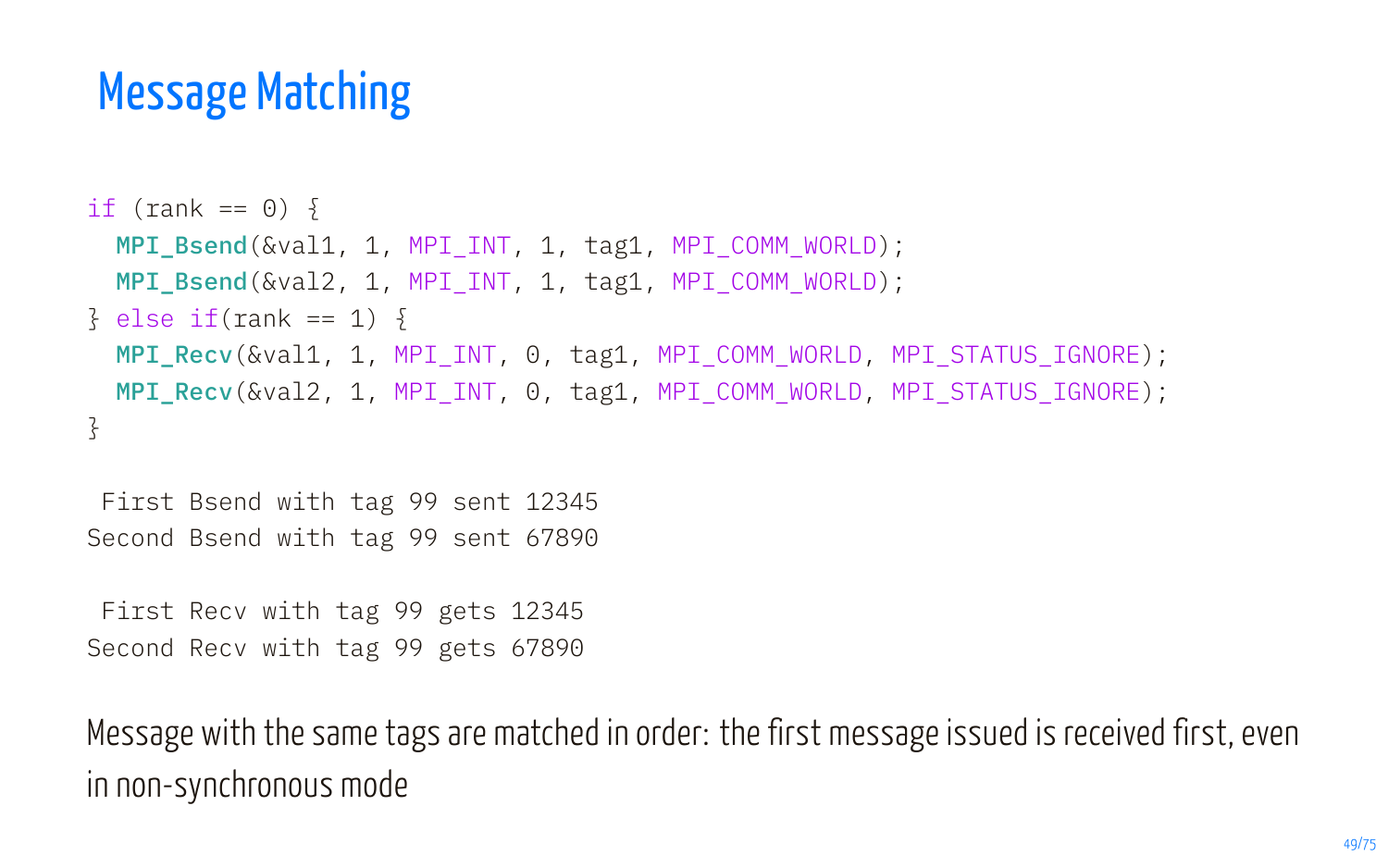```
if (rank == 0) {
 MPI_Bsend(&val1, 1, MPI_INT, 1, tag1, MPI_COMM_WORLD);
 MPI_Bsend(&val2, 1, MPI_INT, 1, tag2, MPI_COMM_WORLD);
\frac{1}{2} else if(rank == 1) {
 MPI Recv(&val2, 1, MPI_INT, 0, tag2, MPI_COMM_WORLD, MPI_STATUS_IGNORE);
 MPI Recv(&val1, 1, MPI INT, 0, tag1, MPI COMM_WORLD, MPI_STATUS_IGNORE);
}
```
First Bsend with tag 99 sent 12345 Second Bsend with tag 1 sent 67890

First Recv with tag 1 gets 67890 Second Recv with tag 99 gets 12345

Message are matched by tags but they are not received in the same order as they were sent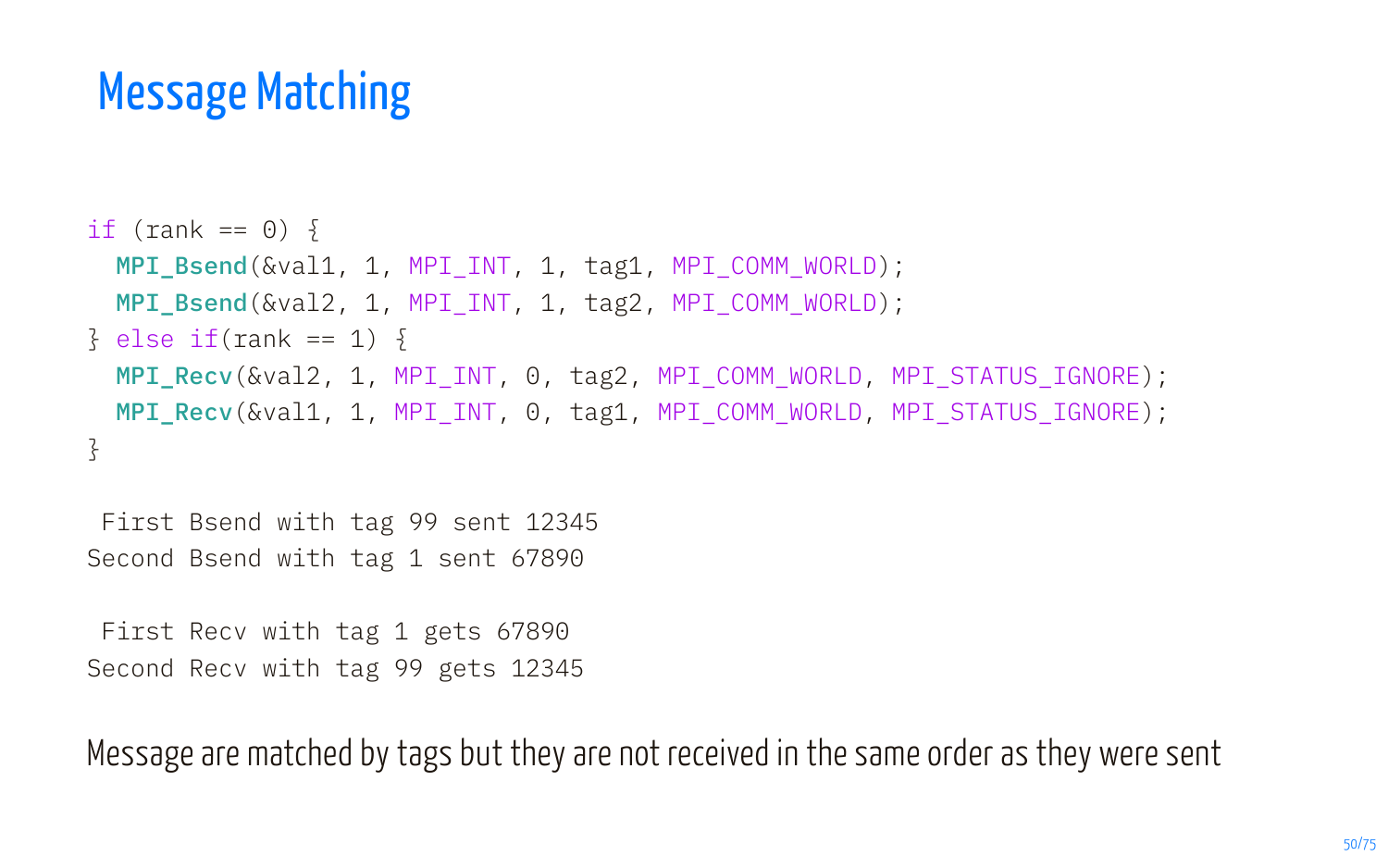```
if (rank == 0) {
 MPI_Bsend(&val1, 1, MPI_INT, 1, tag1, MPI_COMM_WORLD);
 MPI_Bsend(&val2, 1, MPI_INT, 1, tag2, MPI_COMM_WORLD);
\frac{1}{2} else if(rank == 1) {
 MPI_Recv(&val1, 1, MPI_INT, 0, MPI_ANY_TAG, MPI_COMM_WORLD, MPI_STATUS_IGNORE);
 MPI_Recv(&val2, 1, MPI_INT, 0, MPI_ANY_TAG, MPI_COMM_WORLD, MPI_STATUS_IGNORE);
}
```
First Bsend with tag 99 sent 12345 Second Bsend with tag 1 sent 67890

First Recv gets 12345 Second Recv gets 67890

We did not specify a tag at the receiving end: message are match in the order they were sent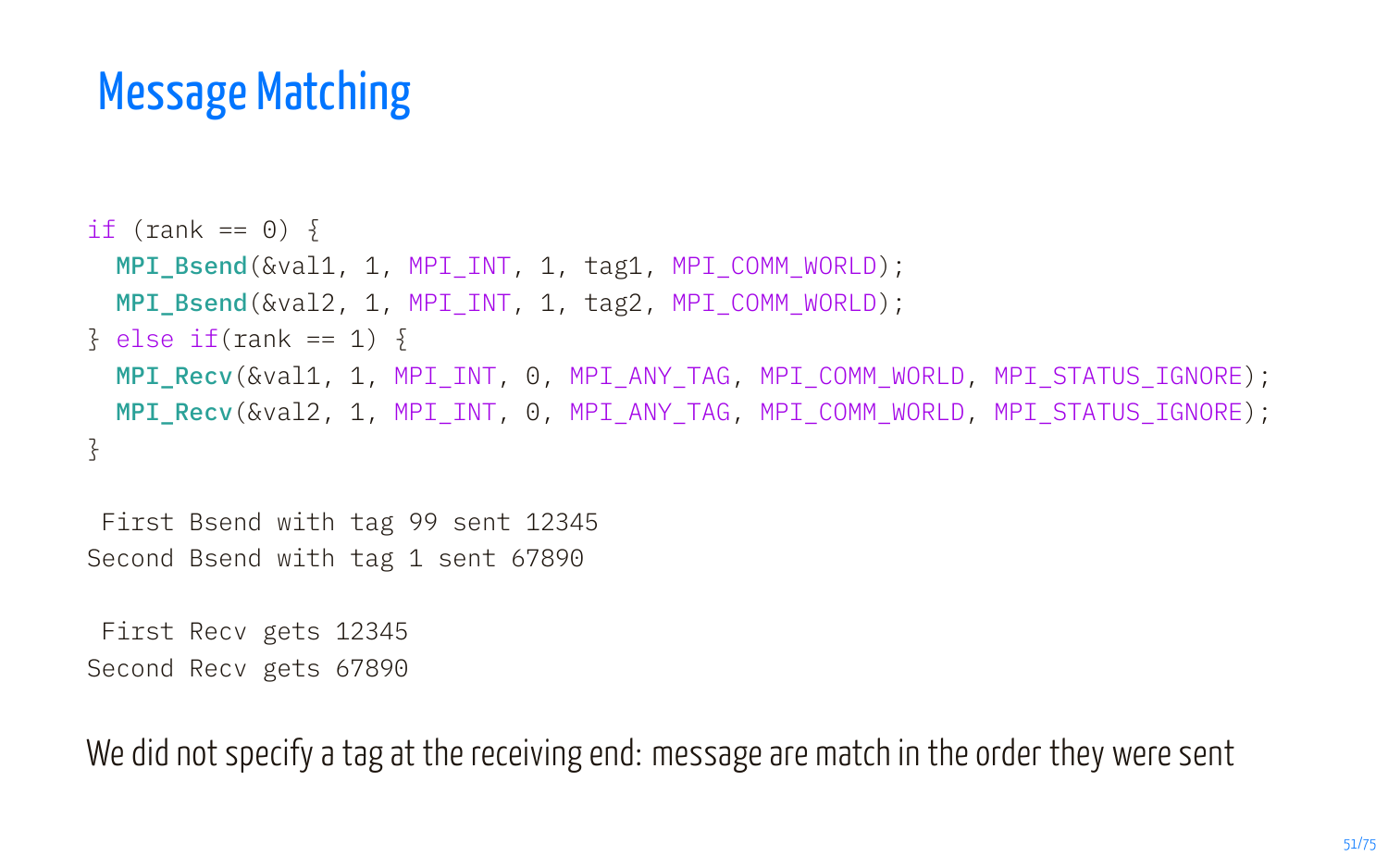# Back to the Blocking-Send

```
if (rank == \theta) {
  MPI Send(&val1, 1, MPI INT, 1, tag1, MPI COMM WORLD);
  MPI Send(&val2, 1, MPI INT, 1, tag2, MPI COMM WORLD);
\frac{1}{2} else if(rank == 1) \frac{1}{2}MPI_Recv(&val2, 1, MPI_INT, 0, tag2, MPI_COMM_WORLD, MPI_STATUS_IGNORE);
  MPI Recv(&val1, 1, MPI_INT, 0, tag1, MPI_COMM_WORLD, MPI_STATUS_IGNORE);
}
```
In the previous examples, we have seen that the for the piece of code above

- $\blacksquare$  a deadlock will occur if the synchronous mode is used
- $\blacksquare$  the message will be matched by tag at the receiving end if the buffered mode is used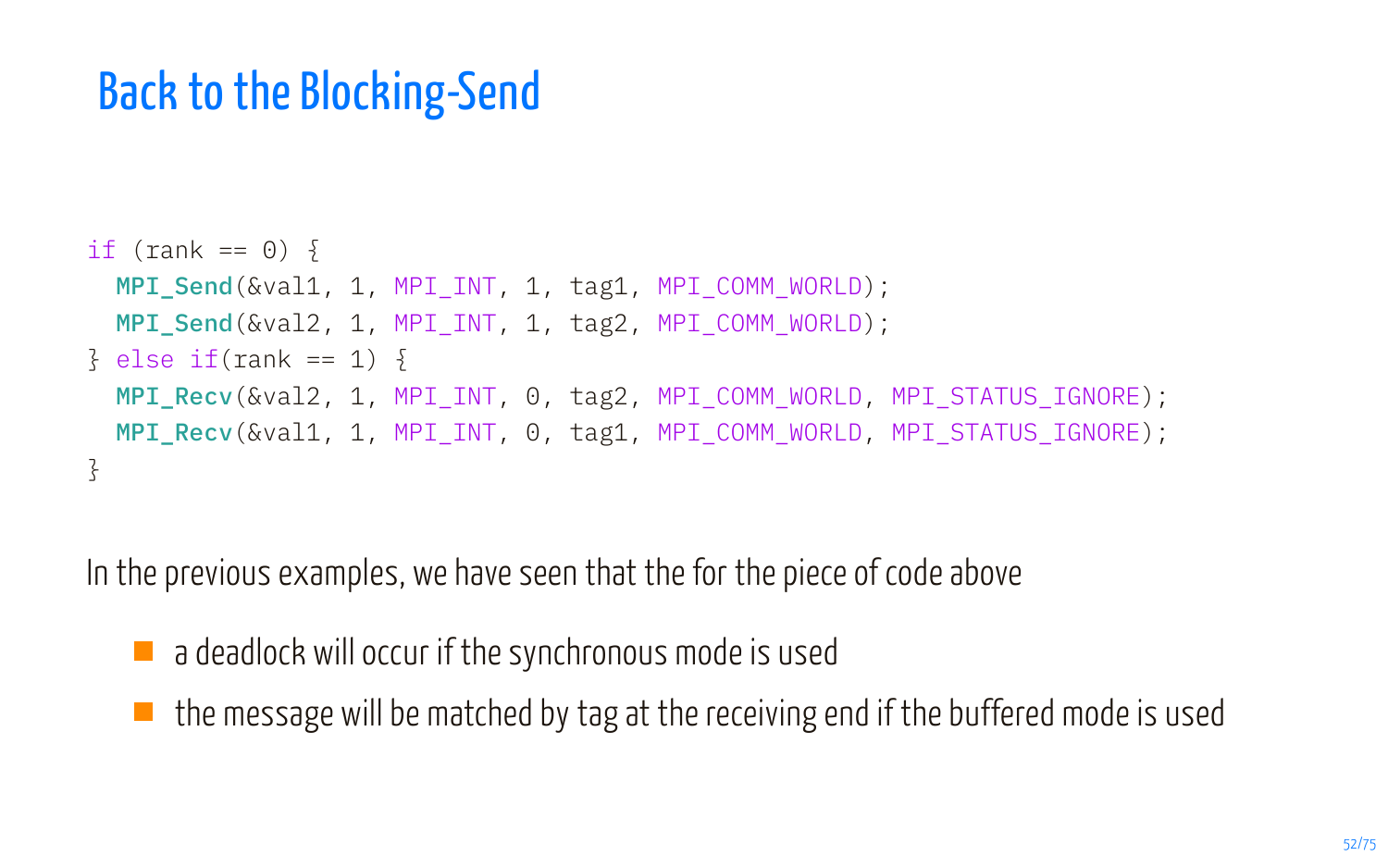#### Back to the Blocking-Send

The fact that the blocking send ( $MPI$  and) can change the communication protocol means that we might get different results depending on the implementation and the size of the message

```
if (rank == 0) {
 MPI_Send(&val1, 1, MPI_INT, 1, tag1, MPI_COMM_WORLD);
 MPI Send(&val2, 1, MPI INT, 1, tag2, MPI COMM WORLD);
\frac{1}{2} else if(rank == 1) {
 MPI_Recv(&val2, 1, MPI_INT, 0, tag2, MPI_COMM_WORLD, MPI_STATUS_IGNORE);
 MPI_Recv(&val1, 1, MPI_INT, 0, tag1, MPI_COMM_WORLD, MPI_STATUS_IGNORE);
}
```
#### A safer code will be

if (rank ==  $0)$  { MPI Send(&val1, 1, MPI INT, 1, tag1, MPI COMM WORLD); MPI\_Send(&val2, 1, MPI\_INT, 1, tag2, MPI\_COMM\_WORLD);  $\frac{1}{2}$  else if(rank == 1) { MPI\_Recv(&val1, 1, MPI\_INT, 0, tag1, MPI\_COMM\_WORLD, MPI\_STATUS\_IGNORE); MPI\_Recv(&val2, 1, MPI\_INT, 0, tag2, MPI\_COMM\_WORLD, MPI\_STATUS\_IGNORE);

}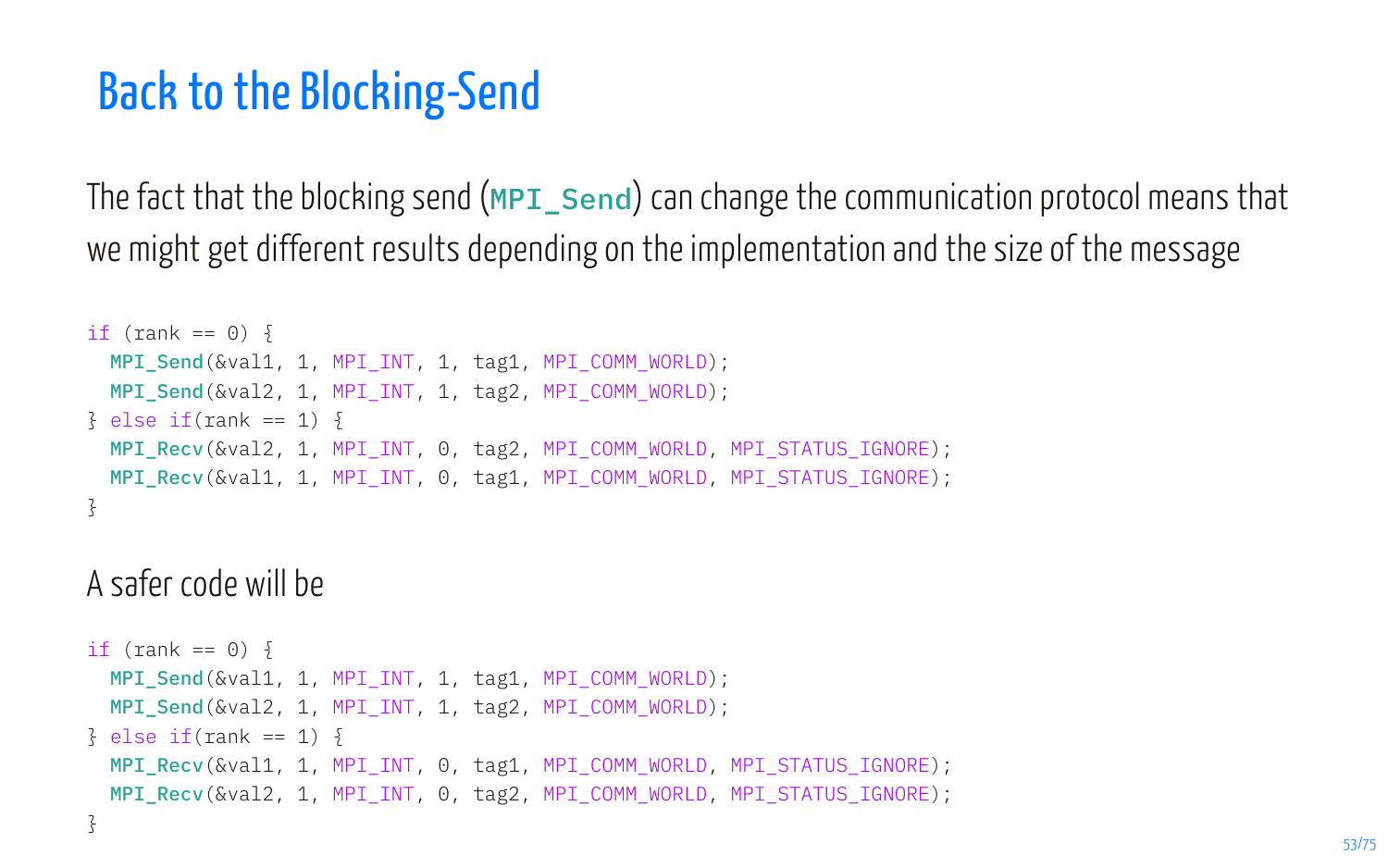# Communication Cost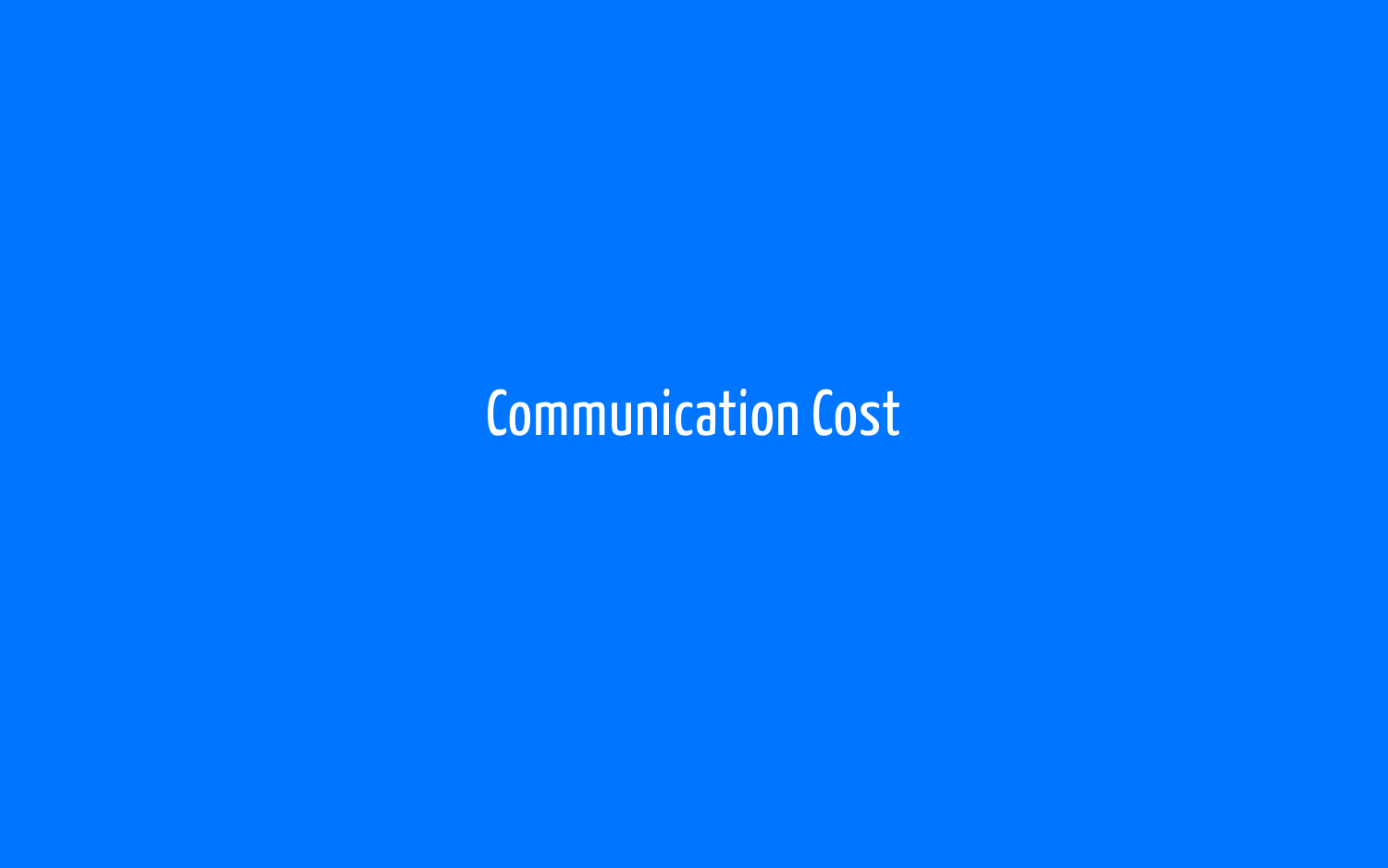#### Communication Performance

There is a cost to communication: nothing is free.

$$
T_{\text{comm}} = T_{\text{latency}} + \frac{n}{B_{\text{peak}}}
$$

- $\blacksquare$  T<sub>latency</sub>: inherent cost of communication (in s)
- n: number of bytes to transfer
- $\blacksquare$  B<sub>peak</sub>: asymptotic bandwidth of the network (in bytes/s)

From this we can compute the effective bandwidth (in bytes/s), i.e. the transfer rate for a given message size.

$$
B_{eff}=\frac{n}{T_{latency}+\frac{n}{B_{peak}}}
$$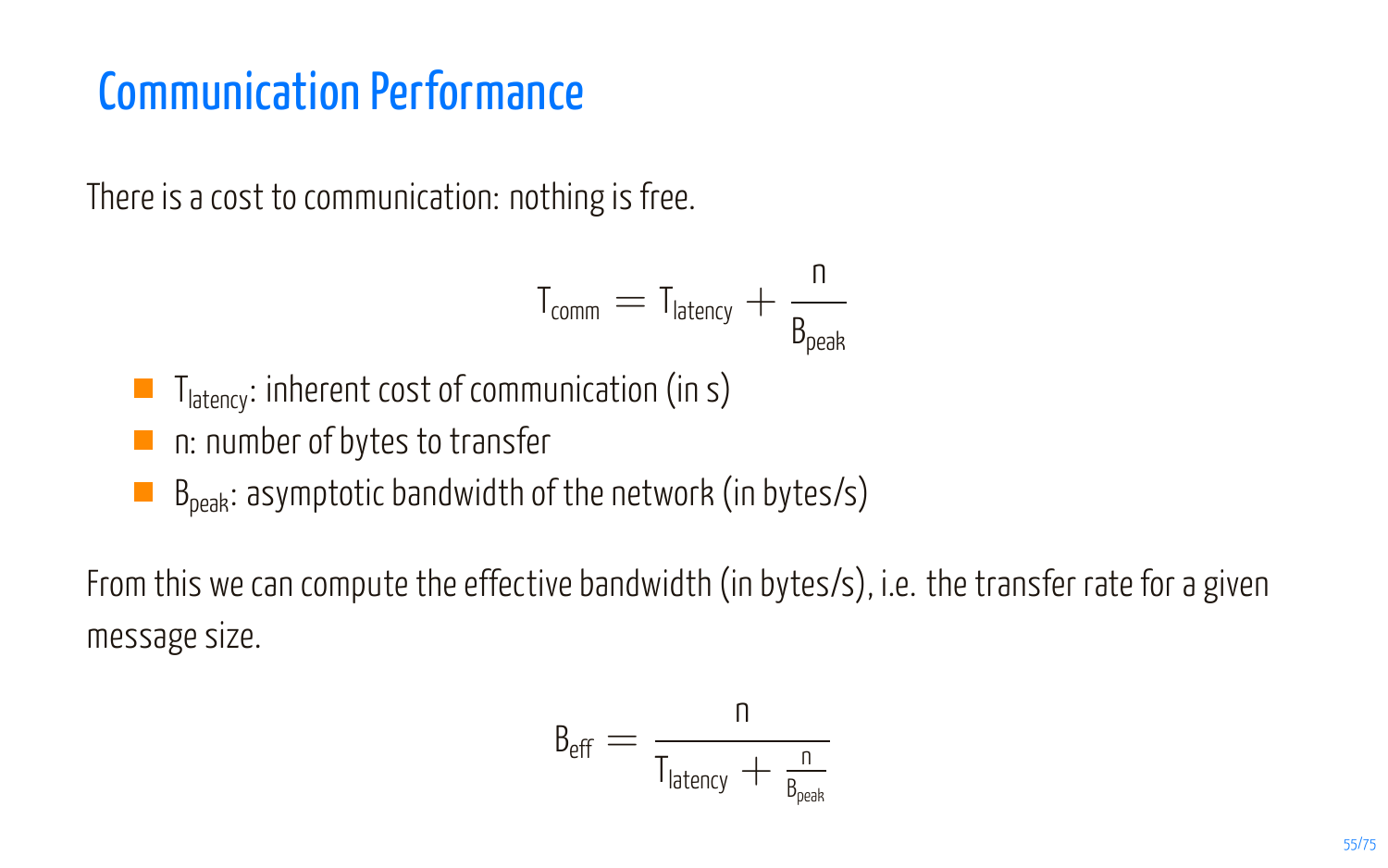# The Ping-Pong

We can visualize what is described theoretically in a real case: an MPI ping-pong application.



- We have two processes with respective rank 0 and 1 process 0 sends a message to process 1 (ping)
	- process 1 sends a message back to process 0 (pong)

We repeat this ping-pong 50 times and measure the time to determine the transfer time of one message with increasing message size.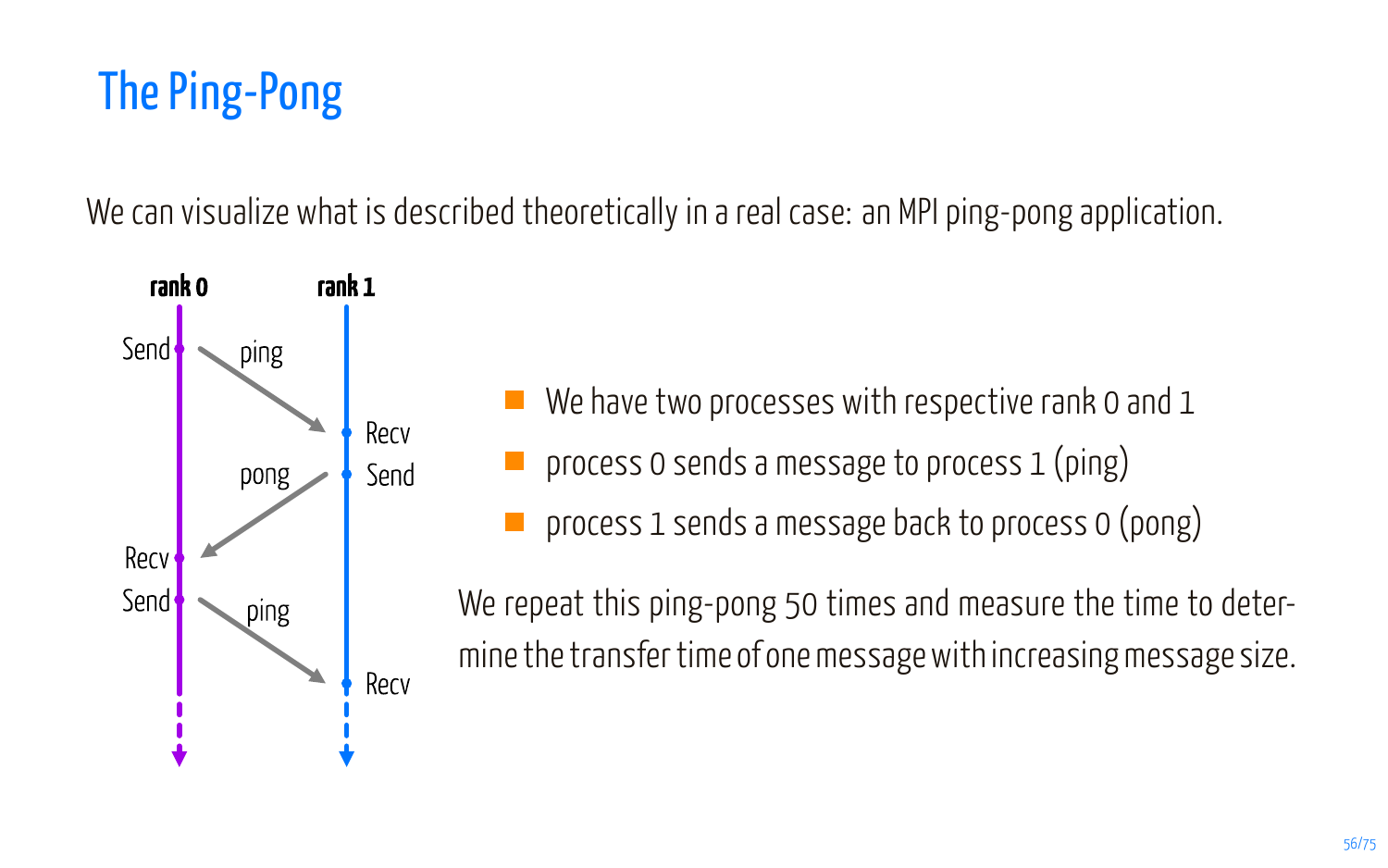# Ping Pong Code

```
for (int i = 0; i <= 27; i++) {
 // Actual code has a warmup loop
 double elapsed time = -1.0 \times MPI Wtime();
 for (int i = 1; i <= 50; ++i) \{if (rank == 0) {
     MPI_Send(A, N, MPI_DOUBLE, 1, 10, MPI_COMM_WORLD);
      MPI_Recv(A, N, MPI_DOUBLE, 1, 20, MPI_COMM_WORLD, &status);
   \frac{1}{2} else if (rank == 1) \frac{1}{2}MPI_Recv(A, N, MPI_DOUBLE, 0, 10, MPI_COMM_WORLD, &status);
      MPI_Send(A, N, MPT_DOUBLE, 0, 20, MPT_COMM_WORLD);
    }
  }
 elapsed time += MPT Wtime();
 long int num bytes = 8 * N;
 double num_gbytes = (double)num_bytes / (double)bytes to_gbytes;
 double avg_time_per_transfer = elapsed_time / (2.0 * 50);
  if(rank == 0)printf("Transfer size (B): %10li, Transfer Time (s): %15.9f, "
           "Bandwidth (GB/s): %15.9f\n",
           num_bytes, avg_time_per_transfer,
           num_gbytes/avg_time_per_transfer );
 frac(\Delta);
}
```
do  $i = 0,27$ Actual code has a warmup loop elapsed time =  $-1.0 * MPT Wtime()$ do  $j = 1,50$ if (rank .eq. 0) then call MPI Send(buffer, length, MPI\_DOUBLE, 1, 10, & & MPI\_COMM\_WORLD, ierror) call MPI Recv(buffer, length, MPI DOUBLE, 1, 20, & & MPI\_COMM\_WORLD, status, ierror) else if (rank .eq. 1) then call MPI Recv(buffer, length, MPI\_DOUBLE, 0, 10, & & MPI\_COMM\_WORLD, status, ierror) call MPI Send(buffer, length, MPI DOUBLE, 0, 20, & & MPI\_COMM\_WORLD, ierror) end if end do elapsed\_time = elapsed\_time + MPI\_Wtime() num bytes =  $8*length$ num\_gbytes = dble(num\_bytes) / bytes\_to\_gbytes; avg time per transfer = elapsed time /  $(2.0 * 50)$ if (rank .eq. 0) then print 100, num\_bytes, avg\_time\_per\_transfer, & & num\_gbytes/avg\_time\_per\_transfer 100 format('Transfer size (B): ', i10, & & ', Transfer Time (s): ', f15.9, &  $\&$  Pandwidth  $(GR/s) \cdot$  ', f15.9) end if length = length  $\star$  2 end do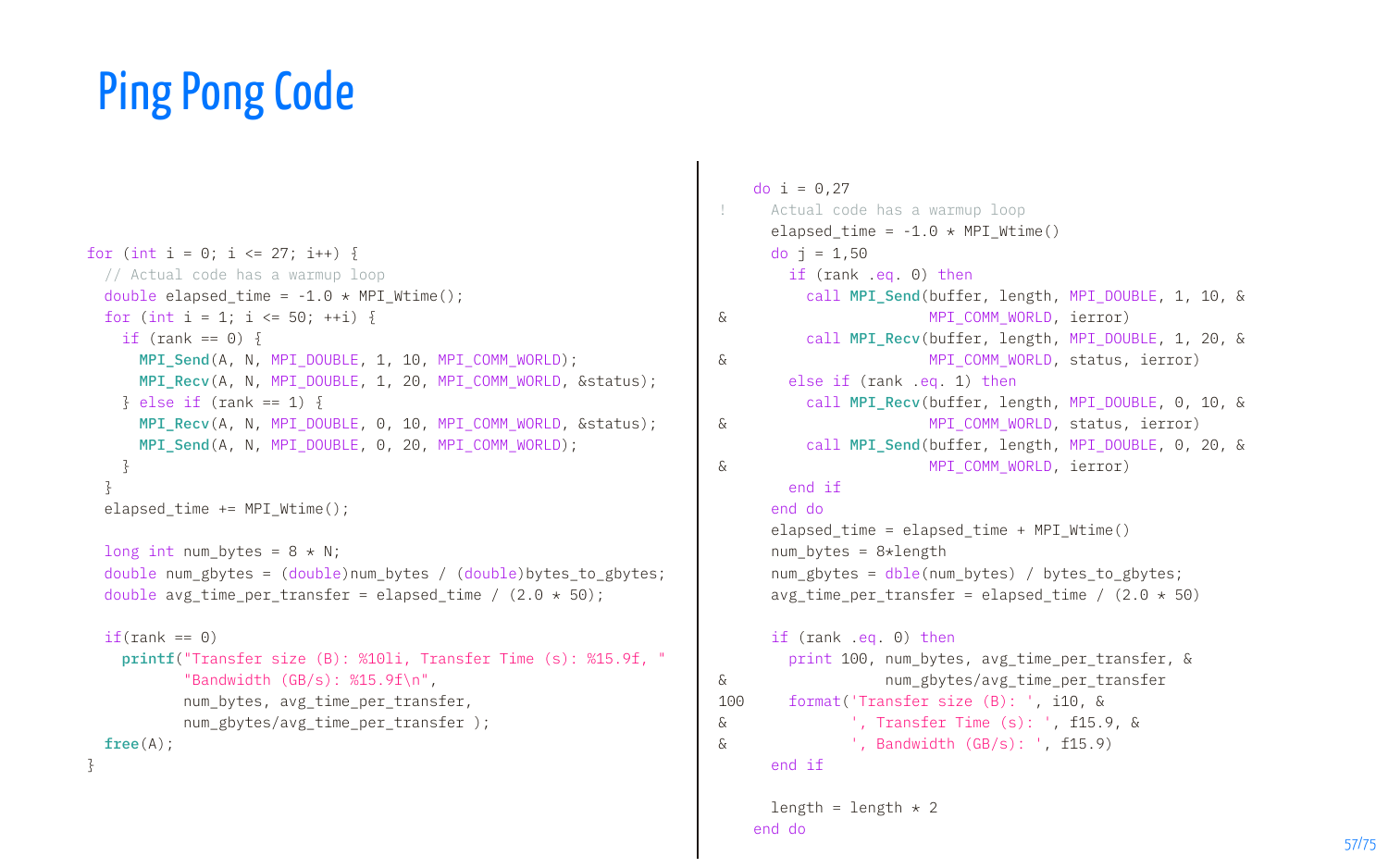# Ping Pong Result

Ping-Pong Application running on NIC5



- With message size <1KB, the  $\mathcal{L}_{\mathcal{A}}$ communication is dominated by the latency
- $\mathcal{L}_{\mathcal{A}}$ Transfer rate close to the theoretical performance of the network is observed for message size >10MB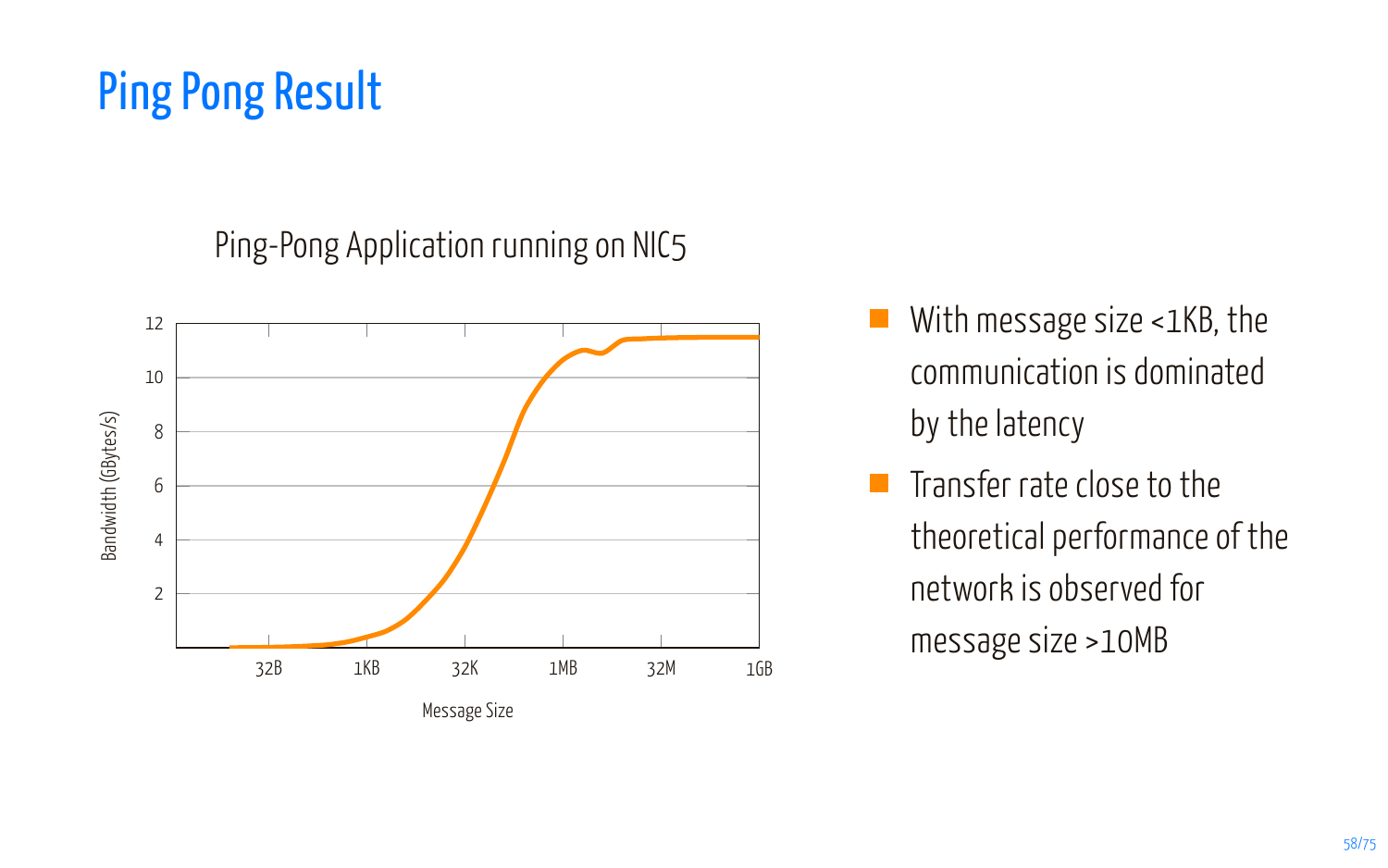Expressing Parallelism with MPI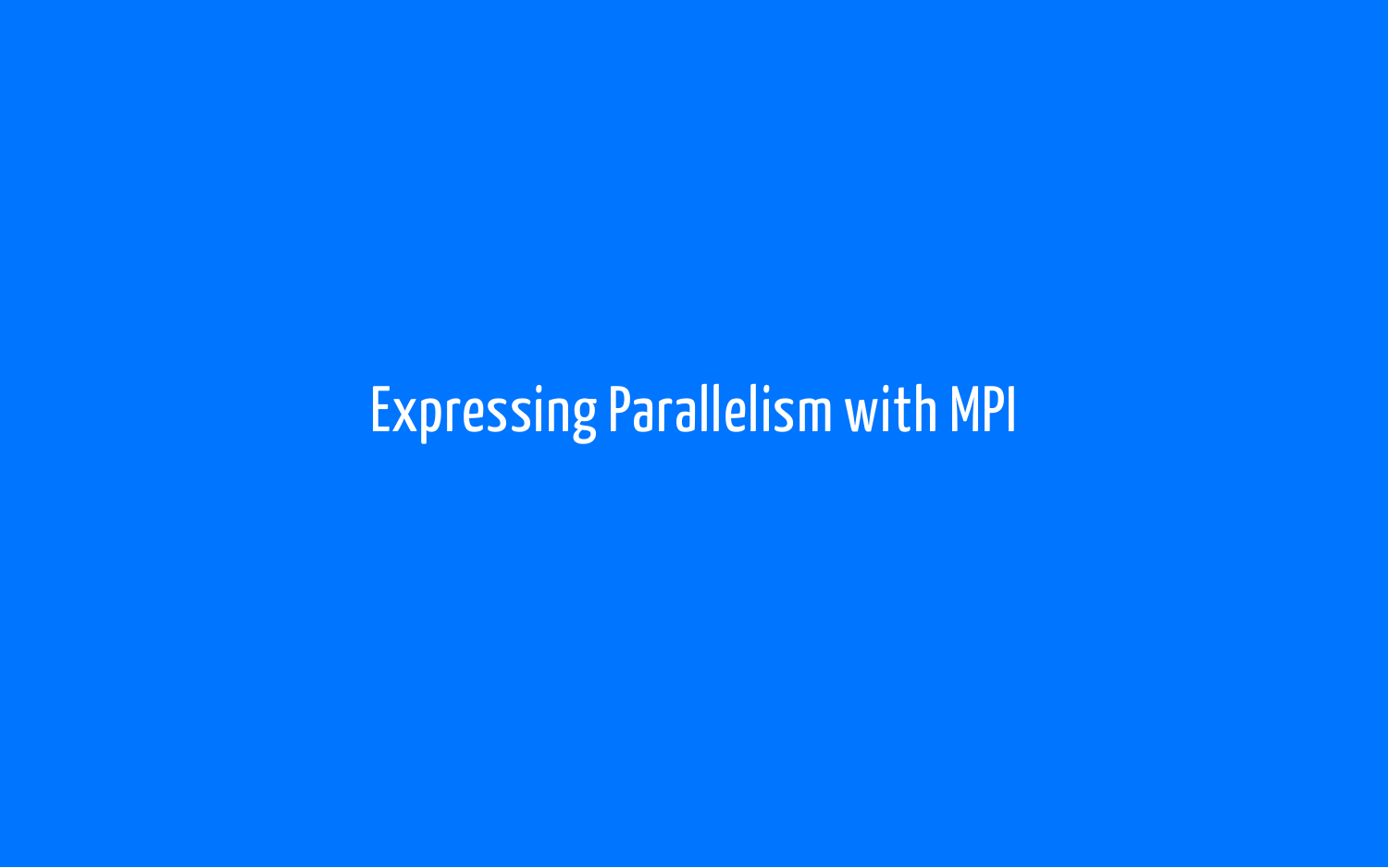# Dividing the Problem

So far, we have focused our attention on the communication between the processes (ranks) but did not really address the question the parallelization.

- divide the problem in smaller problems that are processed by different ranks
- usually this subdivision is based on the rank and world size
- MPI also includes convenience routines to create virtual topologies

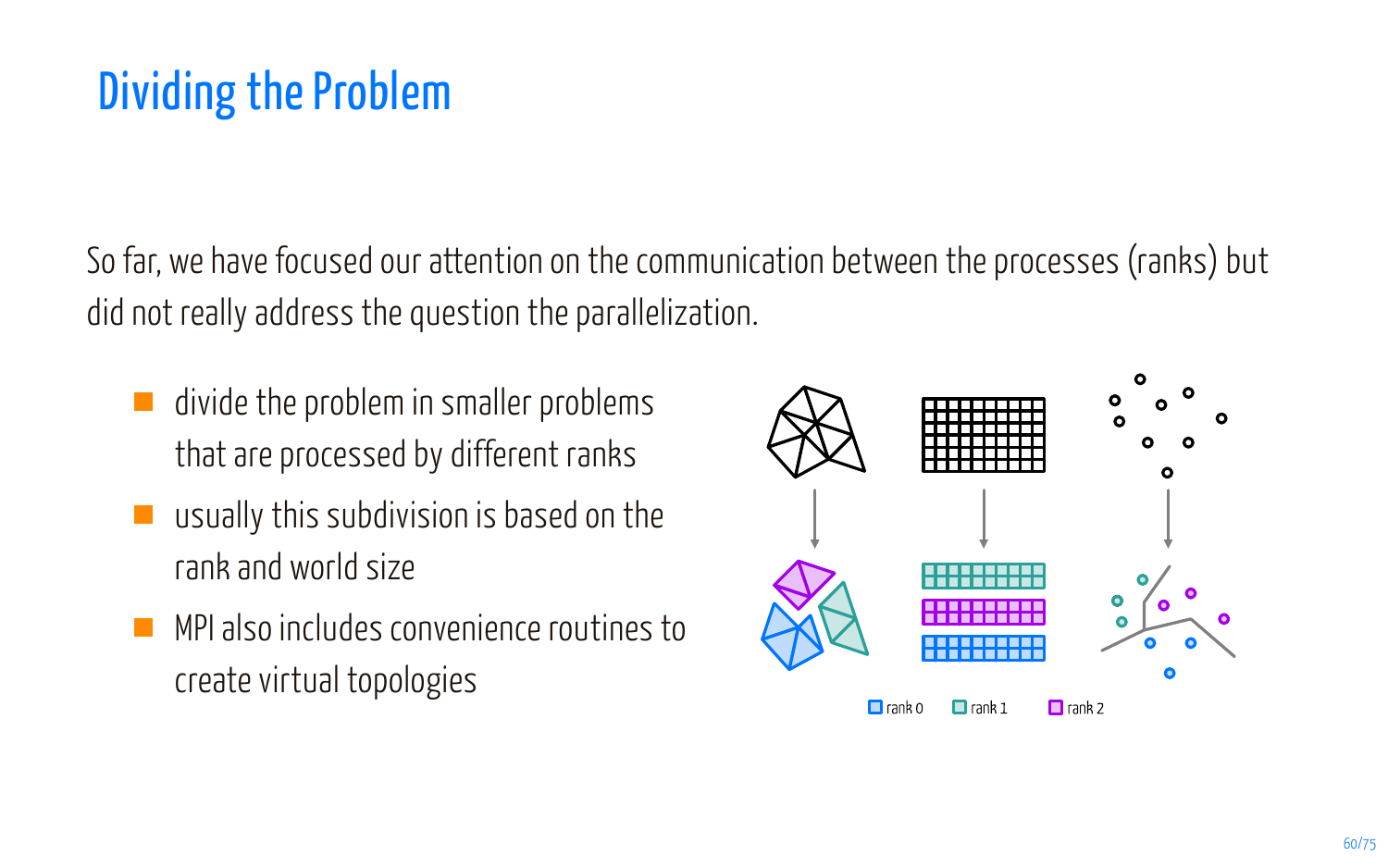# Your Typical Scientific Application

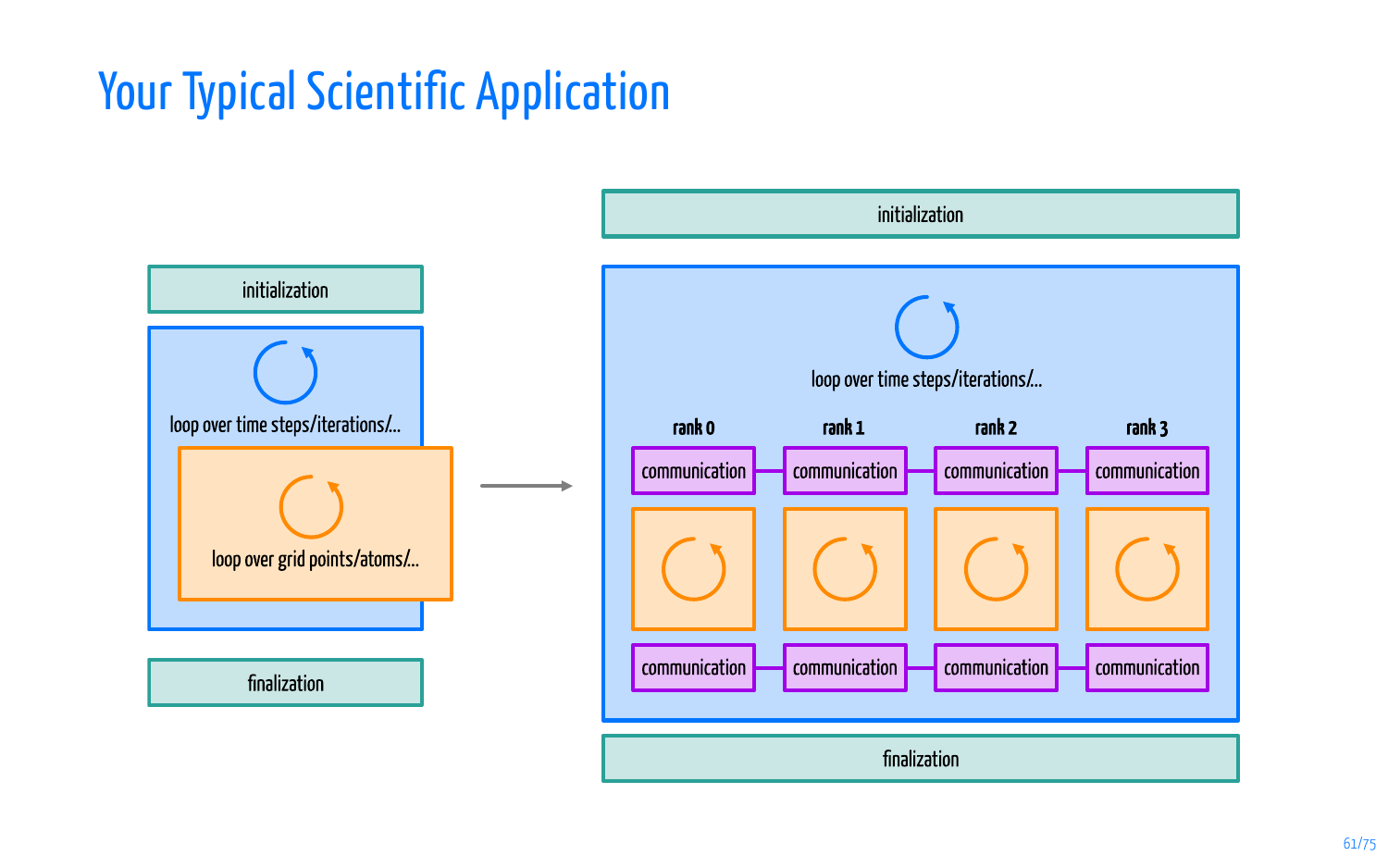# Sum of Integers: Serial

As a first example, we will consider an application that sums the integer between 1 and N. The serial implementation of such an application is

program main

```
#include <stdio.h>
int main(int argc, char* argv[]) {
 const unsigned int N = 10000000:
 unsigned long sum = 0:
 for (unsigned int i = 1; i \le N; +i)
   sum + = i:
 printf("The sum of 1 to %d is %lu.\n", N, sum);
 return 0;
}
                                                                implicit none
                                                                integer. parameter :: N = 10000000integer(kind=8) :: sum
                                                                integer :: i
                                                                sum = 0do i = 1, N
                                                                  sum = sum + iend do
                                                                print 100, N, sum
                                                          100 format('The sum of 1 to ', i0, ' is ' i0 '.')
                                                              end
```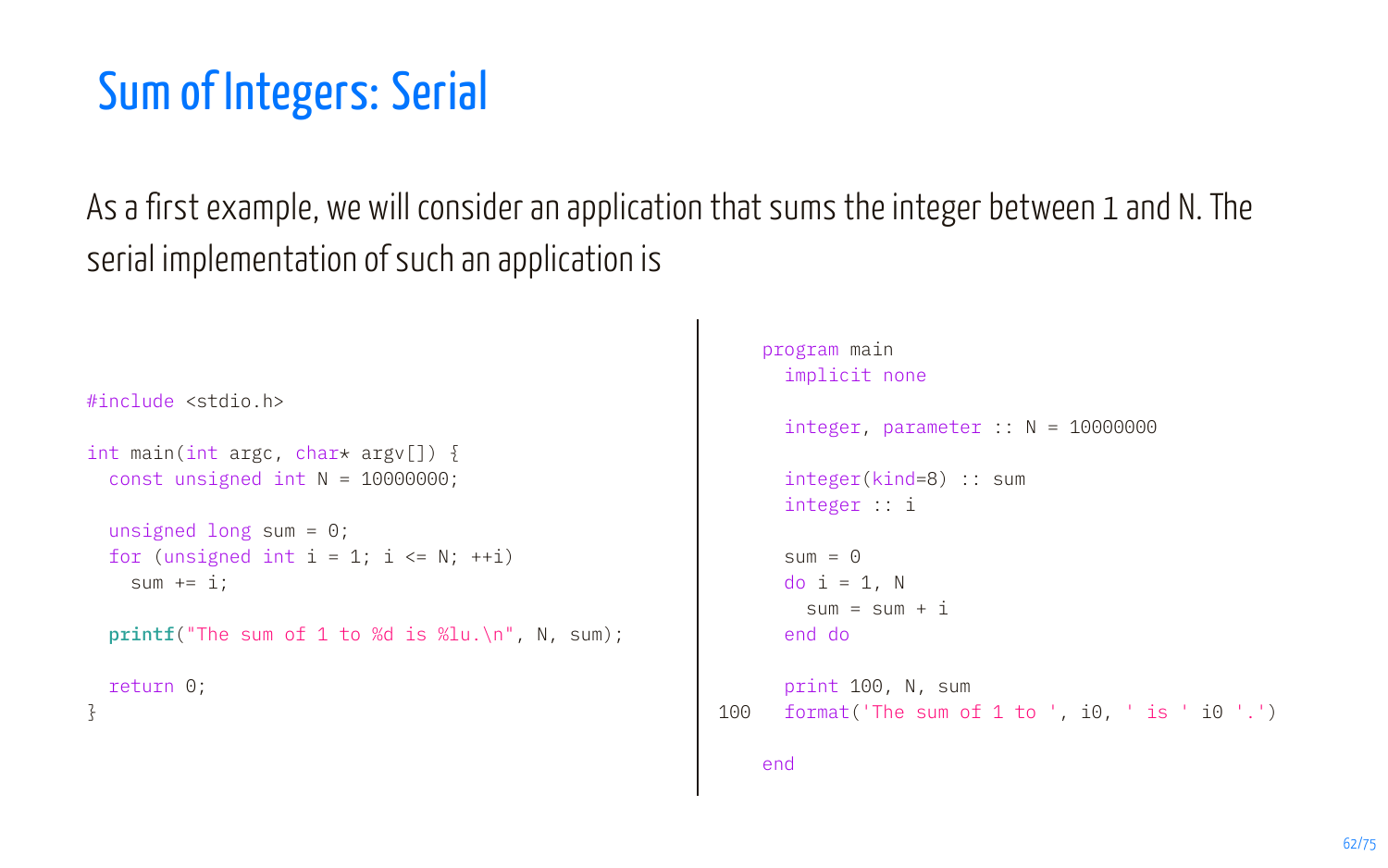# Sum of Integers: Parallelization Strategy

The lower and upper bound for a rank can be computed using the following equations (assuming integer division):



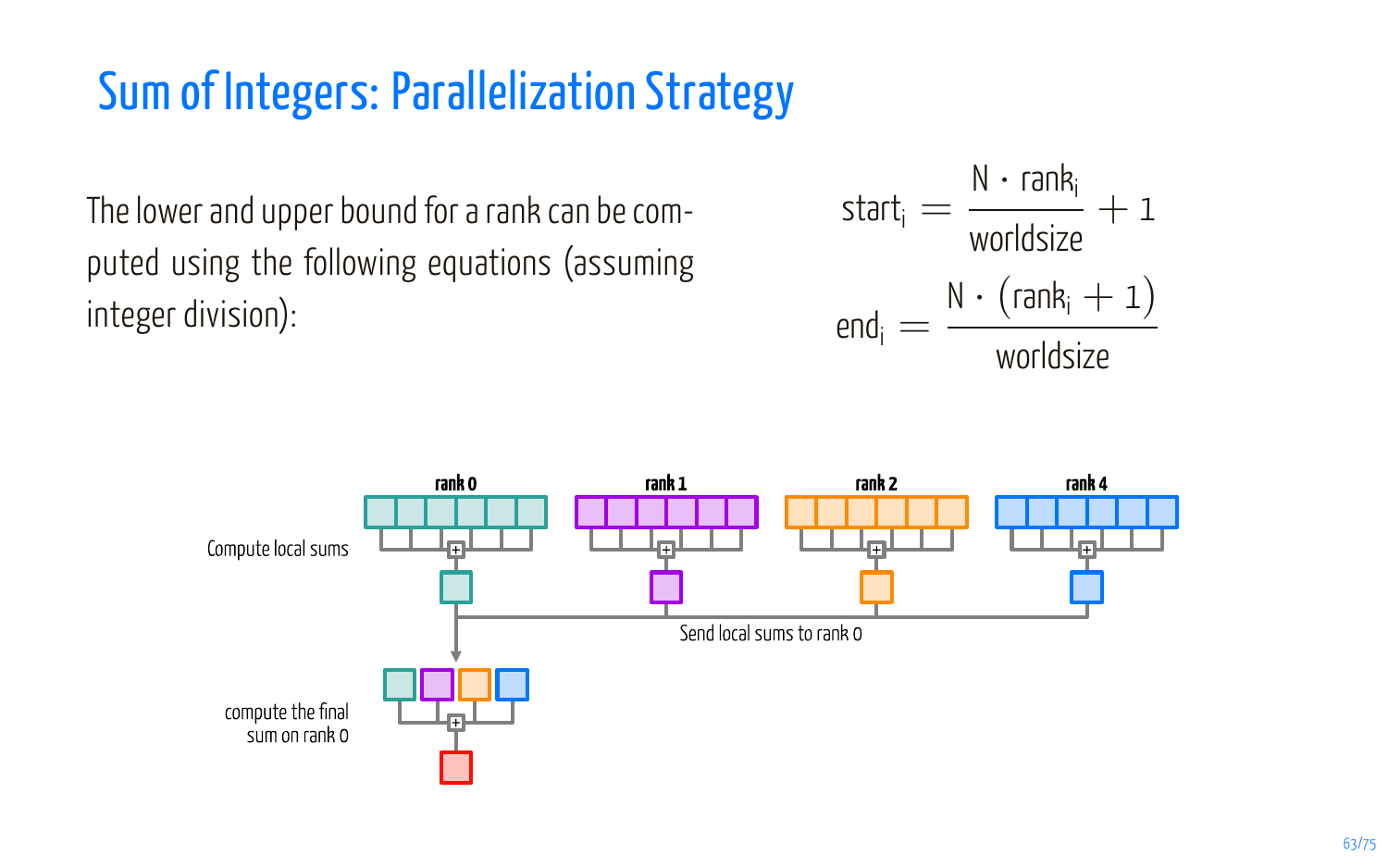#### Sum of Integers: Computation

```
const unsigned int N = 10000000;
int rank, size;
MPI Init(&argc, &argy);
MPI_Comm_size(MPI_COMM_WORLD, &size);
MPI_Comm_rank(MPI_COMM_WORLD, &rank);
if (rank == 0)printf("Running with %d processes.\n", size);
unsigned int startidx = (N * rank / size) + 1;
unsigned int endidx = N * (rank+1) / size;
unsigned long lsum = 0;
for (unsigned int i = startidx; i \le endidx; ++i)
 lsum += i:
printf("Process %d has local sum %lu\n", rank, lsum);
```

```
integer, parameter :: N = 10000000
      integer(kind=8) :: lsum = 0, rsum = 0
      integer :: startidx, endidx, src, i, rank, wsize
      call MPI_Init()
      call MPI Comm_size(MPI_COMM_WORLD, wsize)
      call MPI Comm_rank(MPI_COMM_WORLD, rank)
      if (rank .eq. 0) then
       print 100, wsize
100 format('Running with ', i0, ' processes.')
     end if
      startidx = (N * rank / wsize) + 1endidx = N * (rank+1) / wsizedo i = startidx, endidx
       lsum = lsum + iend do
      print 200, rank, lsum
200 format('Process ' i0, ' has local sum ', i0, '.')
```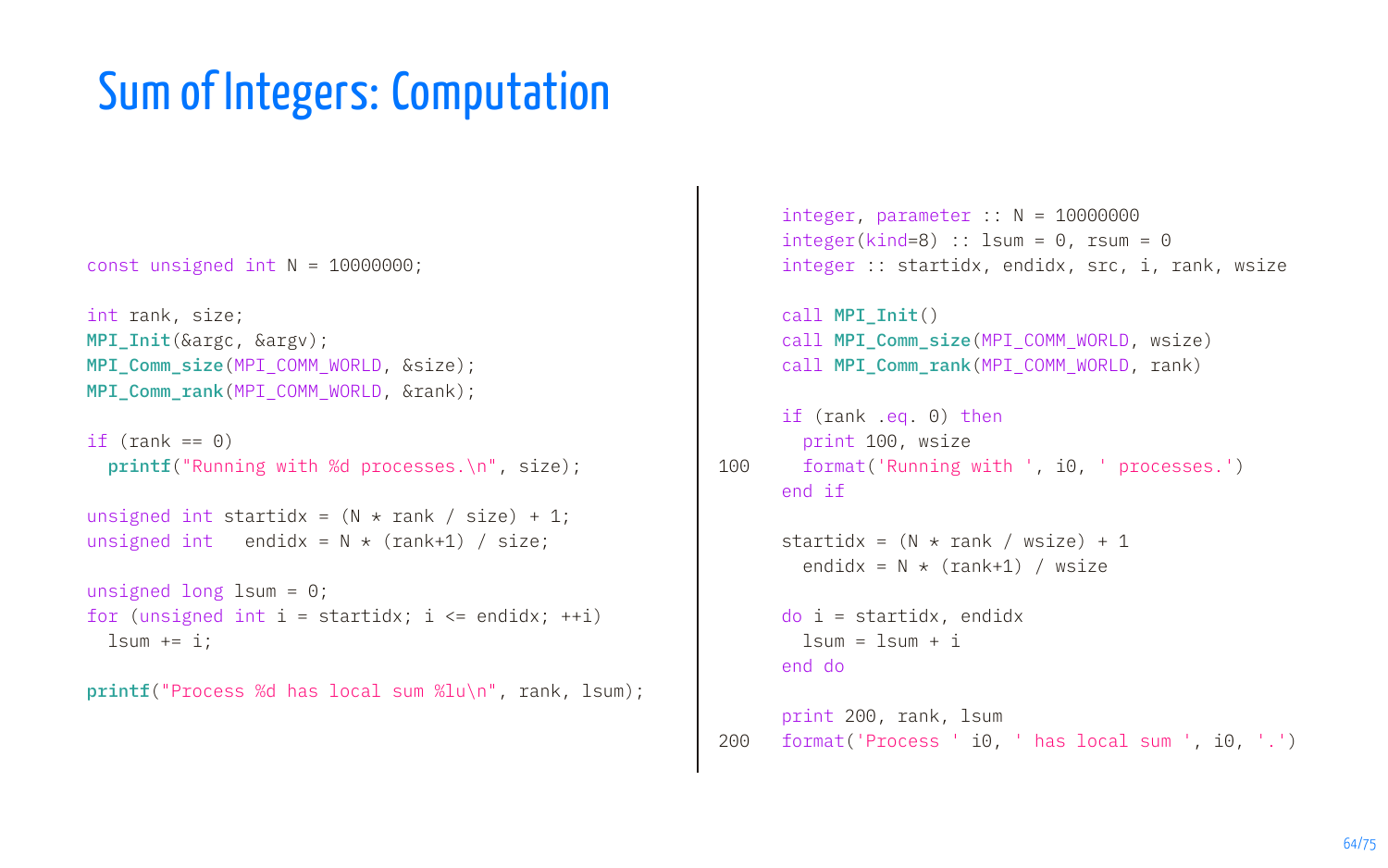#### Sum of Integers: Communication

```
if (rank > 0) {
  MPI_Send(&lsum, 1, MPI_UNSIGNED_LONG, 0, 1,
           MPI_COMM_WORLD);
} else {
  unsigned long rsum;
  for(int src = 1; src < size; ++src) {
    MPI_Recv(&rsum, 1, MPI_UNSIGNED_LONG, src, 1,
             MPI_COMM_WORLD, MPI_STATUS_IGNORE);
    lsum += rsum:
  }
}
if(rank == 0)printf("The sum of 1 to %d is %lu.\n", N, lsum);
```

```
if (rank .gt. 0) then
   call MPI Send(lsum, 1, MPI INTEGER8, 0, 1, &
& MPI_COMM_WORLD)
 else
   do src = 1, wsize-1
     call MPI_Recv(rsum, 1, MPI_INTEGER8, src, 1, &
& MPI_COMM_WORLD, MPI_STATUS_IGNORE)
     lsum = lsum + rsumend do
 end if
 if (rank .eq. 0) then
   print 300, N, lsum
300 format('The sum of 1 to ', i0, ' is ' i0 '.')
 end if
```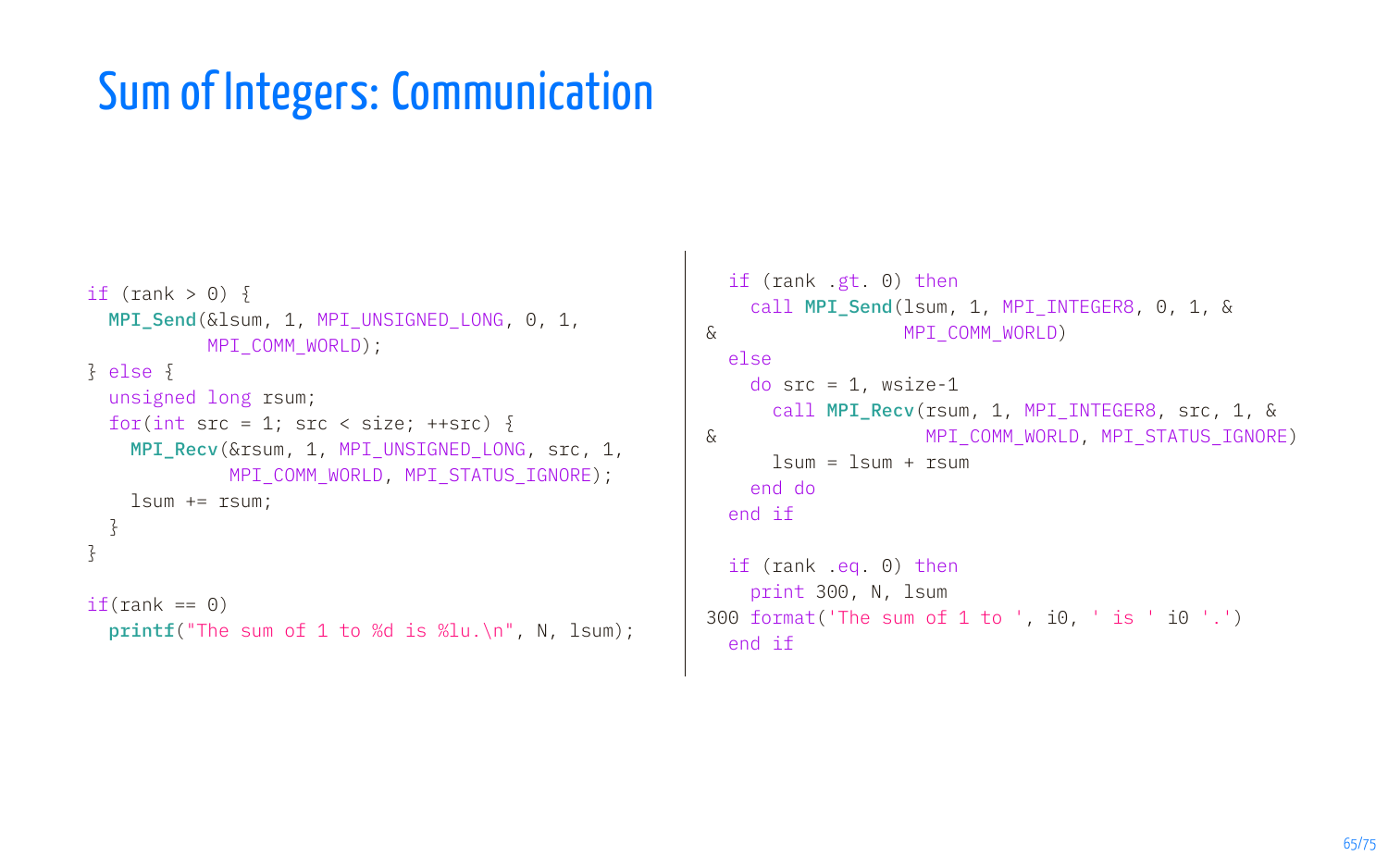# What About Interfaces?

The previous example is almost an embarrassingly parallel problem

- little is needed to separate the problem into a number of parallel tasks
- the main loop iterations (the sum) are independent of each other
- communication is only needed at the end to compute the final sum

What about problems where we have dependence on values computed by the other processes?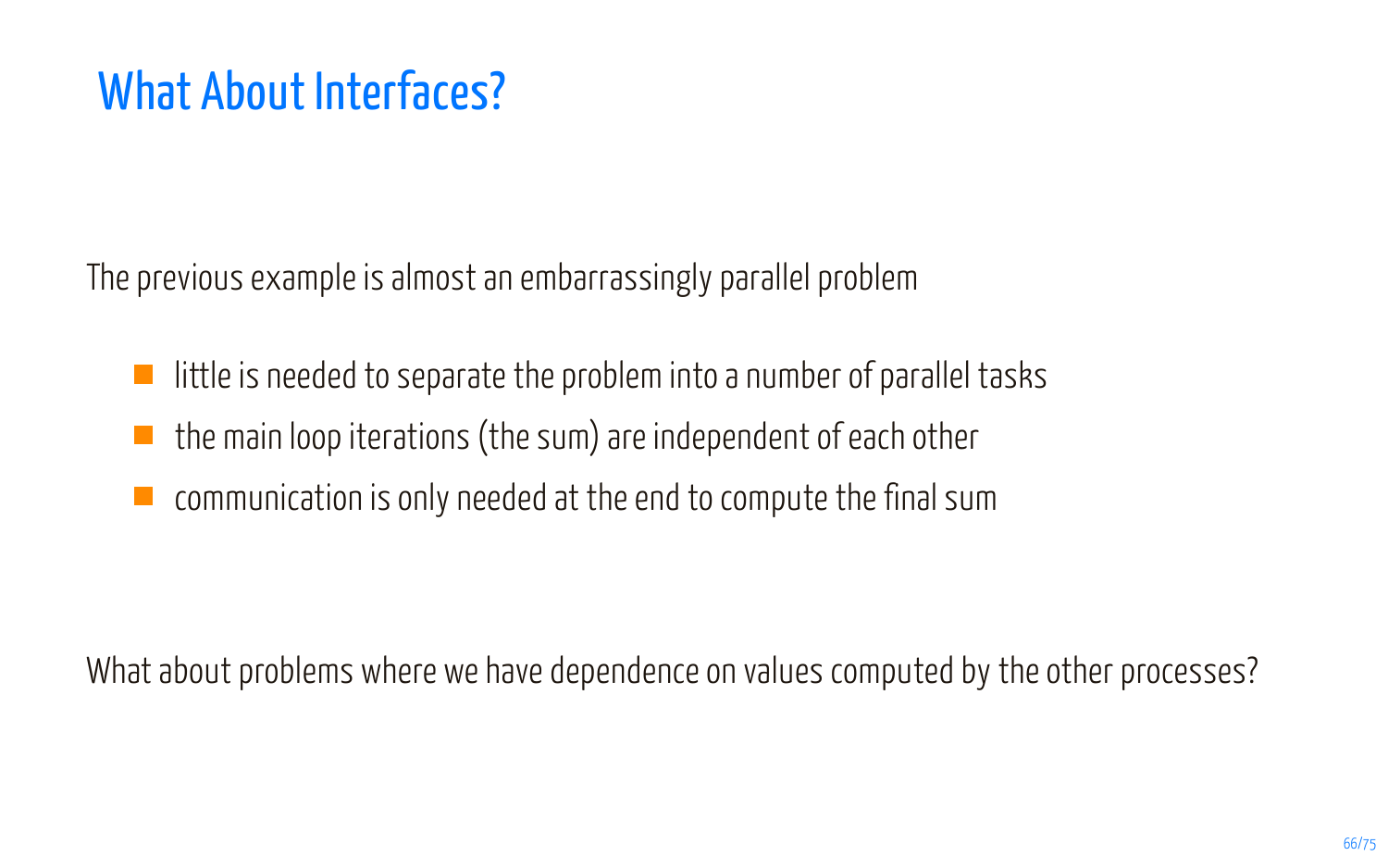#### Diffusion Equation in 1D

$$
\frac{\partial u}{\partial t} = \alpha \frac{\partial u}{\partial x^2}
$$

After discretization and by using a forward difference in time and a central difference in space, the previous equation reads

$$
\frac{\partial}{\partial t} u(x_i,t_n) = \alpha \frac{\partial^2}{\partial x^2} u(x_i,t_n) \to \frac{u_i^{n+1} - u_i^n}{\Delta t} = \alpha \frac{u_{i+1}^n - 2 \cdot u_i^n + u_{i-1}^n}{\Delta x^2}
$$

so that for each time step,  $u_i^{n+1}$  can be computed as i

$$
u_i^{n+1} = u_i^n + \alpha \frac{\Delta t}{\Delta x^2} \left( u_{i+1}^n - 2 \cdot u_i^n + u_{i-1}^n \right)
$$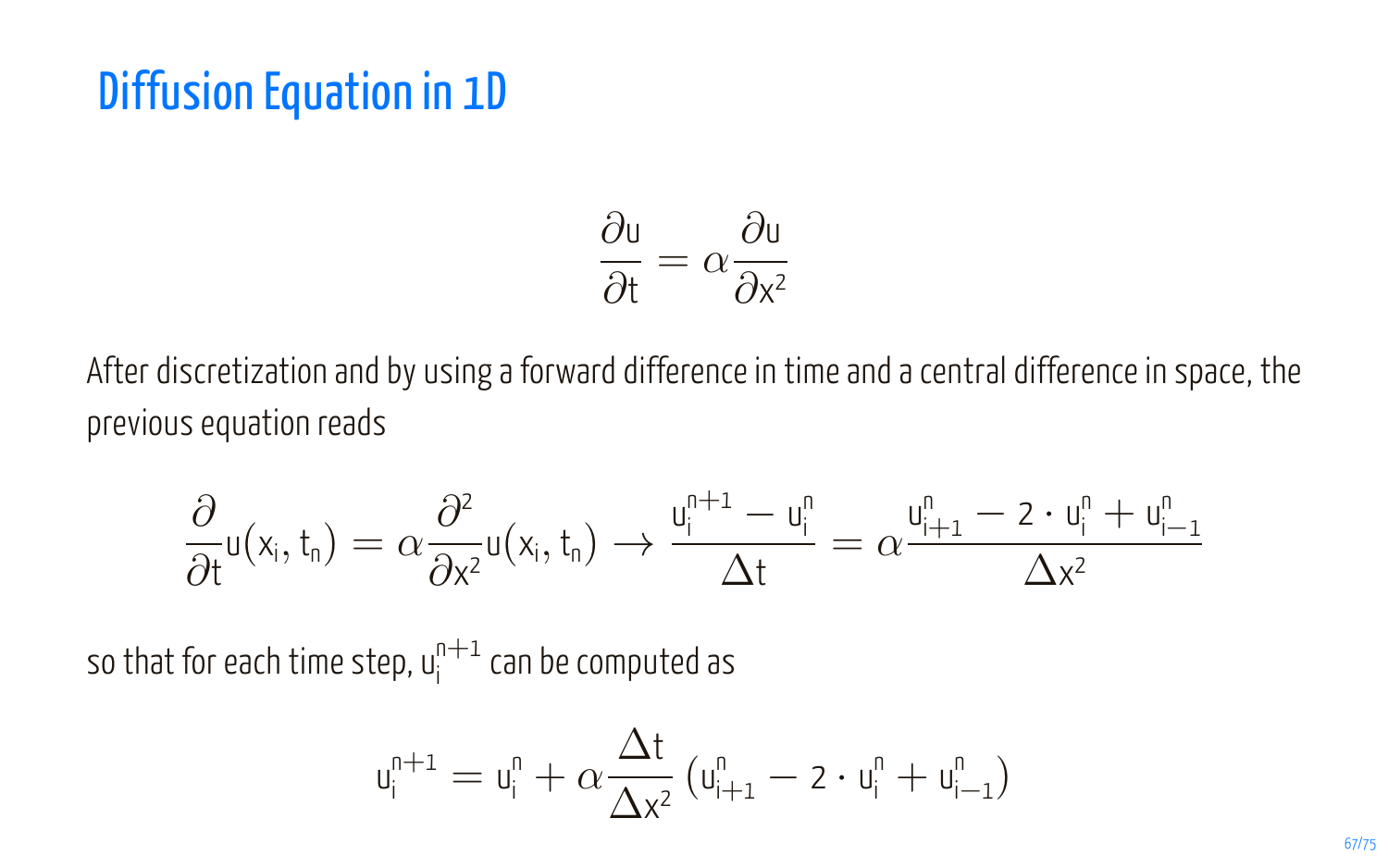#### Diffusion Equation in 1D

$$
u_i^{n+1} = u_i^n + \alpha \frac{\Delta t}{\Delta x^2} (u_{i+1}^n - 2 \cdot u_i^n + u_{i-1}^n)
$$

Each point depends on the values on the left and right: use ghost cells that are updated (via communication) at each time step

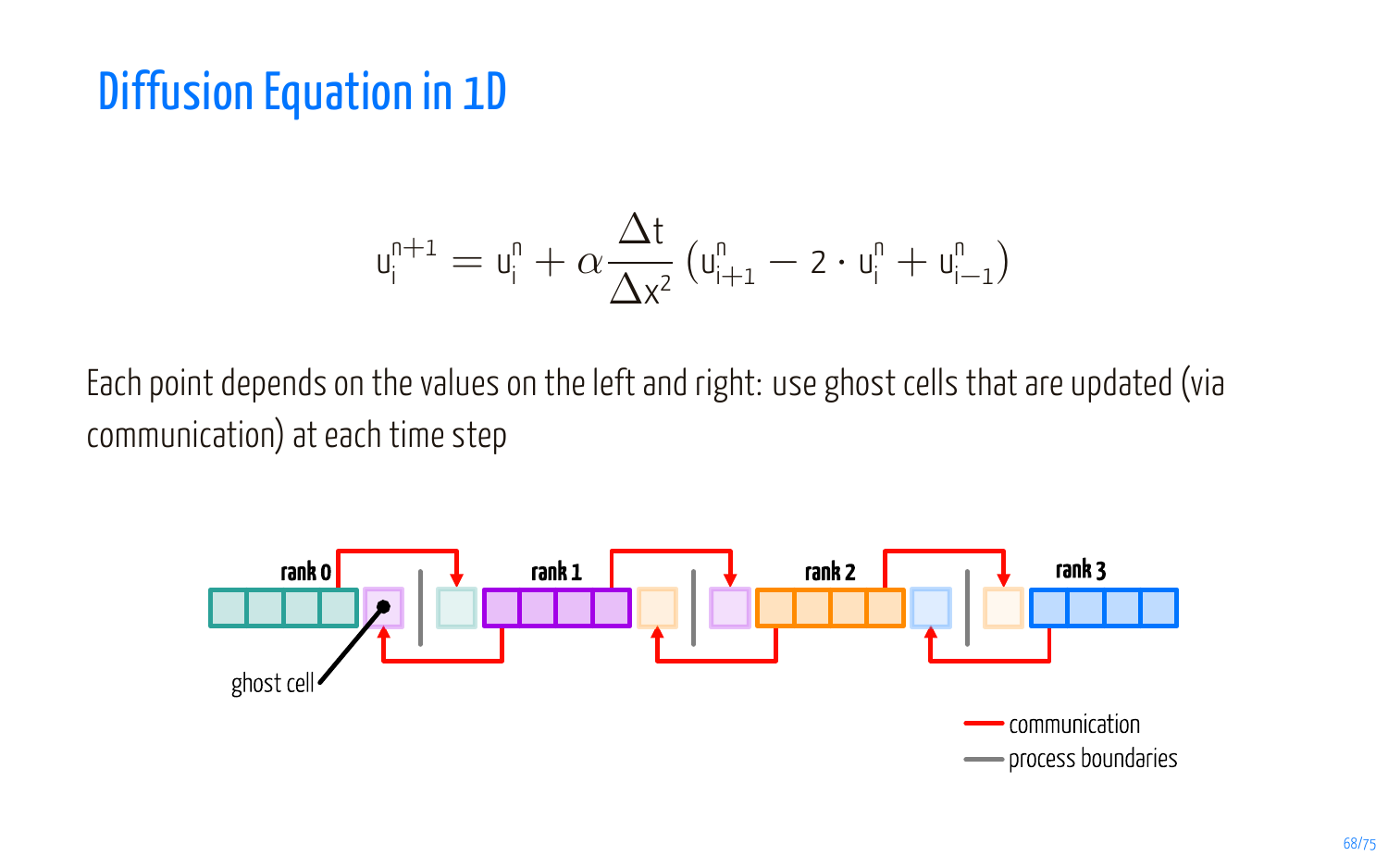# Diffusion 1D (C)

The communication part is written so that we do the left-right communication first and then right-left.

```
const int left rank = my_rank > 0 ? my_rank - 1 : MPI_PROC_NULL;
const int right rank = my_rank < world_size-1 ? my_rank + 1 : MPI_PROC_NULL;
for (unsigned int iter = 1; iter \leq NITERS; iter++) {
 MPI Send(&uold[my_size], 1, MPI_DOUBLE, right_rank, 0, /\star ... \star);
 MPI\_Recv(\&uold[0], 1, MPI_DOUBLE, left rank, 0, /* ... */);
 MPI_Send(&uold[1], 1, MPI_DOUBLE, left_rank, 1, /* ... */);
 MPI_Recv(&uold[my_size+1], 1, MPI_DOUBLE, right_rank, 1, /* ... */);
 for (unsigned int i = 1; i < mv size+1; i++)unew[i] = uold[i] + DIFF COEF \star dtdx2 \star (uold[i+1] - 2.0 \star uold[i] + uold[i-1]);
  // ...
}
```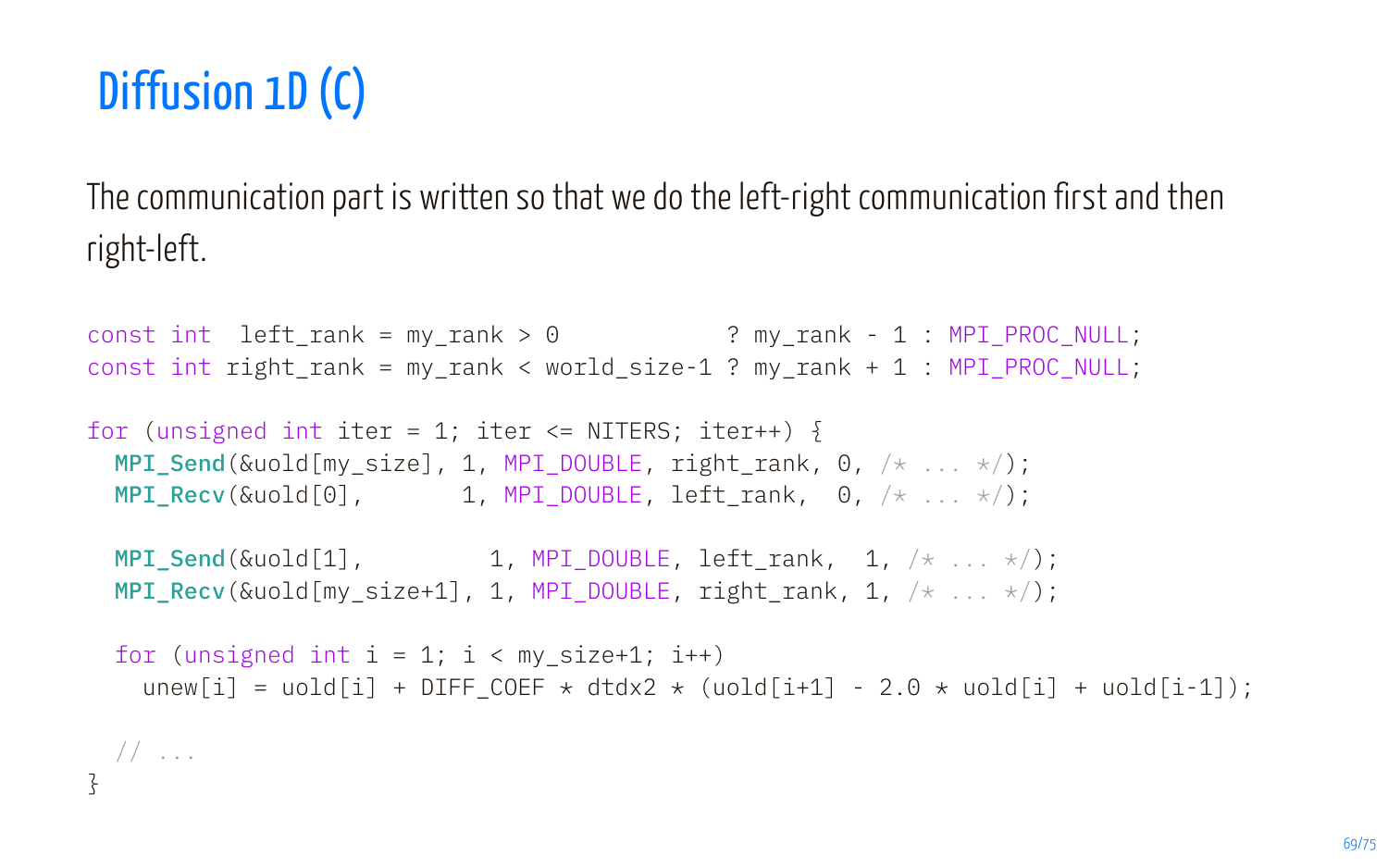# Diffusion 1D (Fortran)

The communication part is written so that we do the left-right communication first and then right-left.

```
left rank = merge(my_rank - 1, MPI_PROC_NULL, my_rank > 0)
right rank = merge(my_rank + 1, MPI_PROC_NULL, my_rank < world size-1)
do iter = 1, niters
 call MPI Send(uold(my_size), 1, MPI_DOUBLE_PRECISION, right_rank, 0, \ldots)
 call MPI\_Rev(uold(0), 1, MPI_DOUBLE_PRECISION, left rank, 0, ...)
 call MPI_Send(uold(1), \qquad 1, MPI_DOUBLE_PRECISION, left rank, 1, ...)
 call MPI_Recv(uold(my_size+1), 1, MPI_DOUBLE_PRECISION, right_rank, 1, ...)
 do i = 1, my size
   unew(i) = uold(i) + DIFF_COEF * dtdx2 * (uold(i+1) - 2.0 * uold(i) + uold(i-1))
 end do
```

```
! ...
end do
```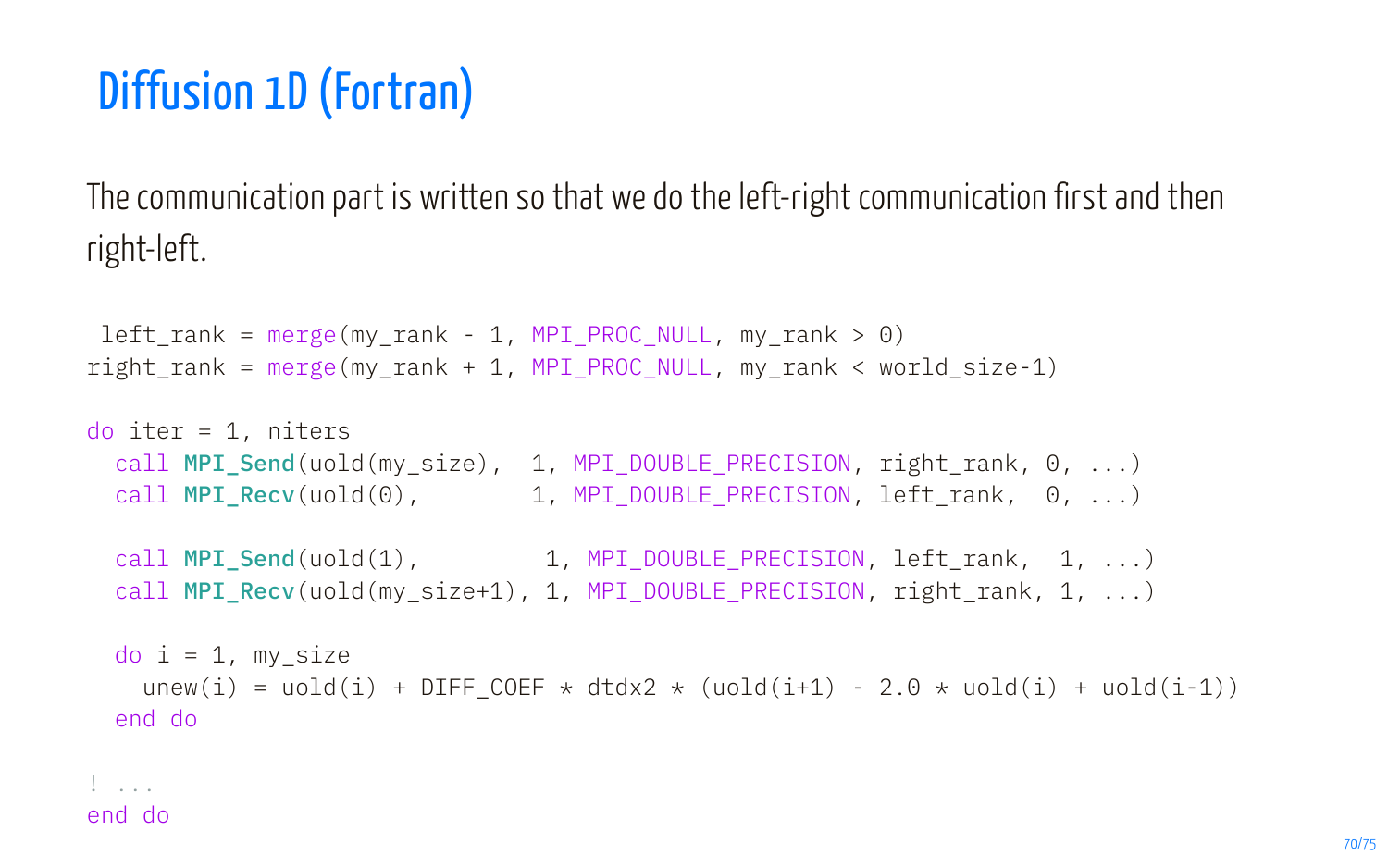# Combined Sendrecv (C)

An alternative implementation could use combined send-receive

The send-receive operations combine in one operation the sending of a message to one destination and the receiving of another message, from another process

int MPI\_Sendrecv(const void\* sendbuf, int sendcount, MPI Datatype sendtype, int dest, int sendtag, void\* recvbuf, int recvcount, MPI\_Datatype recvtype, int source, int recvtag, MPI\_Comm comm, MPI\_Status\* status); = informations about the message

- = address of the data you want to send
- = number of elements to send
- = the type of data we want to send
- $=$  the recipient of the message (rank)
- = identify the type of the message
- $=$  where to receive the data
- $=$  the receive buffer capacity
- = the type of data we want to receive
- = the sender of the message (rank)
- = identify the type of the message
- = the communicator used for this message
-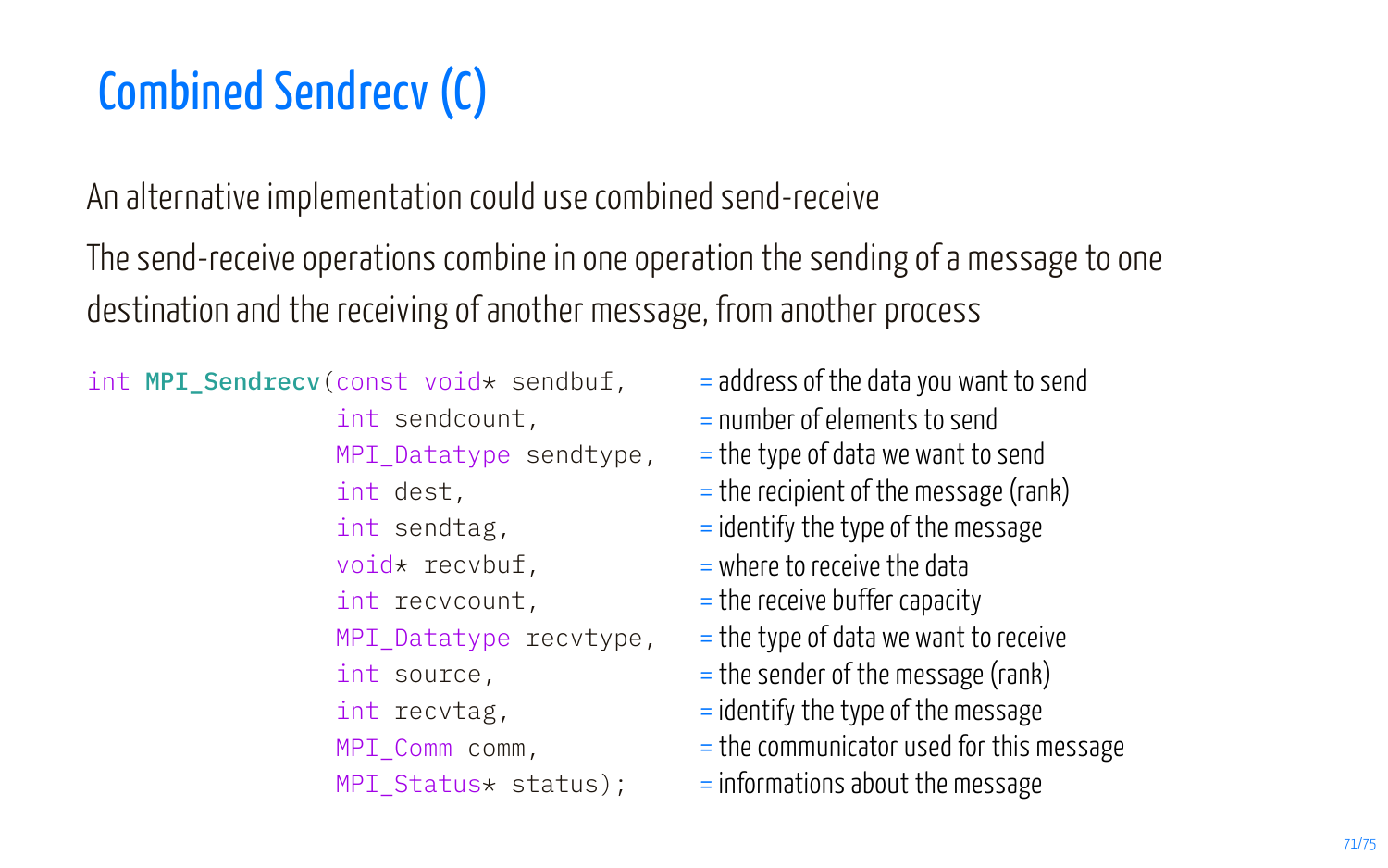# Combined Sendrecv (Fortran)

The send-receive operations combine in one operation the sending of a message to one destination and the receiving of another message, from another process

```
MPI_Sendrecv(sendbuf, sendcount, sendtype, dest, sendtag, recvbuf,
             recvcount, recvtype, source, recvtag, comm, status, ierror)
    type(*), dimension(..), intent(in) :: sendbuf
    integer, intent(in) :: sendcount, dest, sendtag, recvcount, source, recvtag
    type(MPI_Datatype), intent(in) :: sendtype, recvtype
    type(*), dimension(..) :: recvbuf
    type(MPI_Comm), intent(in) :: comm
    type(mpi_status) :: status
    integer, optional, intent(out) :: ierror
```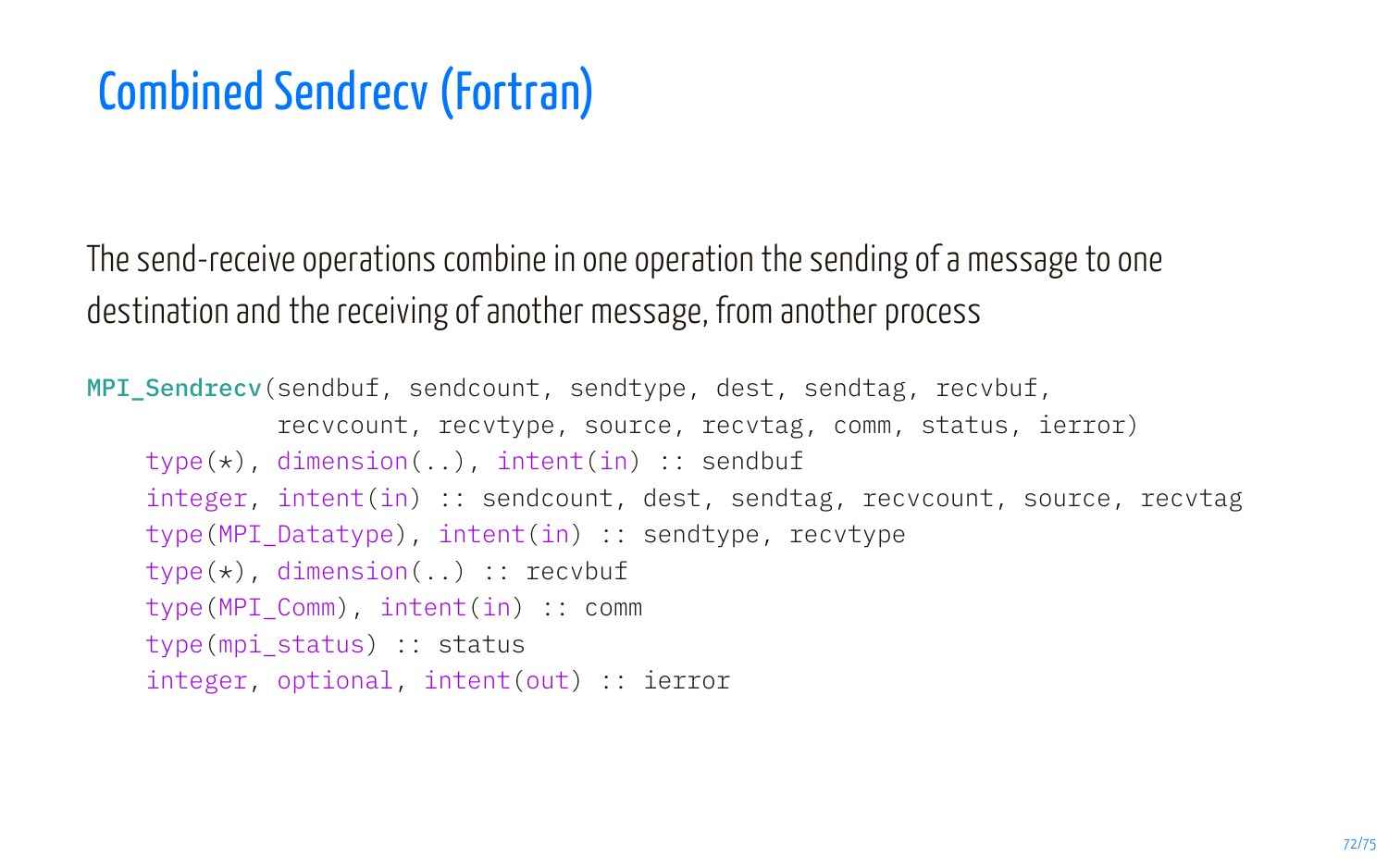## Diffusion 1D: Sendrecv version

The 1D diffusion communication code can be rewritten using two **MPI\_Sendrecv:** one for left-right communication and a second call for the right-left communication.

```
MPI Sendrecv(&uold[my_size], 1, MPI_DOUBLE, right_rank, 0,
 \text{Quold} 0], 1, MPI_DOUBLE, left rank, 0, /* ... */);
```
MPI\_Sendrecv(&uold[ 1], 1, MPI\_DOUBLE, left\_rank, 1, &uold[my\_size+1], 1, MPI\_DOUBLE, right\_rank, 1,  $/* ... */$ ;

call MPI Sendrecv(uold(my\_size), 1, MPI\_DOUBLE\_PRECISION, right\_rank, 0, &  $\&$  uold( 0), 1, MPI\_DOUBLE\_PRECISION, left\_rank, 0, ...)

call MPI\_Sendrecv(uold( 1), 1, MPI\_DOUBLE\_PRECISION, left rank, 1, & & uold(my\_size+1), 1, MPI\_DOUBLE\_PRECISION, right\_rank, 1, ...)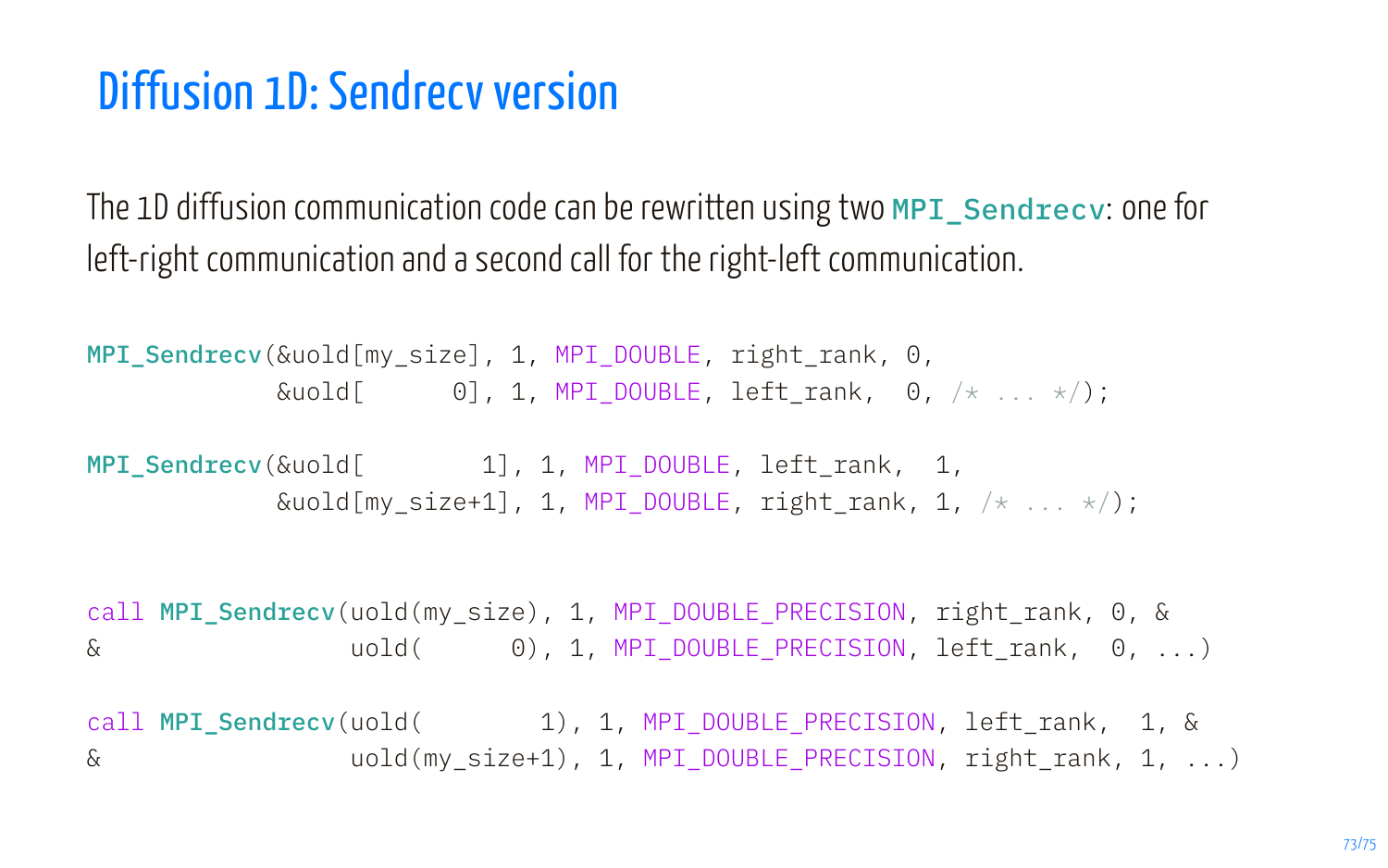## Diffusion 1D: Communication Serialization

| $MPI\_Send(\&uold[my_size], 1, , right\_rank, 0, );$   | call MPI_Send(uold(my_size), $1, \ldots,$ right_rank, $0, \ldots$ ) |
|--------------------------------------------------------|---------------------------------------------------------------------|
| $MPI$ $Recv$ ( $\&$ uo $1d$ [0],                       | $call MPI\_Recv(uold(0)),$                                          |
| $1, \ldots,$ left_rank, $0, \ldots);$                  | $1, \ldots,$ left rank, $0, \ldots$ )                               |
| MPI Send(&uold[1],                                     | call MPI_Send(uold(1),                                              |
| $1, \ldots,$ left_rank, $1, \ldots$ ;                  | $1, \ldots,$ left rank, $1, \ldots$ )                               |
| $MPI\_Rev(\& uold[my_size+1], 1, , right_name, 1, )$ ; | call $MPI\_Rev(uold(my_size+1), 1, , right_name, 1, )$              |

 $\mathbf{r}$ 

Communication performance is poor: the communication is serial if the MPI implementation choose to use the synchronous mode